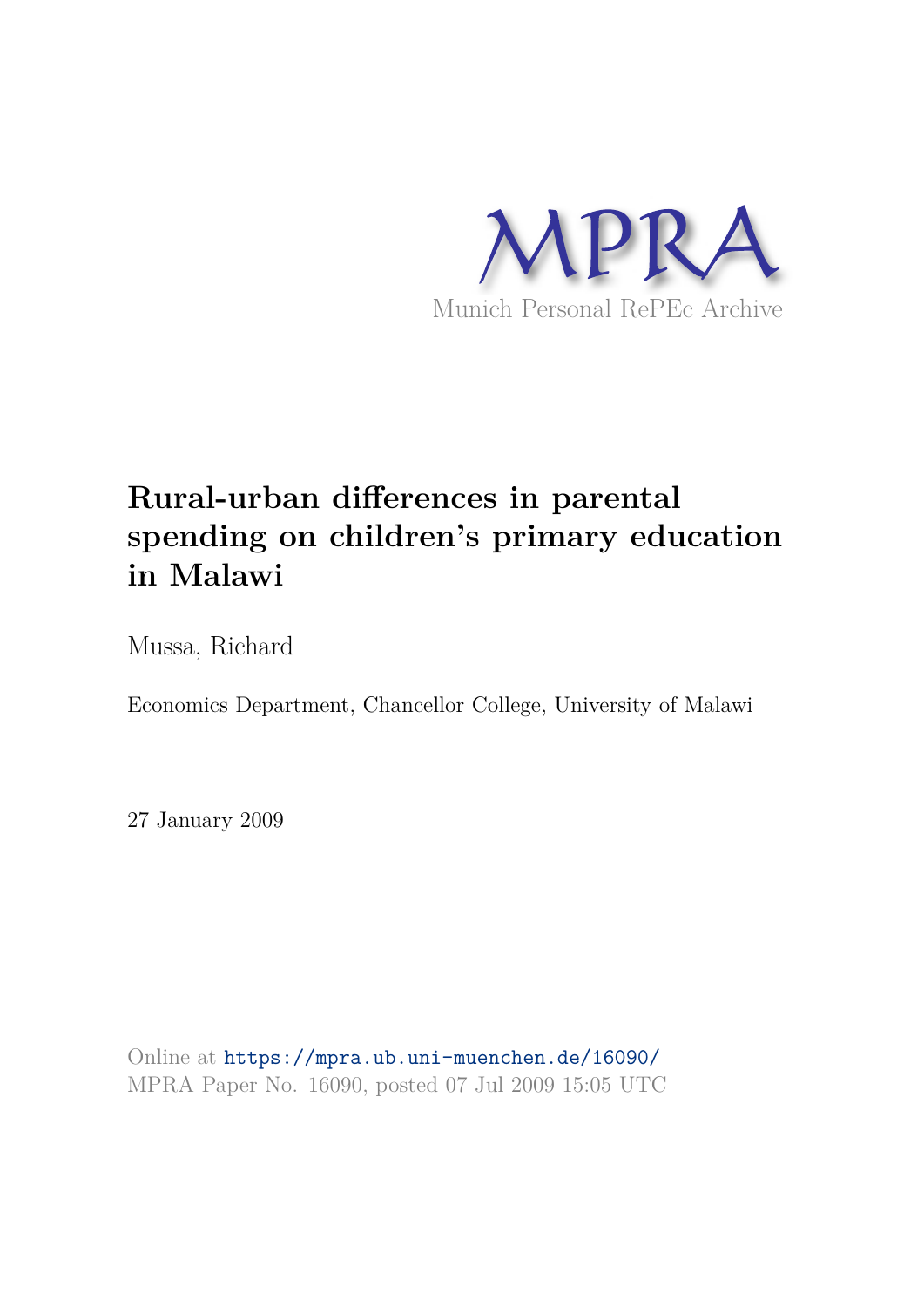# Rural-urban differences in parental spending on children's primary education in Malawi\*

Richard Mussa<sup>†</sup>

June 21, 2009

### Abstract

The paper investigates two issues regarding household expenditure on primary education of own children using the Second Malawi Integrated Household Survey (IHS2) data. Firstly, we look at factors which influence a household's decision to spend or not (the participation decision), and by how much (the expenditure decision). This is done for urban and rural households. We find that there are differences in the factors which influence both decision levels for the two groups of households. Secondly, to get a deeper understanding of these rural-urban spending differences, the study develops the Blinder-Oaxaca decomposition technique for the independent Double Hurdle model. The proposed decomposition is done at the aggregate and disaggregated levels. The aggregated decomposition allows us to isolate the expenditure differences into a part attributable to differences in characteristics and a part which is due to differences in coefficients. The detailed (disaggregated) decomposition enables us to pinpoint the major factors behind the spending gap. At the aggregate decomposition level, our results show that at least  $66\%$  of the expenditure differential is explained by differences in characteristics between rural and urban households, implying that an equalization of household characteristics would lead to about 66% of the spending gap disappearing. At the disaggregated decomposition level, the rural-urban difference in household income is found to be the largest contributor to the spending gap, followed by quality of access of primary schools. Besides, rural-urban differences in mothers education and employment are found to contribute more to the spending differential relative to the same for fathers.

# 1 Introduction

One of the costs of raising children that must be incurred by parents is investing in their education. There are two major players in investments in human capital of children

I would like to thank Martin Wittenberg for his invaluable comments. Financial support from the African Economic Research Consortium (AERC) is appreciated. The standard disclaimer applies.

<sup>&</sup>lt;sup>†</sup>Department of Economics, Chancellor College, University of Malawi, Box 280, Zomba, Malawi, rimussa@yahoo.co.uk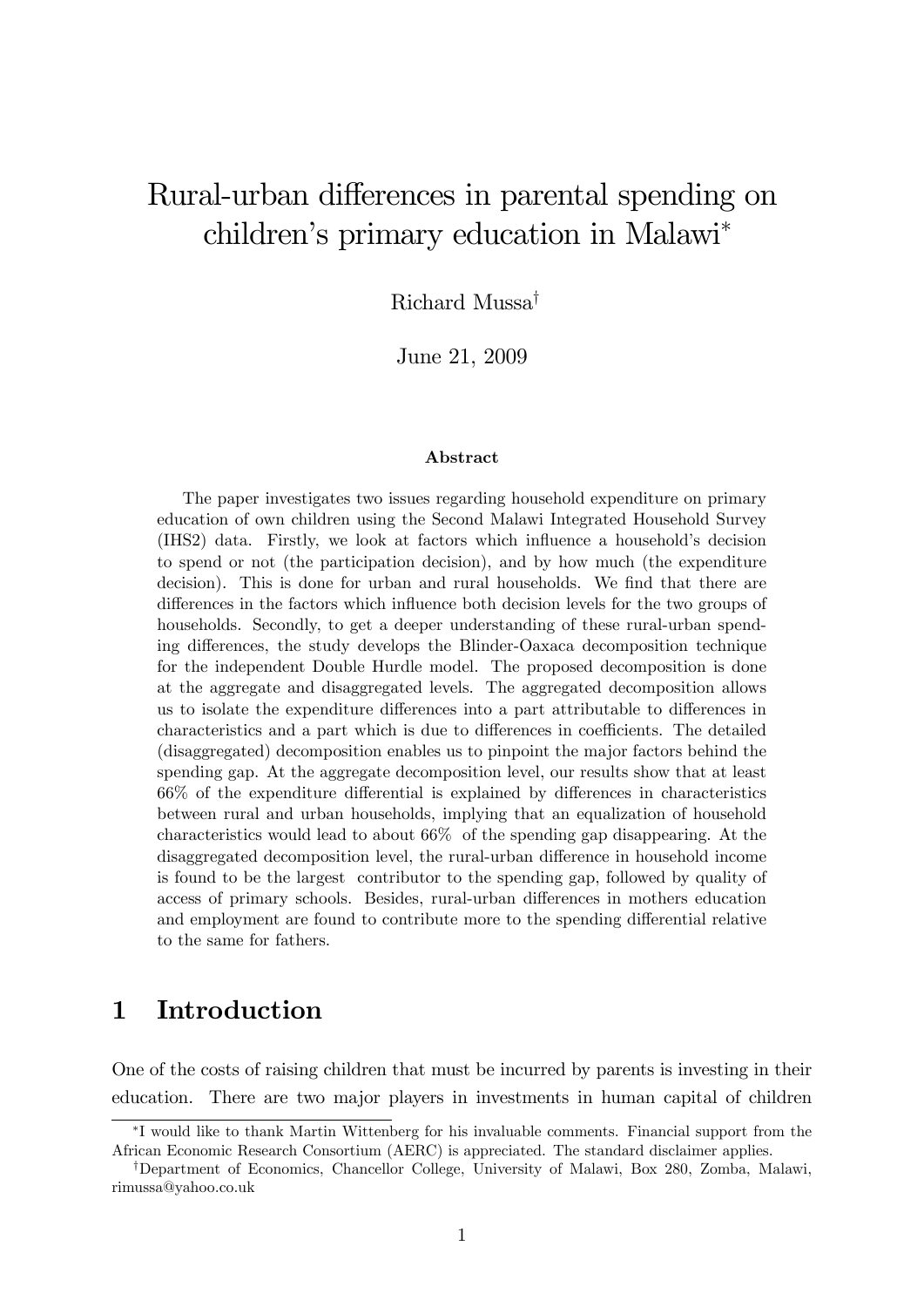namely; the household and the government. Household and government expenditure on education is both an end in itself and a means for achieving other goals of development, such as economic growth, poverty reduction, improved health status, greater equity and reduced fertility (Glewwe and Ilias 1996). The low level of human capital development in most African countries is considered an obstacle for economic growth as well as the alleviation of poverty (Glick and Sahn 2000).

The Malawi government in recognition of the crucial role that human capital accumulation and development plays in fostering economic growth among other benefits introduced free primary education (FPE) in 1994. Under FPE, parents no longer pay tuition fees, however they still have to pay for other educational expenses including books, uniforms, transport, contribution for school building and maintenance among other expenses. This means that households still have to play a role in investing in the primary education of their children. Besides, they also have to pay for the education of their children when they go to secondary school.

In this study, we focus on investment in education by families and not government. Economists have long been concerned with modelling decisions that parents make regarding investments in the education of their children (see Haveman and Wolfe 1995 for a review). They have investigated the time parents allocate to their children (e.g. Lazear and Michael 1988; Leibowitz 1974, 1977; van der Gaag 1982). They have focused on the factors which influence enrolment in primary and secondary schools (e.g. Kabubo-Mariara and Mwabu 2007; Glewwe and Ilias 1996). Others have looked at household willingness to pay for the education of children (e.g. Gertler and Glewwe 1989). Other studies have looked at the factors which influence direct education expenditures that parents make on their children. Here, there are two strands of literature; those that use aggregated expenditure where expenditure on education is combined with other items (e.g. Lazear and Michael 1988), and another strand which uses education expenditure as a stand alone item (e.g. Mauldin et al. 2001; Yueh 2006; Beneito et al. 2001; Song et al. 2006; Kingdon 2005). In this study, we look at education expenditure as a stand alone item.

While focussing on household expenditure on primary education as a separate item, the study advances the understanding of the direct expenditures that parents make on their children in two ways. First, we make a distinction between households by whether they reside in rural or urban areas<sup>1</sup>. Most studies looking at spending on education of children either pool the rural and urban samples or just look at one sample (e.g. Mauldin *et al.*  $(2001)$  focus on a pooled sample while Yueh  $(2006)$ , Song *et al.*  $(2006)$ , and Kingdon (2005) look at rural households only). The rural-urban distinction is important as it is shown in Section 4 that there are differences in average expenditure between households

<sup>&</sup>lt;sup>1</sup>Al-Samarrai and Reilly (2000) make the rural-urban distinction with respect to school enrolment.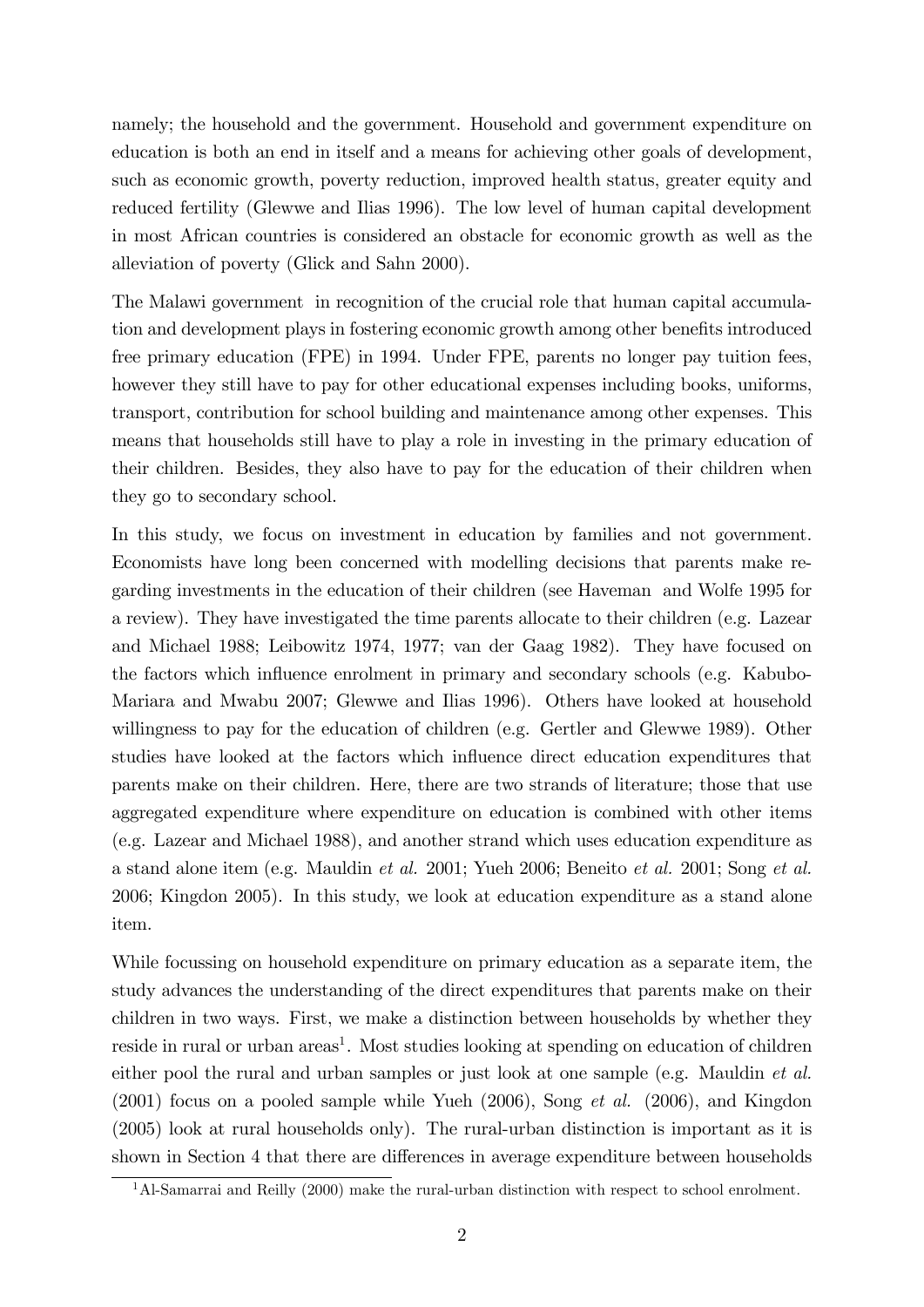in rural and urban areas. Further to that, Al-Samarrai and Reilly (2000) contend that the perceived expected rate of return to education may not be the same between rural and urban areas, due to differences in returns between the formal sector (mostly urban) and the agricultural sector (mostly rural). And the implication of this is that a household's expected return to investing in education may be different between the two areas, and hence the spending would also reflect this. The characteristics between the two areas can be dissimilar in the sense that for example access to schools in terms of distance would be poorer in rural areas, reáecting an urban bias in terms of developmental projects. A more detailed discussion of the reasons why we would expect rural-urban differences in investment in education are given in the theoretical section. With this distinction in mind, the study looks at factors which influence a family's decision to spend on own children's primary education in rural and urban Malawi. Specifically, here we seek to answer two interrelated questions; a) what factors influence the probability that a household spends or does not spend on own childrenís education? This is the participation decision. and b) what factors affect educational expenditure if a household decides to spend? This is the expenditure decision.

Second, in the light of these rural-urban differences in expenditure, we go a step further to explain these differences. To this end, we propose an extension of the decomposition technique developed by Blinder (1973) and Oaxaca (1973) to the independent double hurdle model<sup>2</sup>. We then use the proposed Blinder-Oaxaca decomposition of the independent double hurdle model to conduct a decomposition of the gap in household expenditure on education between the two areas. The decomposition isolates how much of the differential in expenditure can be attributed to characteristics (*characteristic effect*) and how much is due to differences in returns to those characteristics (*coefficient effect*), which we interpret as the difference due to behavioural differences. The two effects give us an aggregated picture of the reasons for the expenditure gap, and to move on from this black box explanation of the expenditure gap, we further propose a disaggregated decomposition of the *characteristic effect* of the independent double hurdle model<sup>3</sup>. This detailed decomposition enables us to pinpoint the major factors behind the spending gap. For example, a detailed decomposition of the *characteristic effect* provides an understanding of the role of household income in the rural-urban spending differential. From a policy standpoint, while it is important to know whether these expenditure differences arise due to differences in characteristics of the households or whether they are attributable to behavioural differences, it is even more critical that we have knowledge of which individual characteristics are vital in driving the spending gap.

<sup>&</sup>lt;sup>2</sup>Al-Samarrai and Reilly (2000) conduct a decomposition of school enrolment gaps between rural and urban areas in Tanzania.

<sup>&</sup>lt;sup>3</sup>Owing to interpretational problems of the *coefficient effect*, we do not undertake a disaggregated decomposition of the same in this paper.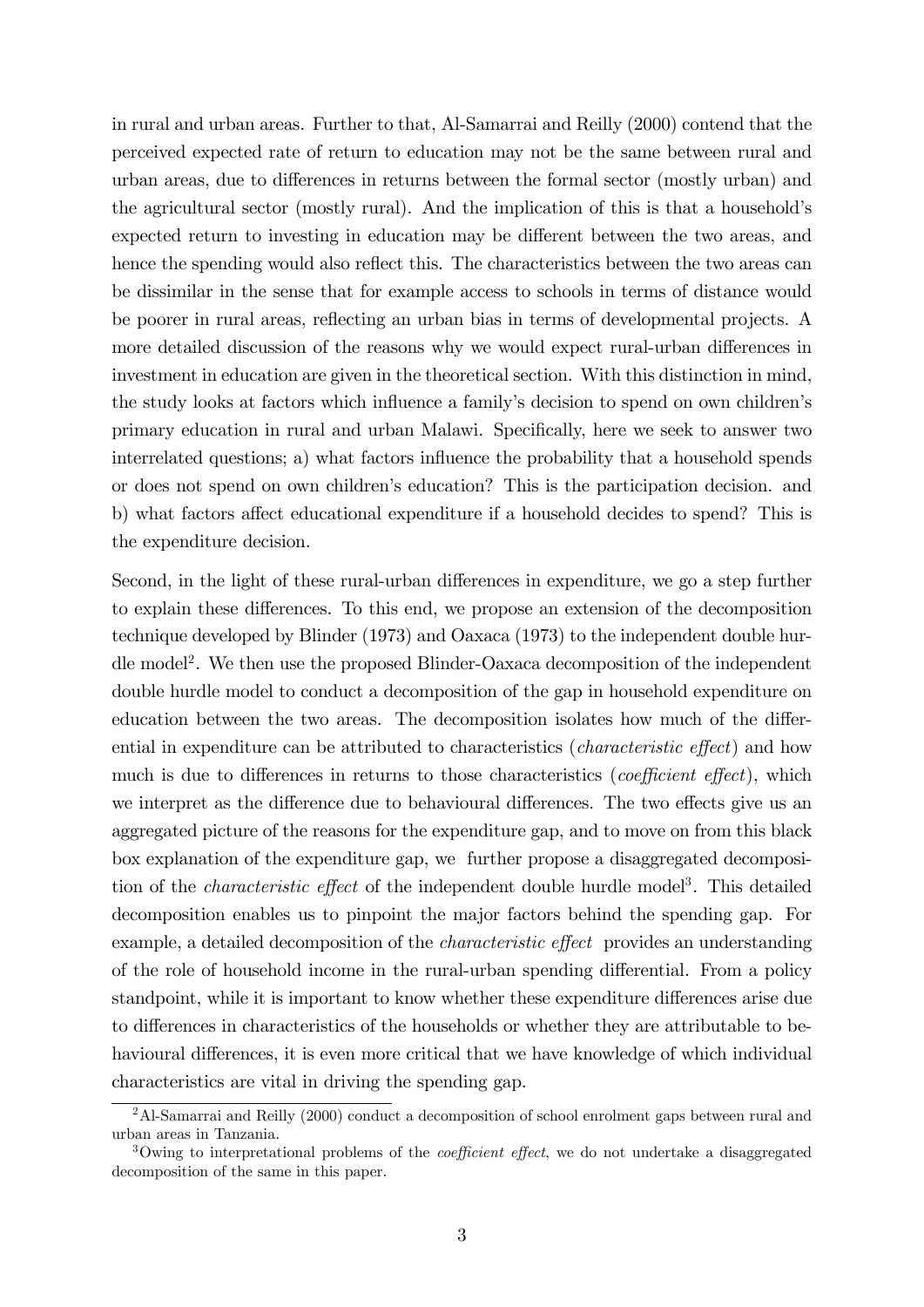Our empirical results for the two areas of residence show that different factors influence household expenditure on primary education differently. The level of household income in rural and urban areas positively and significantly impacts both the participation and expenditure decisions. Computed elasticities indicate that spending on education by rural households is more sensitive to changes in income compared to urban households, suggesting that spending on education in rural areas is a luxury good. We find that a fatherís and motherís employment status has a bigger impact on spending (at both decision levels) in rural areas compared to urban areas. For both areas, a mother's employment and education has a larger impact on spending compared to a father's. Urban households compared to their rural counterparts are more sensitive to the quality of access of primary schools as measured by the distance to nearest primary school. We find no evidence of gender bias in school spending in urban areas, but rural households exhibit bias in favour of boys.

Results from the proposed aggregated decomposition indicate that at least 66% of the expenditure differential is as a result of differences in characteristics and about  $34\%$ arises from behavioural differences (*coefficient effect*) between rural and urban households. This suggests that an equalization of household characteristics (behavior) would lead to about 66% (34%) of the spending gap disappearing. Results from the disaggregated decomposition of the *characteristic* effect indicate that household income, parental education and employment, and quality of access of primary schools are the key factors driving the spending gap. The rural-urban difference in household income is found to be the largest contributor to the spending gap, followed by quality of access of primary schools. Besides, rural-urban differences in mothers education and employment are found to contribute more to the spending differential relative to the same for fathers.

The rest of the paper proceeds as follows. Section 2 looks at the education sector in Malawi. Section 3 presents the theoretical underpinnings on which the study is based as well possible explanations regarding the gaps in spending between rural and urban households. In Section 4 we discuss the model specification, variables used, estimation issues, and data and descriptives. Econometric results are the focus of Section 5. The extension of the Blinder-Oaxaca decomposition technique and results are discussed in Section 6. We finally conclude in Section 7.

# 2 Education in Malawi

The formal education system in Malawi is composed of three levels namely; primary, secondary, and post secondary. Education at all three levels is not compulsory. The o¢cial entry age at the primary school level is about six years. Primary school is made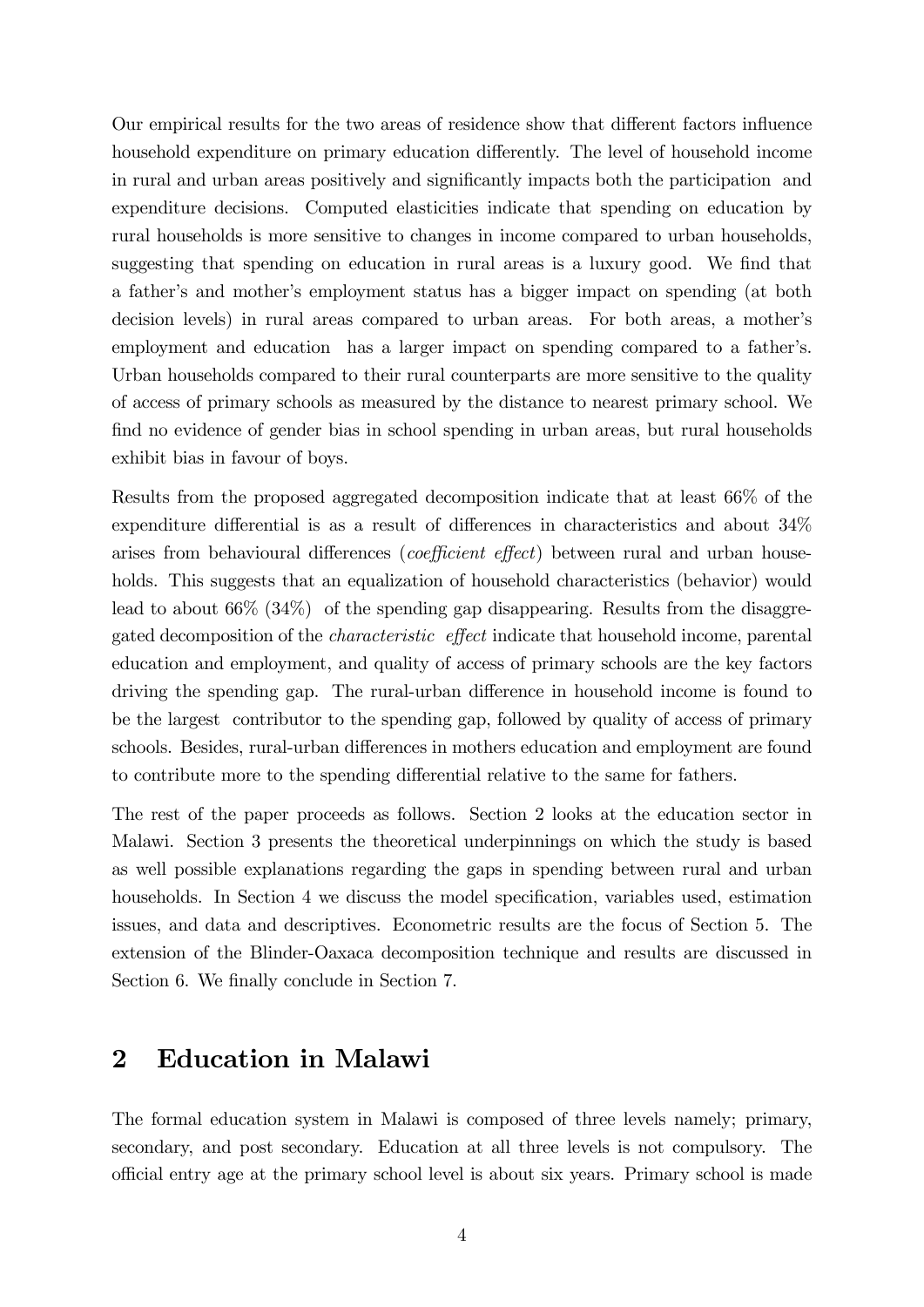of standards one to eight; which is divided into infant (standards 1-2), junior (standards 3-5), and senior (standards 6-8). Since 1994, the government introduced free primary education (FPE), which entailed that parents no longer had to pay fees for the primary education of children who attend government schools. Private primary schools however continue to charge fees. At the end of the eight years of primary education, pupils sit for the primary school leaving certificate examination (PSLCE). This is a national exam which determines eligibility of entry into secondary school. Secondary school education takes four years; the Junior Certificate level (Forms 1 and 2), and the Malawi School Certificate level (Forms 3 and 4). Parents pay for the secondary education of their children. So the primary-secondary education cycle takes twelve years<sup>4</sup>. The length of post secondary education depends on the type of education programme. University education takes about three years for a diploma, four to five years for a degree. In the recent past, Malawi has experienced a mushrooming of private providers of education at all three levels of education.

In 2005, four out of five pupils attending primary education were in government schools. The next highest providers of primary education were religious institutions. Almost seventeen percent of pupils attending primary school were in religious institutions (National Statistical Office 2005). Although government is the dominant provider of secondary education, the rate is slightly lower compared to that of primary education. In 2005, government was providing secondary education to 65 percent of all the pupils attending secondary education relative to 80 percent in primary education. The situation is different for private schools. More secondary school pupils attended private schools relative to those in primary education. Nearly one in every three pupils attending secondary education were at private institutions. In terms of area of residence in 2005, 81% of primary school pupils in urban and rural areas attended government schools. This suggests that the majority of primary school pupils in the two areas are in government schools. There is however a marked difference in attendance at secondary level, with  $42\%$  and  $76\%$  of pupils attending government secondary schools in urban and rural areas respectively. It has also been noted that the substitution by households for private providers is highest for those in the upper expenditure quantiles (National Statistical Office 2005). At the university level, government remains a major provider, until 1998 the University of Malawi was the only university.

<sup>&</sup>lt;sup>4</sup>This could however be longer with repetition.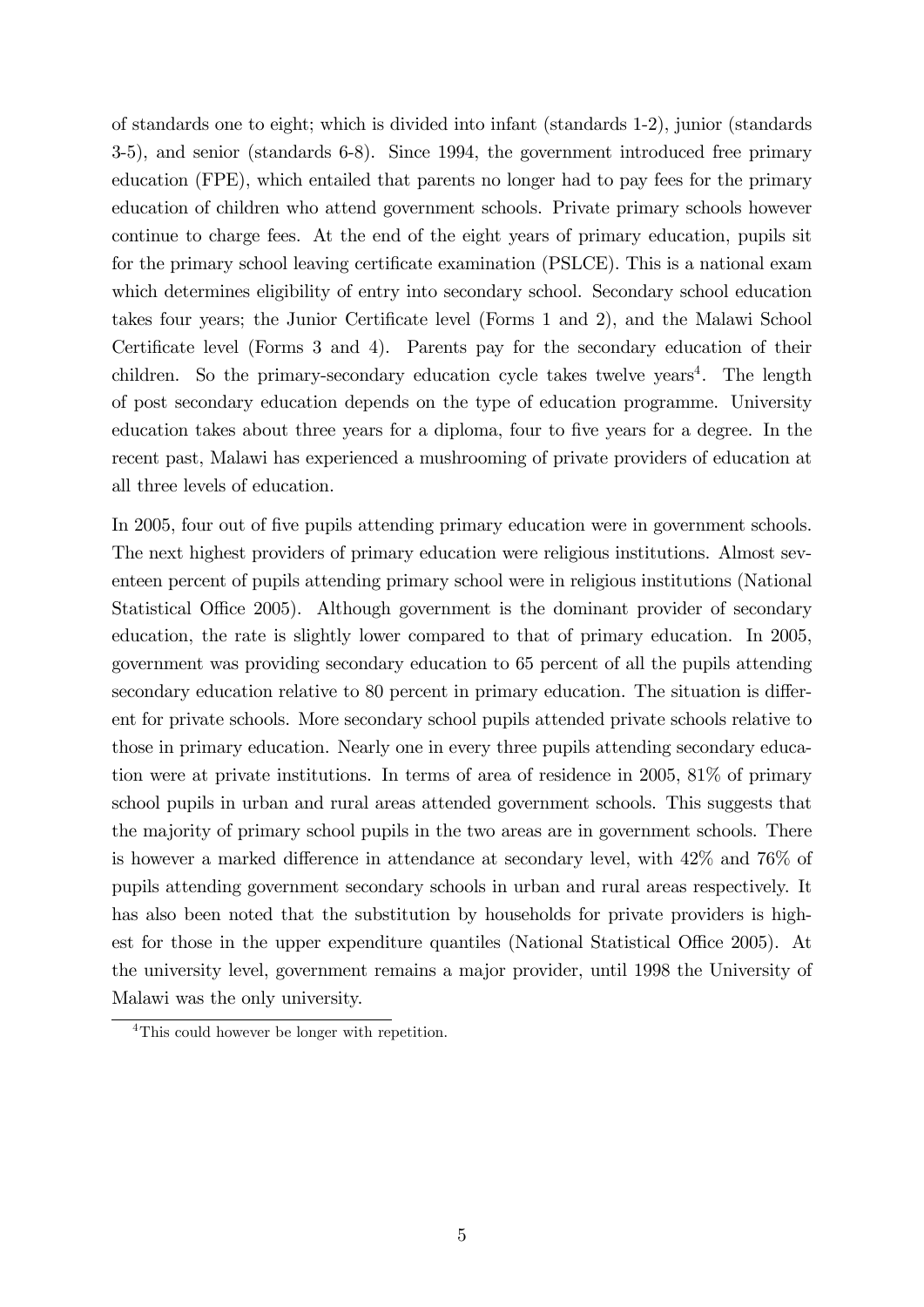# 3 Theoretical framework

## 3.1 Human capital theory

The theoretical framework on which this study is based is the human capital theory (Becker 1981; Becker and Tomes 1976). Under human capital theory, consideration is made of the fact that these investments are generally not made by the primary beneficiaries but by their care givers. Thus, there are issues not only of the efficiency of the investment, but also of the intrahousehold allocation of the expected benefits (Alderman and King 1998). Parents' decision to educate children is done both for its own sake as a consumption good, and as an investment good. The theory suggests that parents will invest time which is a direct input, money which is an indirect input, and other resources in their childrenís education because they get utility from doing that, and it is also an investment which will give them returns in future. Parents will invest in the education of their children up to a point where the marginal benefit and the marginal cost of investing are equal (Becker 1981; Becker and Tomes 1976). The theory also postulates that the human capital of a child also depends on the genetic endowments which are passed on to children from parents. Becker and Tomes (1986) argue that these endowments from parents to children regress to the mean. They thus argue; "children with well endowed parents tend also to have above average endowments but smaller relative to the mean than their parents', whereas children with poorly endowed parents tend also to have below average endowments but larger relative to the mean than their parents'"(Becker and Tomes 1986, p 5). Thus human capital theory suggests that investments in children's human capital are related to parental characteristics, characteristics of the children, and parental preferences (Becker and Tomes 1986; Hanushek 1992). Expenditures on children's education, skills, health, and abilities are an indirect input into their children's human capital (Becker and Tomes 1986). It is also worth noting that if schooling is a pure investment good i.e. without current consumption aspects, and there are no credit constraints, then income would not affect schooling decisions. However, in many developing countries credit constraints are prevalent (Behrman and Knowles 1999).

Within the human capital theory framework, others explain gender discrimination regarding parental investment in the education of their children (Behrman et al. 1986; Alderman and Gertler 1997; Alderman and King 1998; Pasqua 2005; Yeuh 2006). This part of human capital theory deals with why parents may invest more in the education of their boys than girls or vice versa. This strand of literature identifies four possible sources from which gender differences in education may originate. Firstly, a girl will receive less schooling if the cost (direct and indirect) of educating her is higher than that of a boy. This is possible when one considers that the opportunity cost of a girl going to school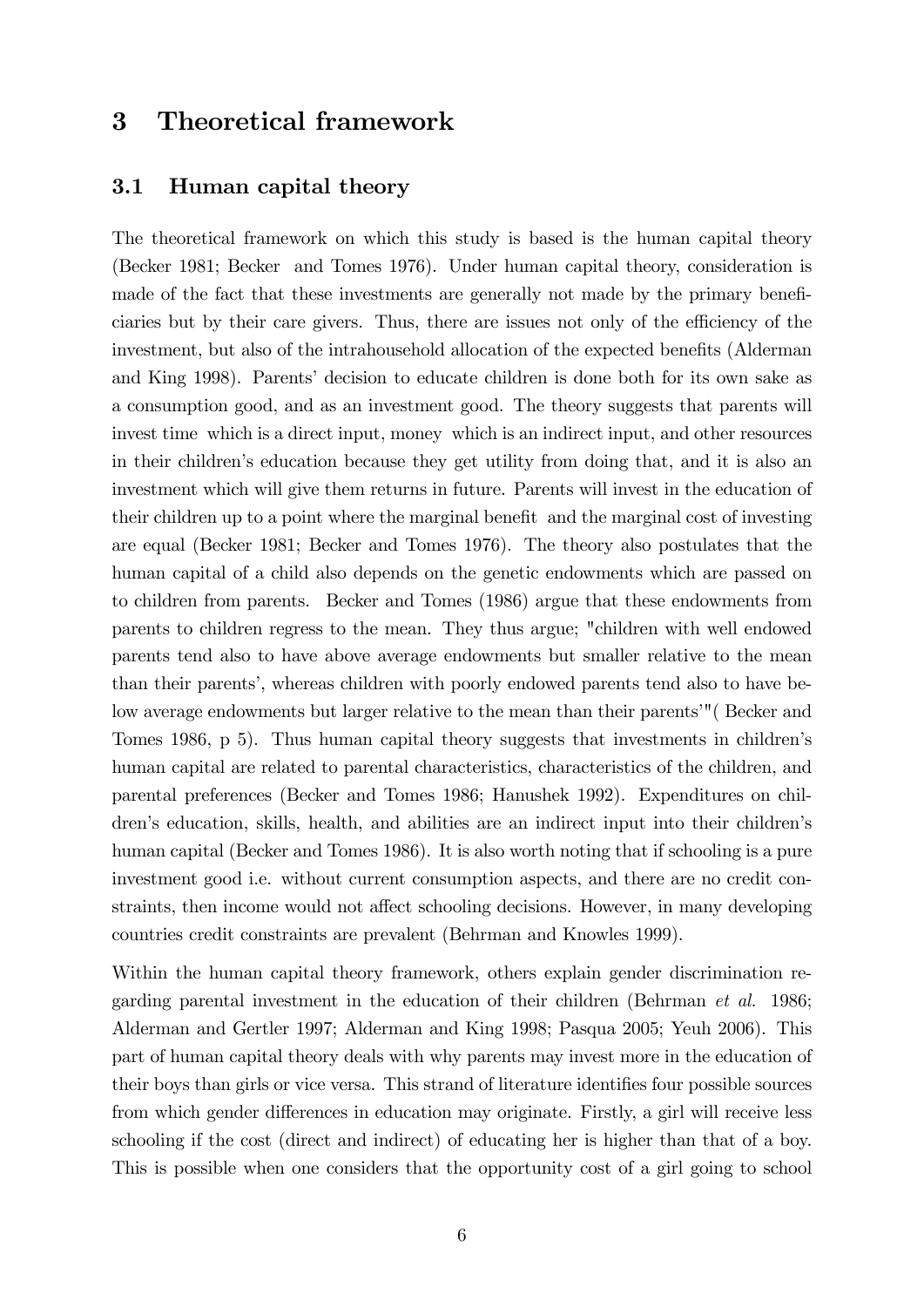might be higher as she is more likely to help in caring for younger siblings or fetching Örewood and water (Pasqua 2005; Gertler and Glewwe 1992). Secondly, there will be less schooling investment in a girl relative to a boy if the returns to education for a girl are lower. The returns to schooling for a girl can be lower as a result of gender bias in the labour market. Kingdon (1998) for example, finds significant gender differences in returns to education in India. Thirdly, there will be schooling bias against a girl if the expectation/belief of how much the boy child will transfer in old age is higher than that of the girl child. This is quite possible under a patrilineal system where a woman has to leave her family when she gets married and become a member of her husband's family. Finally, the girl child will have less schooling if parents have preference bias against the education of a girl in favour of a boy. That is, there will be gender schooling bias against girls, if parents get more utility from a boyís education even when the education level is the same as that for a boy. We utilize this theoretical framework while focussing on the rural-urban differences in household school investment on primary school children. In the next subsection, we present possible explanations for differentials in investment in education between rural and urban households.

# 3.2 Explaining differences in school investment between urban and rural households

Broadly, the reasons for why there may be differences in investment in schooling between rural and urban households can be put into two categories<sup>5</sup>. The first category relates to explanations which attribute the difference to differences in characteristics between rural and urban households. The second category comprises explanations which ascribe the difference to differences in returns to the characteristics. That is, the characteristics between rural and urban households may be the same, but the returns to (or effectiveness of) those characteristics may be different.

We start with the first broad category. Differences in characteristics of urban and rural households may explain the gaps in school investment between the two areas. There may be differences in characteristics with respect to school quality such as distance to schools, pupil teacher ratio where these statistics are generally bad for rural areas. In most developing countries there is an urban bias in terms of general infrastructure including school facilities. This is well expressed by Lipton (1977) when he observes;

"The most important class conflict in the poor countries of the world today is not between labor and capital. Nor is it between foreign and national interests. It is between rural classes and urban classes....Scarce investment,

 ${}^{5}$ See Al-Samarrai and Reilly (2000) for a similar categorization.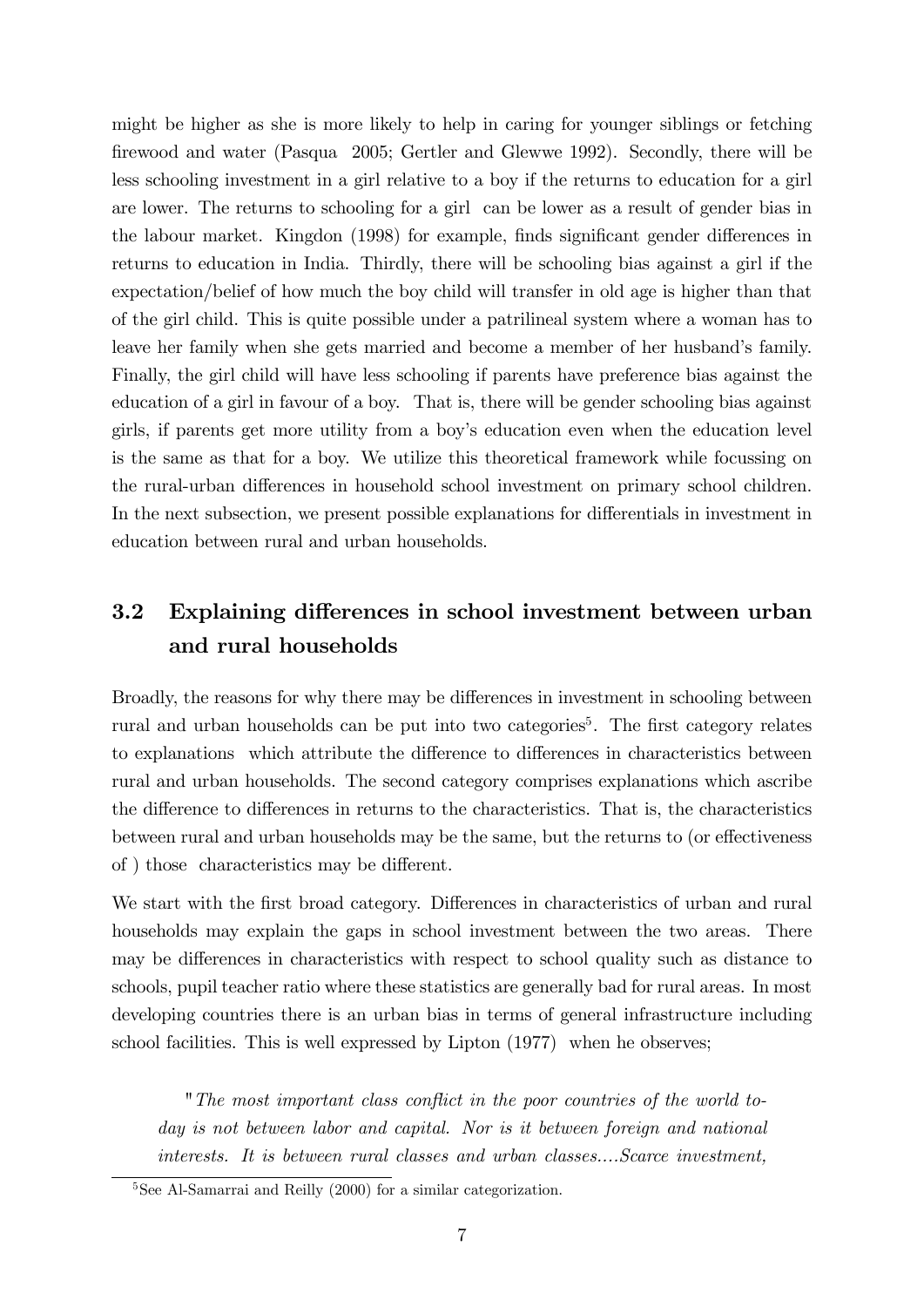instead of going into water-pumps to grow rice is wasted on urban motorways. Scarce human skills administer, not clean village wells and agricultural extension services, but world boxing championships in showpiece stadia"( Lipton 1977, p1)

There are several reasons for why rural areas may not be favoured in terms of facilities<sup>6</sup>. It could be due to the fact that the provision of urban public goods is cheaper (Arnott and Gersovitz 1986). It could also arise from the influence and lobbying power of the urban elite (Lipton 1977). The disparity could also be due to the fact that urban households have an information advantage. Majumdar *et al.*(2004) contends;

"Urban residents have an information advantage that may arise due to several factors: greater average wealth, higher education, better access to the media as well as a stronger urban focus in media coverage. Even if both rural and urban residents observe public good outcomes equally well, this information advantage implies that urban residents are better positioned to evaluate the role of the government's ability in achieving a given outcome" (Majumdar et al. 2004, p 139).

To the extent that access, availability, and quality of school facilities influence parental investment in education of children<sup>7</sup>, this urban bias may explain the differences in schooling between the two areas. The urban bias in terms of access and availability of other facilities such clinics, water facilities may also explain the rural-urban differences in households' investment in schooling. For example, children are generally involved in fetching water, and if water facilities are very far (as is the case in rural areas) this may a§ect childrenís schooling as they dedicate more time to fetching water. Kabubo-Mariara and Mwabu (2007) Önd a negative relationship between time taken to fetch water and the likelihood of primary school enrolment in Kenya. In addition to the community/area level disparities in favour of urban areas, we can also have characteristic differences at the household level between rural and urban areas. Rural households tend to have larger families than urban households, and assuming a quantity-quality trade-off, this should entail lower schooling in rural areas. Parental education is different between the two areas, rural parents are generally less educated than their urban counterparts. And this may have implications on schooling, for instance the cost of helping with homework may be less for more-schooled parents than for less-schooled parents (Behrman and Knowles 1999).

 $6$ Majumdar et al. (2004) document some evidence of urban bias in public goods provision in developing countries.

<sup>&</sup>lt;sup>7</sup>Studies by Case and Deaton (1999), Lavy (1996), and Al-Samarrai and Reilly (2000), find school quality to be positively related with school enrolment.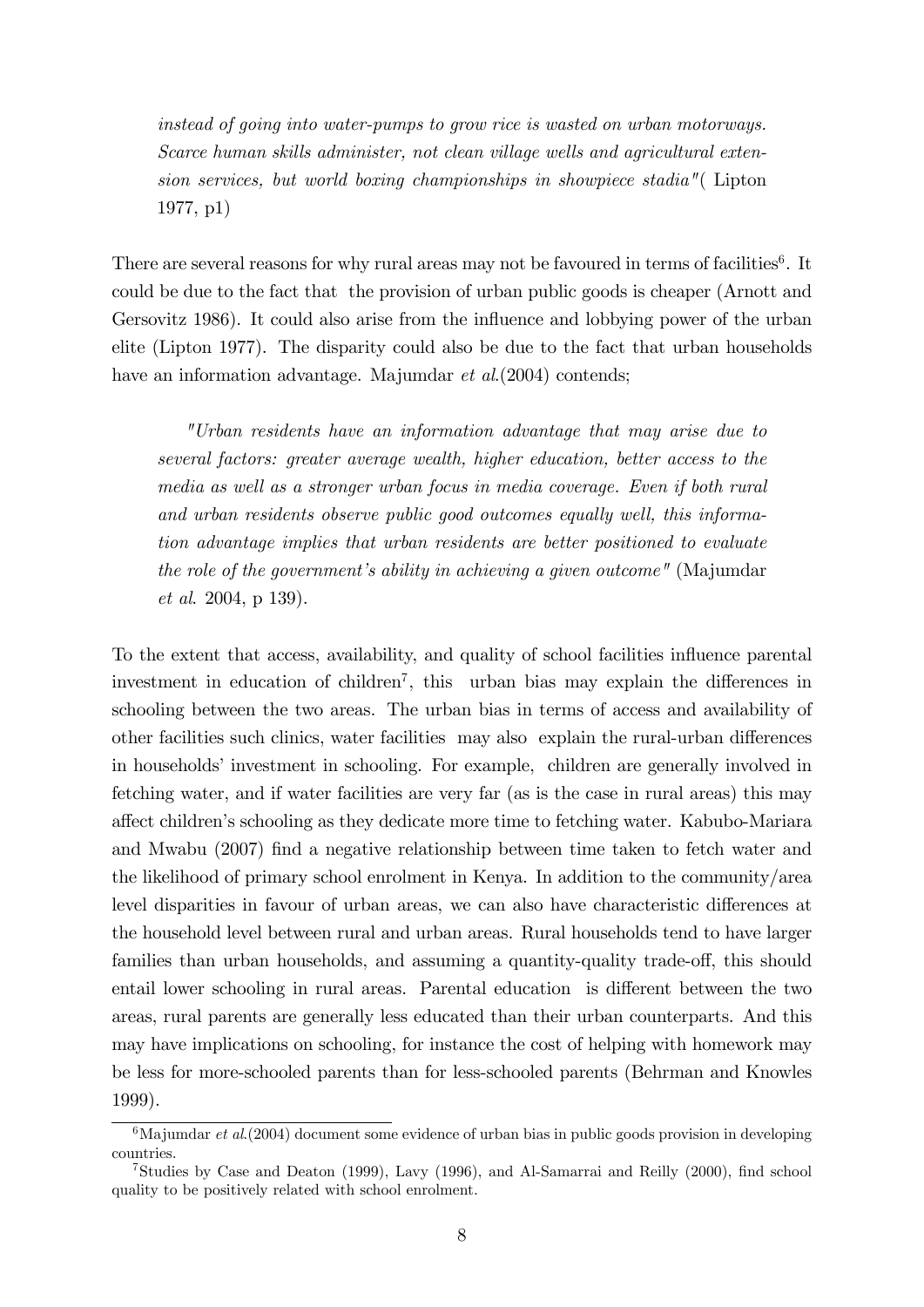We now turn to the differences in returns to characteristics story. Al-Samarrai and Reilly  $(2000)$  argue that the perceived expected rate of return to education may be different between rural and urban areas due to differences in return between the formal sector (mostly urban) and the agricultural sector (mostly rural). The implication of this is that a household's expected return to investing in education may be different between the two areas, and this would be reflected in differentials in school investment between urban and rural households. To the extent that there may be cultural differences between rural areas (which tend to be traditional) and urban areas (which tend to be modern) this would be reflected in parental preferences for education. The opportunity cost of schooling between the two areas may also be different, in rural areas children are more likely to work in the field or indeed be sent off to work as child labourers to supplement family income. And thus, in rural areas the opportunity cost of sending a child to school is higher relative to the urban areas. We later propose a decomposition technique which enables us to calculate which of these broad categories is the predominant explanation for the rural-urban school spending differential in Malawi. In addition, we develop a disaggregated decomposition technique which helps us to look at each individual characteristicís contribution to the rural-urban education spending disparity. Before talking about the decomposition, we first present in the next section, the econometric model on which the decomposition is based.

# 4 Methodology

## 4.1 Model specification

As discussed earlier, the study is based on direct expenditures that households make on the primary education of their children. One underlying feature of expenditure data is that it contains excess zeros, and the choice of a statistical technique used to deal with the zeros is important, as an inappropriate treatment of zeros can lead to biased and inconsistent estimates (Greene 1981). The Tobit model (Tobin 1958) has been widely used to model outcomes which have excess zeros. The Tobit model is derived from an individual optimization problem and views zeros as corner solution outcomes. The major drawback of the Tobit model is that it assumes that the same stochastic process determines both the extensive and intensive margins, that is the decision whether or not to spend (participation decision) and how much (expenditure decision), are treated as the same. This assumption is restrictive. A model which corrects this limitation of the Tobit model is the Double Hurdle model (DH hereafter)<sup>8</sup>. The DH model, originally formulated

<sup>&</sup>lt;sup>8</sup>The DH has been used in various areas in the literature and without purporting to be exhaustive it has been used to model; expenditure on alcohol (Yen and Jensen 1996), expenditure on cigarettes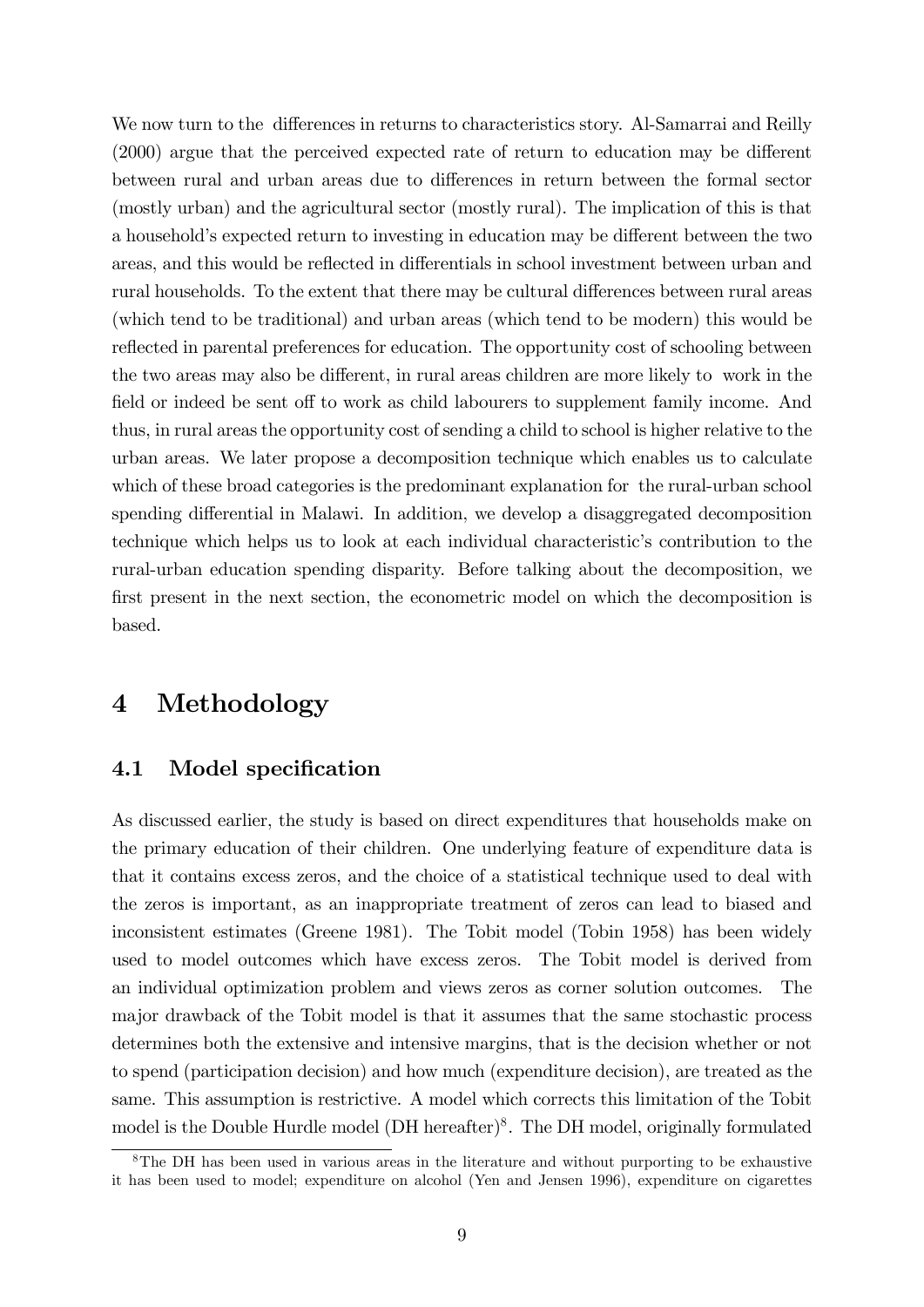by Cragg (1971), assumes that households make two decisions with regard to spending, each of which is determined by a different underlying stochastic process (Blundell and Meghir 1987). Following Jones  $(1989)$ , the DH is formally specified as follows;

The participation equation (the first hurdle) is given as;

$$
D_i^* = Z_i' \alpha + \varepsilon_i
$$
  
\n
$$
D_i = \begin{cases} 1 & \text{if } D_i^* > 0 \\ 0 & \text{otherwise} \end{cases}
$$
\n(1)

The expenditure equation (the second hurdle) is given as follows;

$$
Y_i^* = X_i'\beta + \nu_i
$$
  
\n
$$
Y_i^{**} = \max(0, Y_i^*)
$$
\n(2)

Observed expenditure $(Y_i)$ ;

$$
Y_i = D_i Y_i^{**} \tag{3}
$$

where;  $D_i^*$  is a latent variable describing the household's decision to participate (spend or not) on children's education,  $Y_i^*$  $\zeta_i^*$  is a latent variable describing household expenditure on children's education,  $Z_i'$  $i<sub>i</sub>$  is a vector of variables explaining the participation decision,  $X_i'$  is a vector of variables explaining the expenditure decision.  $\varepsilon_i, \nu_i$  are independent<sup>9</sup> random errors with the following properties;  $\varepsilon_i \sim N(0, 1)$  and  $\nu_i \sim N(0, \sigma^2)$ , and i denotes household. The parameter vectors are  $\alpha, \beta$  assumed to be linear.

For a positive level of expenditure on education to be observed, two hurdles (hence the name double hurdle) have to be overcome; firstly, the household must be a potential spender (i.e.  $D_i = 1$ ) and secondly, it must actually spend on education (i.e.  $Y_i^{**} = Y_i^*$  $\binom{r}{i}$ . In the DH model, observed zeros in expenditure on education may arise either from participation or consumption decisions and potential spenders may have zero expenditure on education $10$ .

Using 0 to represent zero expenditure and  $+$  to denote positive expenditure, the sample

<sup>(</sup>Yen 2005; Jones 1989), time use (Daunfeldt and Hellström 2007), expenditure on food away from home (Jensen and Yen 1996; Newman *et al* 2003), expenditure on cheese (Yen and Jones 1997), and expenditure on education (Mauldin et al. 2001).

<sup>&</sup>lt;sup>9</sup>The assumption of independence is quite common when using the DH (Mauldin *et al.* 2001; Jensen and Yen 1996; Su and Yen 1996). Further, Smith (2003) shows that there is little statistical information to support the estimation of a DH with dependent errors even when dependence exists.

 $10$ This is unlike the Heckman model (Heckman 1979), where zeros in expenditure would arise only through participation.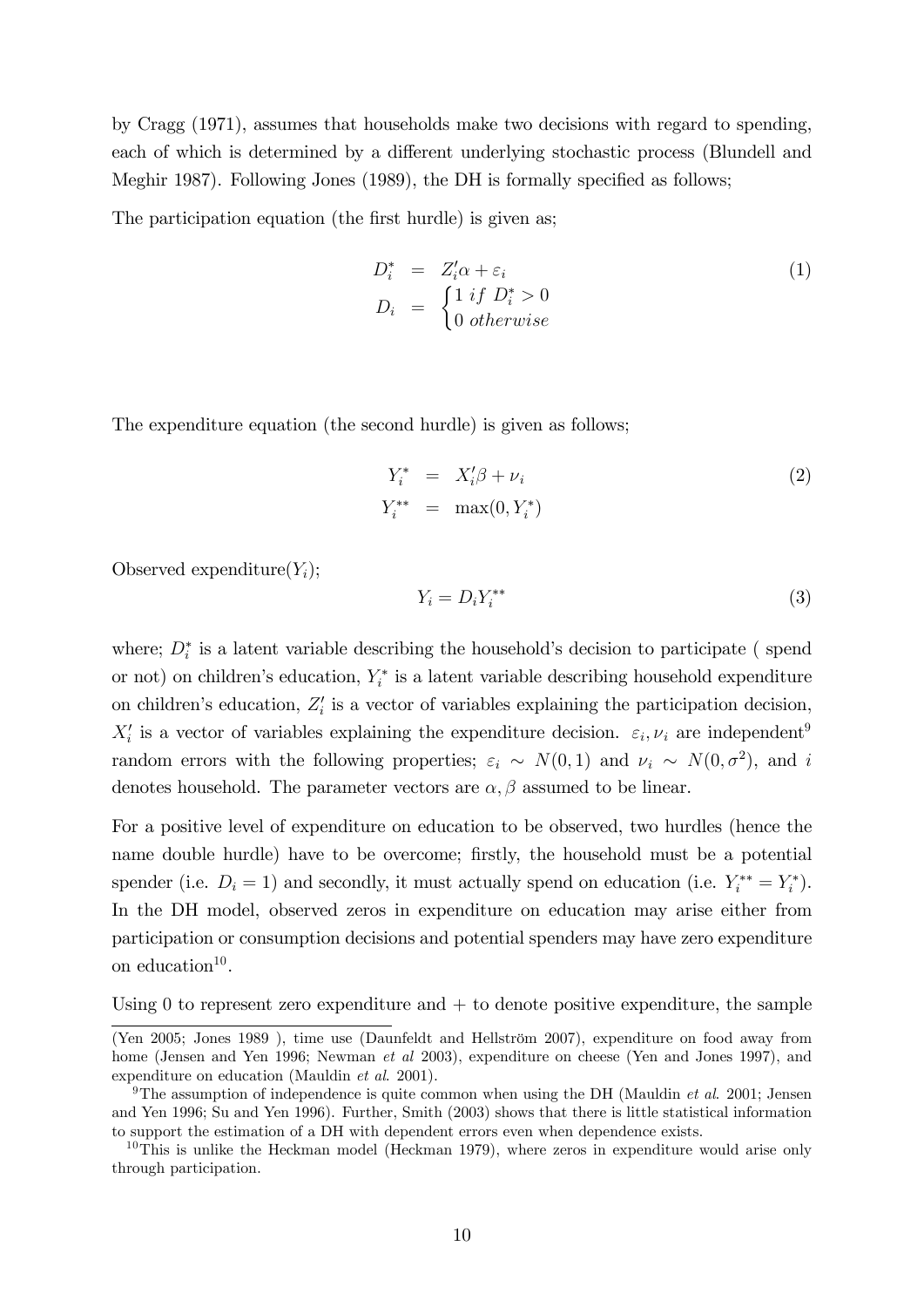likelihood equation for the independent double hurdle model can be written as follows;

$$
L = \prod_{0} \left[ 1 - \Phi \left( Z_i' \alpha \right) \left( 1 - \Phi \left( \frac{X_i' \beta}{\sigma} \right) \right) \right] \prod_{1} \Phi \left( Z_i' \alpha \right) \frac{1}{\sigma} \phi \left( \frac{Y_i - X_i' \beta}{\sigma} \right) \tag{4}
$$

Where  $\Phi(.)$  and  $\phi(.)$  denote the standard normal cumulative density function (CDF), and the standard normal probability density function (PDF) respectively. The likelihood function above (equation 4), reduces to that of a Tobit when  $\Phi(Z_i' \alpha) = 1$ . A closer look at the likelihood function (equation 4) reveals that it is simply a product of the likelihood functions of a probit model and a truncated regression model where truncation is at zero. In other words, the log likelihood of the independent DH is the sum of log likelihood functions of a probit model and a truncated regression model where truncation is at zero. This is quite useful as it implies that the independent DH can be estimated by estimating the probit and truncated regressions separately  $11$ . Accordingly, a likelihood ratio test can be used to test the Tobit model versus the independent  $DH^{12}$ .

### 4.2 Variables used

As said earlier, the DH model is estimated separately by area of residence (rural and urban). The dependent variable is the share of total annual household expenditure on the education of primary school children in total annual consumption expenditure<sup>13</sup>. In order to account for price variability across areas and time, both expenditure items are deflated by using the Malawi National Statistical Office's spatial and temporal deflator with base national, and February/March 2004. The expenditure items include; fees (tuition and boarding), books and other materials, school uniform, contributions to school building and maintenance, parental association fees, and other school related expenses. In coming up with the factors which ináuence household investment in the education of children, we are guided by human capital theory as discussed in the theoretical framework as well as other empirical studies which have looked at parental investment in education.

We include the age of the youngest primary school going child in the household; this is motivated by the fact that as children get older education expenditures increase. Age of

<sup>&</sup>lt;sup>11</sup>It worth pointing out that in the independent DH unlike the dependent DH exclusion restrictions are not needed to identify the parameters.

<sup>&</sup>lt;sup>12</sup>The log likelihood ratio test statistic  $(LR)$  is computed as follows: LR  $-2[LL_T - (LL_P + LL_{TR})] \sim \chi^2_k$ ; where  $LL_T = \log$  likelihood for the Tobit model;  $LL_P = \log$ likelihood for the Probit model;  $LL_{TR}$ = log likelihood for the truncated regression model. LR follows a Chi-square distribution with degress of freedom  $k$  equal to the number of independent variables in the equations.

<sup>&</sup>lt;sup>13</sup>One could alternatively use absolute expenditure on education as the dependent variable. We use the Engel curve approach in keeping with similar studies looking at household expenditure on education e.g. Kingdon (2005), Yeuh (2006), and Song et al.(2006).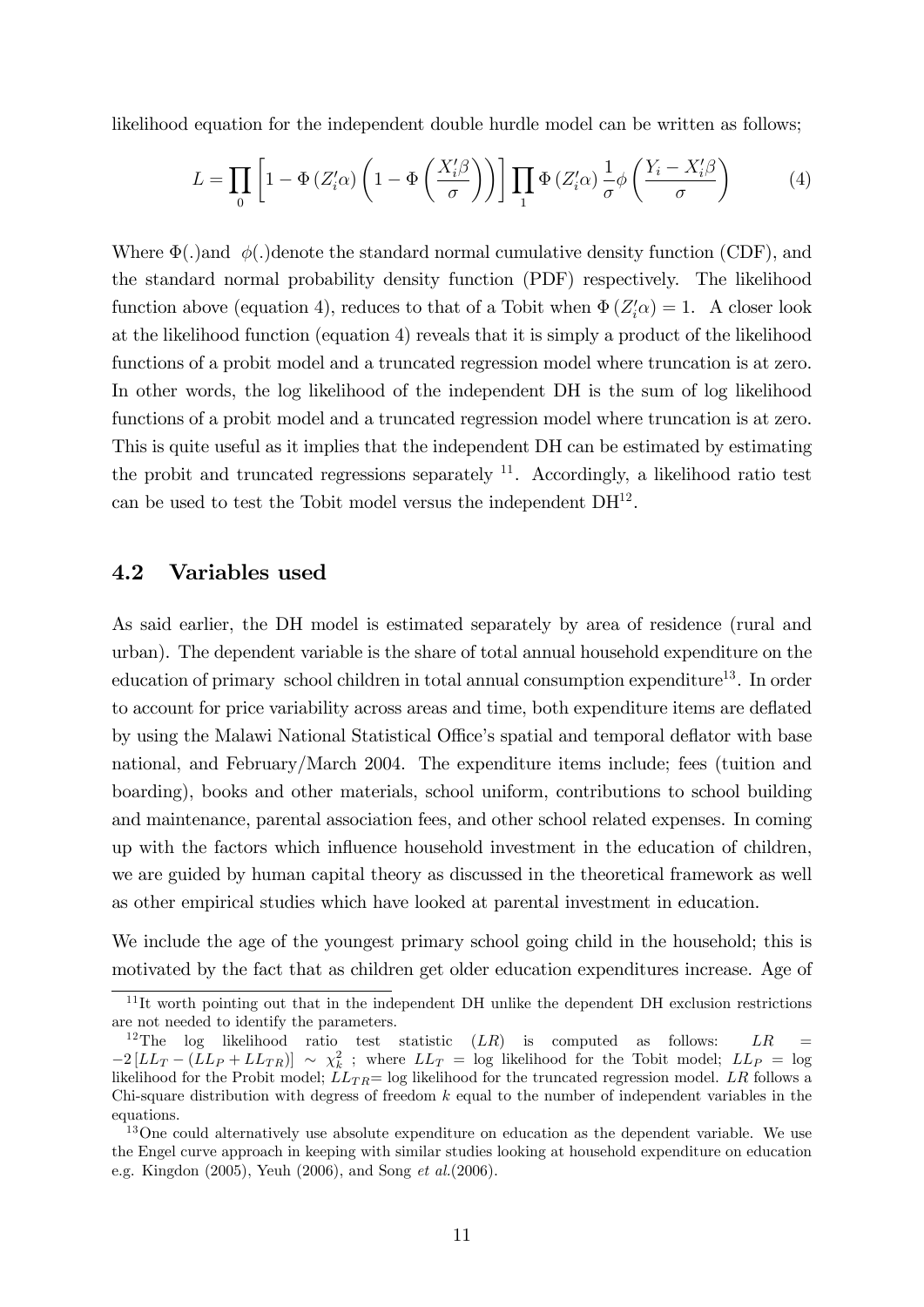the child may also reflect the opportunity cost of home production which increases with age. We include the square of age of the youngest child to measure possible nonlinearities. Household permanent income as proxied by the log of total household per capita expenditure<sup>14</sup> has been found to affect spending on education (e.g. Song *et al.*2006; Yueh 2006; Kingdon 2005). The expectation as intimated in the theoretical literature is that if schooling is a pure investment good and capital markets are perfect then income should not influence spending on education, however income will influence spending on education if it is a consumption good and/or it is an investment good but there are credit constraints. We also include a variable which captures proportion of children who are day scholars in a household. This variable is defined as the number of day scholars divided by the number of children in the household.

The number of children in a household may also affect whether or not a household spends on their education, and if so how much. In the literature there are basically two opposite findings regarding the impact of number of children on investment in human capital. The first finding which confirms the quantity-quality trade off is that having more children negatively impacts on investment in human capital (Gertler and Glewwe 1990). The other Önding is that having more children actually increases human capital formation as it ensures that each child requires less time for home production (Al-Samarrai and Reilly 2000). Additionally, we include the square of number children in the household to measure the possibility that expenditures diminish with more children.

Employment status of parents may be positively related to expenditures on a child's primary education as it may ináuence their perception of the relationship between human capital investments and returns on those investments. Studies by Haveman et al.  $(1991)$  and Ribar  $(1993)$  in the US, find a significant and positive relationship between mother's employment during a child's teenage years, and high school completion but find no significant effect on the same of the father's employment. In this study, we measure the employment status of both parents by whether they work for a wage or not. The educational level of parents is expected to have a positive effect on investment in education. The theoretical explanation of this expectation is that parents with higher levels of education are more likely to perceive greater future benefits or returns on investing in their children's education and, thus may be willing to sacrifice more for these future returns. More educated parents expect that their children will exhibit greater promise

<sup>14</sup>We use consumption expenditure other than income for two reasons. First, particularly in an agricultural economy such as Malawi, income is often very lumpy. Farming households receive a large amount of cash income in May and June after the harvest, and receive very little the rest of the year. In contrast, households are constantly expending their income and consuming. Consumption expenditure is a smoother measure of welfare through time than is income. In other words, consumption can be viewed as realized welfare, whereas income is more a measure of potential welfare (Murkhejee and Benson 2003). Second, in Malawi much of household income is derived from self-employed business or subsistenceoriented agricultural production. Assigning income values to the proceeds of these enterprises is often problematic (Hentschel and Lanjouw 1996).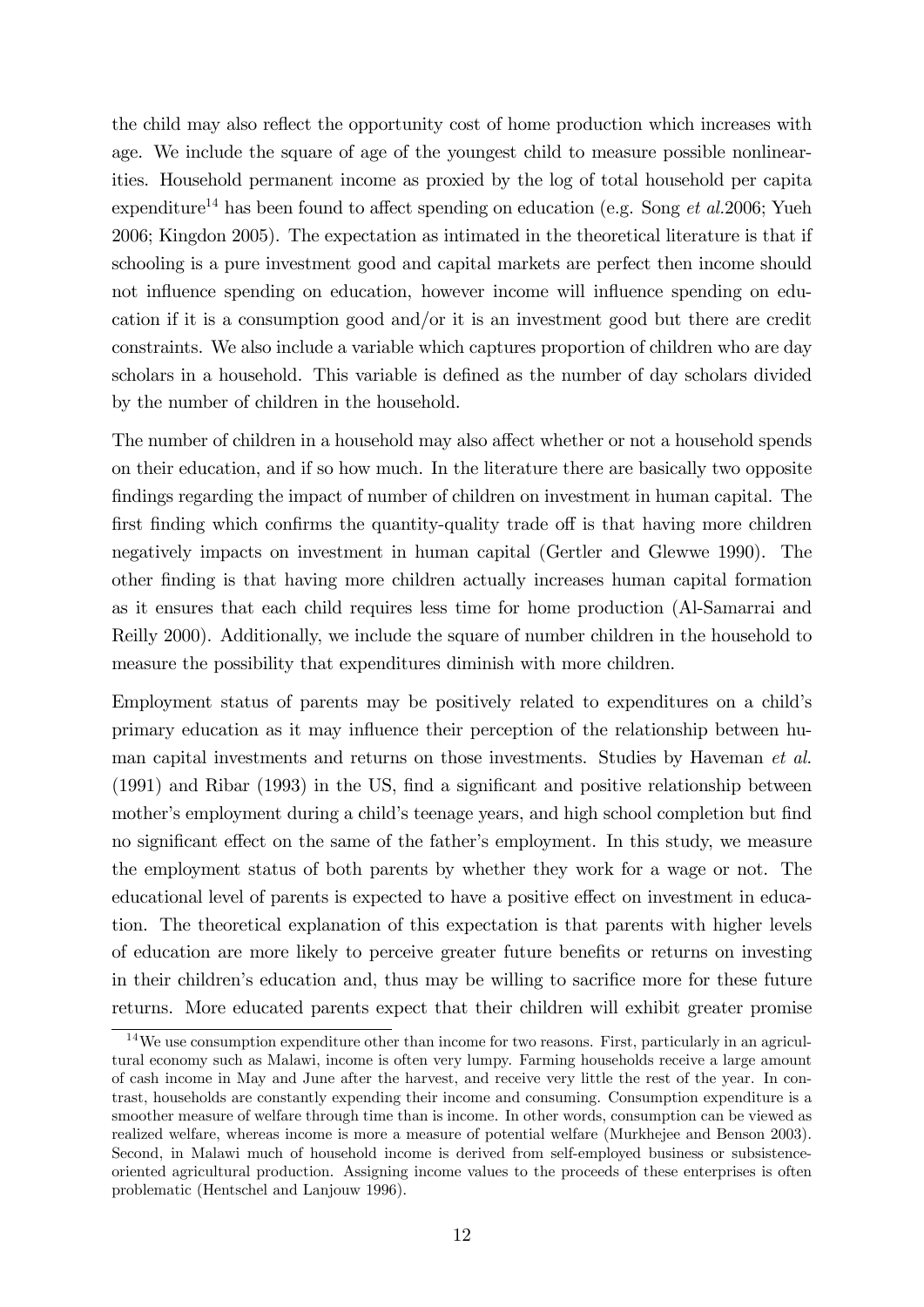and thus will be more willing to invest in their child's education (Becker 1981; Becker and Tomes 1976). At the empirical level, several studies which look at the relationship between attainment and parental education support this human capital perspective (e.g. Ray 2000; Gertler and Glewwe 1990; Song et al. 2006; Kabubo-Mariara and Mwabu 2007).

Parental age may influence expenditures on children's primary education. Age reflects experience, and the expectation is that with age comes the ability to appreciate the benefits and returns on investments in education. As argued by Mauldin  $et \ al.$  (2001), if parents are older at the time their children are in primary and secondary schools, they will be more financially secure as well and be more willing to sacrifice a larger proportion of income for their childrenís education. We thus include the age of the mother and father as well as the square of ages for both parents to measure the possibility of nonlinearities. Studies by Case and Deaton (1999), Lavy (1996), and Al-Samarrai and Reilly (2000) have found significant negative effects of distance to the nearest primary school. Distance to the nearest primary school can be a measure of the quality of access of primary schools, it can also reflect the direct cost of primary education. Households are less likely to invest in the education of their children if for example schools are very far. In this study, distance to nearest primary school measured in kilometres is set equal to zero if there is a primary school in the community.

As has been discussed in the theoretical literature, there may be bias in spending against a particular sex. Besides, some empirical studies have found evidence of son preference in spending for example, Song et al.(2006) and Yueh (2006) for China and Kingdon (2005) for India. In order to capture the possibility of gender bias in spending, we construct a variable defined as;  $\sum_{n=1}^{\infty}$  $i=1$  $H_g$  $\frac{H_g}{H}$ , where  $H_g$  is the number of household members in age-gender group q and H is the household size<sup>15</sup>. We distinguish ten age and gender categories; ages 0-6, 7-15, 16-19, 20-55, and over 55 for each gender. Since we are using aggregate household education expenditure data, this variable can give an indirect test of gender bias in spending. In particular, to check for evidence of differences in spending between primary school going boys and girls we are concerned with the coefficients of the agegender variable for the ages  $7-15$  for both sexes. If the coefficients are significant and different that is evidence of preference for a particular sex in spending<sup>16</sup>.

We control for regional fixed effects by including a three class regional dummy for the north, centre, and south. The variables are formally defined in the appendix Table A1.

<sup>&</sup>lt;sup>15</sup>In the estimation the age-gender category over 55 for males is omitted to avoid multicollinearity since the categories sum up to one in each household.

<sup>&</sup>lt;sup>16</sup>Testing for equality of coefficients in both participation and expenditure equations for all groups of household is done by using a Wald test. This approach to testing for gender bias was first proposed by Deaton (1989).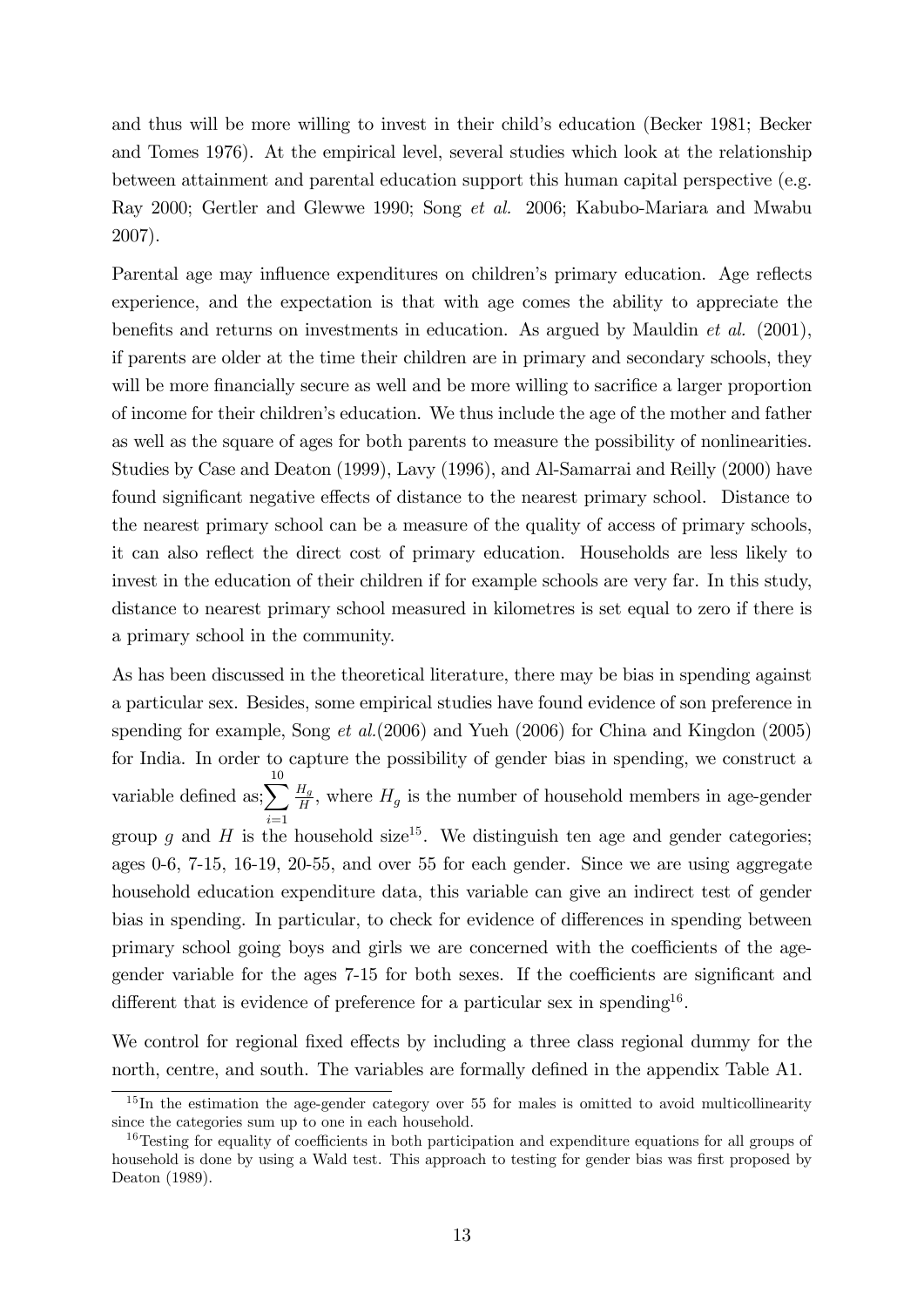### 4.3 Estimation issues

The log of per capita expenditure is potentially endogenous, and this may lead to biased and inconsistent results. One possible channel of endogeneity is that the log of per capita expenditure and spending on education can be jointly determined through labour supply decisions in the sense that a decision to send children to school may be jointly determined with a decision to send the children to work to supplement household income. Another route for endogeneity would be that parents with a good taste for the education of their children may work harder so they are able to pay for their schooling (Kingdon 2005).

We address this problem in both the participation and expenditure decision equations. In the participation equation we use the Rivers and Vuong (1989) procedure for discrete choice models, and in the expenditure equation we use the Smith and Blundell (1986) procedure for limited dependent variable models. The two procedures are analogous and they are done in two stages. In the first stage, a reduced form regression of an endogenous variable is regressed using ordinary least squares (OLS) on exogenous variables including instruments, and residuals are predicted. In the second stage, the predicted residuals are included in the participation equation (Rivers and Vuong procedure) and the expenditure equation (Smith and Blundell procedure) including the endogenous variable. A simple t-test of the coefficient on the residual tests the null hypothesis of exogeneity. We use household assets namely hectares of land, and its square as instrumental variables for log of per capita expenditure<sup>17</sup>. An instrumental variable  $(IV)$  must be correlated with the endogenous variable (log of per capita expenditure in our case), but uncorrelated with the error term for the participation equation or the expenditure equation i.e. the IV must be redundant in the participation equation or the expenditure equation once log of per capita expenditure is included. Thus, the effect of the IV on school spending must work through log of per capita expenditure only. As is shown later, land and its square are correlated with log of per capita expenditure. Land is an illiquid asset, and therefore is unlikely to be sold in the short term to cover schooling expenses (Kingdon 2005).

## 4.4 Data and descriptives

The data used in the study come from the Second Malawi Integrated Household Survey (IHS2). This is a nationally representative sample survey designed to provide information on the various aspects of household welfare in Malawi. The survey was conducted by the National Statistical Office from March 2004 -April 2005. The survey collects information from a nationally representative sample of 11,280 households. This data contains detailed information on socioeconomic and demographic characteristics of the households. The

 $17$ Similar instruments are used by Glewwe and Jacoby (1994), and Glewwe and Ilias (1996).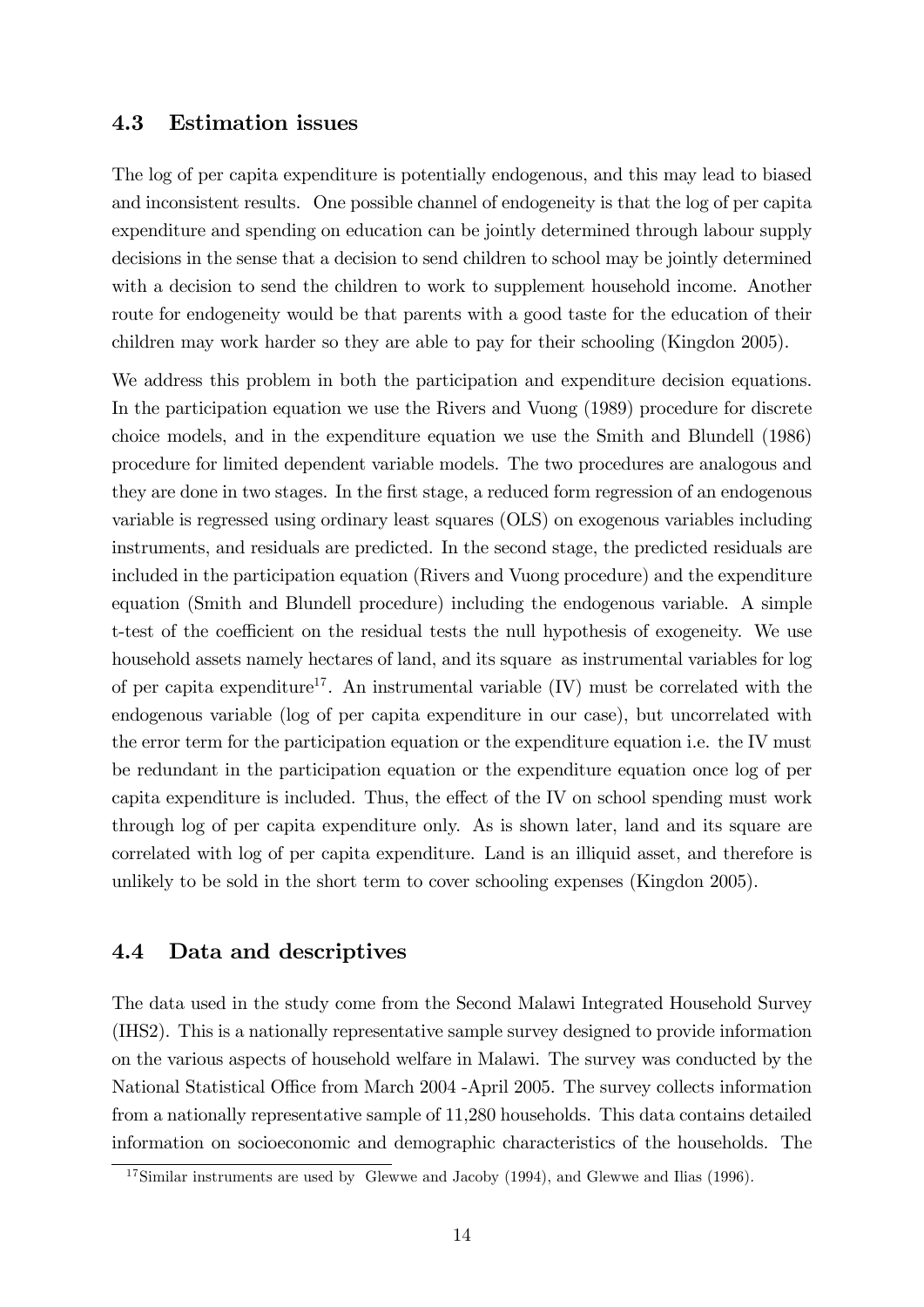survey also collects annualized household education information which includes household expenditure on primary, secondary, and tertiary education, for household members aged 5 and above. The expenditure items are; school fees (tuition and boarding), books and other materials, school uniform, contributions to school building and maintenance, parental association fees, and other school related expenses. In this study, we use husband-wife and single-parent families with at least one child in primary school. We do this for two reasons. Firstly, the survey does not record the parental characteristics of children who do not live with their parents, thus this restriction allows us to examine the impact of parental characteristics as discussed in section 4.2. Secondly, schooling decisions are cumulative in nature such that the circumstances in which a person was raised in as a child are more relevant than current ones (Glick and Sahn 2000). This restriction may potentially lead to a non random sample (i.e. a selected sample), which may bias our results. Specifically, if children are fostered out or older children leave the house to marry or work, this may lead to a selected sample of children who are different from those that have left. Since fostering increases with age and the likelihood of children leaving to marry or work also increases with age, by focussing on primary education, we somewhat mitigate the fears of selection bias.

Descriptive statistics of all the variables used in the analysis for families with nonzero expenditures and for the full sample by area of residence are presented in Tables 1 and 2. The full sample comprises households with primary school going children, with zero expenditures and nonzero expenditures on education. In Table 1, we report sample means of annual household expenditure on primary education (absolute expenditure) and the share of annual expenditure on primary education in total household consumption expenditure; our dependent variable. The table also presents results of tests of statistical significance of the differences in expenditure between rural and urban households. The results show that there are differences between rural and urban households. In terms of absolute expenditure, rural households spend less on average compared to urban households. The share of education spending out of total household consumption expenditure for rural households is lower than that of urban households. These differences hold for both the full and spending samples. Additionally, the differentials are statistically significant. Looking at the various components of expenditure on education, we notice that urban spending on all items is significantly higher than that of rural households. We also observe that for urban households tuition takes up a big part of spending, whereas for rural households most of the spending is done on uniforms.

Table 2, presents results of summary statistics of explanatory variables used in the study by area of residence for the full sample and the sample of households which actually spend on education. The table also reports whether the differences in the variables are statistically significant. With the rural-urban demarcation of the sample, we have 3739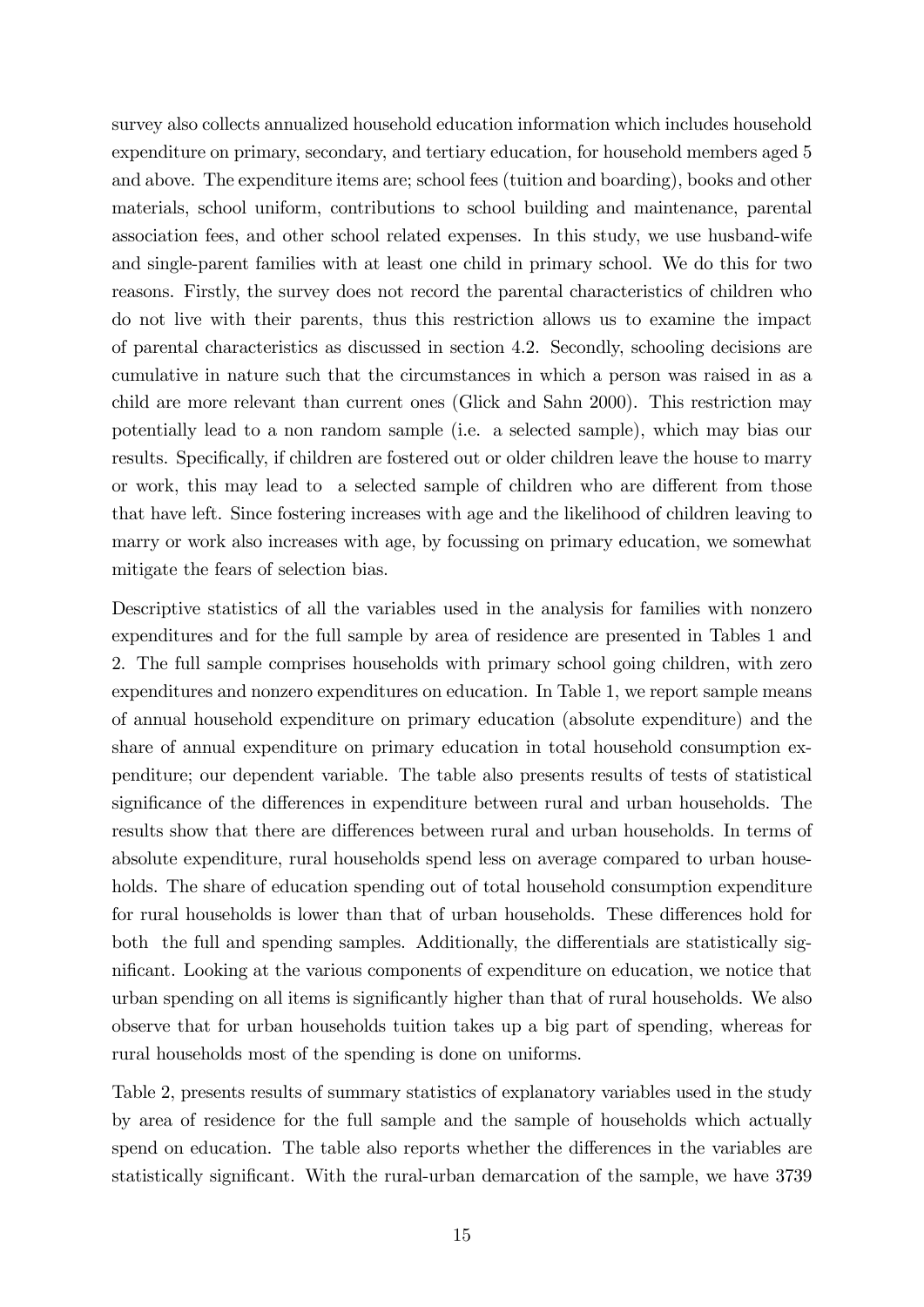rural households and 676 urban households with primary school going children. Of these full samples, 2782 rural households (74.4% of sample) and 548 urban households (81.1%) of sample) have nonzero expenditures on primary school children. Thus suggesting that compared to rural areas, there are more households in urban areas with positive expenditures on education. In terms of the proportion of children going to day schools, the results show that rural households have a higher number (90%) compared to 87% for urban households. The difference is statistically significant. Urban households have generally significantly better parental characteristics. Specifically, in urban areas a significantly higher proportion of both mothers and fathers work for a wage, and have more years of schooling compared to their rural counterparts. The results show that the urban households have significantly nearer schools compared to rural ones. Looking at the agegender demographics for the primary school going age (7-15), the results suggest that there are differences between the two areas with rural households having a significantly higher proportion of boys  $(16\%)$  compared to 13% for urban households. In terms of the proportion of girls of the schooling going age, we find no significant difference between the two areas. Essentially, we observe that just like expenditure on education discussed earlier; there are differences in the characteristics across area of residence. We discuss the econometric results in the next section.

## 5 Econometric results

The descriptive statistics show that there are differences in expenditure on primary education as well as characteristics between rural and urban households. In the light of this, we formally test the hypothesis that households in rural and urban areas are not different with respect to their investment in children's education<sup>18</sup>. We essentially seek to investigate whether or not coefficients for the different variables are the same for rural and urban households. This is done by conducting a pooling test; a failure of pooling between the two groups would indicate that they are different. To conduct the pooling test, we use the likelihood ratio (LR) test. For comparison, the hypothesis is tested using both the DH and the Tobit models. The unrestricted regression is estimated with separate urban and rural households, and the restricted regression with the pooled sample using an area of residence dummy variable 'rural'. If we denote the log-likelihoods for the urban, rural and pooled samples respectively as  $LL_{urban}$ ,  $LL_{rural}$ ,  $LL_{pooled}$  with corresponding number of parameters  $k_{urban}$ ,  $k_{rural}$ ,  $k_{pooled}$ , then the LR statistic which follows

<sup>&</sup>lt;sup>18</sup>Since we do not have information on whether the expenditures are on private or government primary schools, in our preliminary estimations we dropped tuition fees as we figured this may be a major factor between urban and rural areas, in the sense that there is a predominance of private schools which tend to be expensive in urban areas. However, our econometric results were by and large unaffected by this exclusion, so we retained tuition fees in all estimations in the study.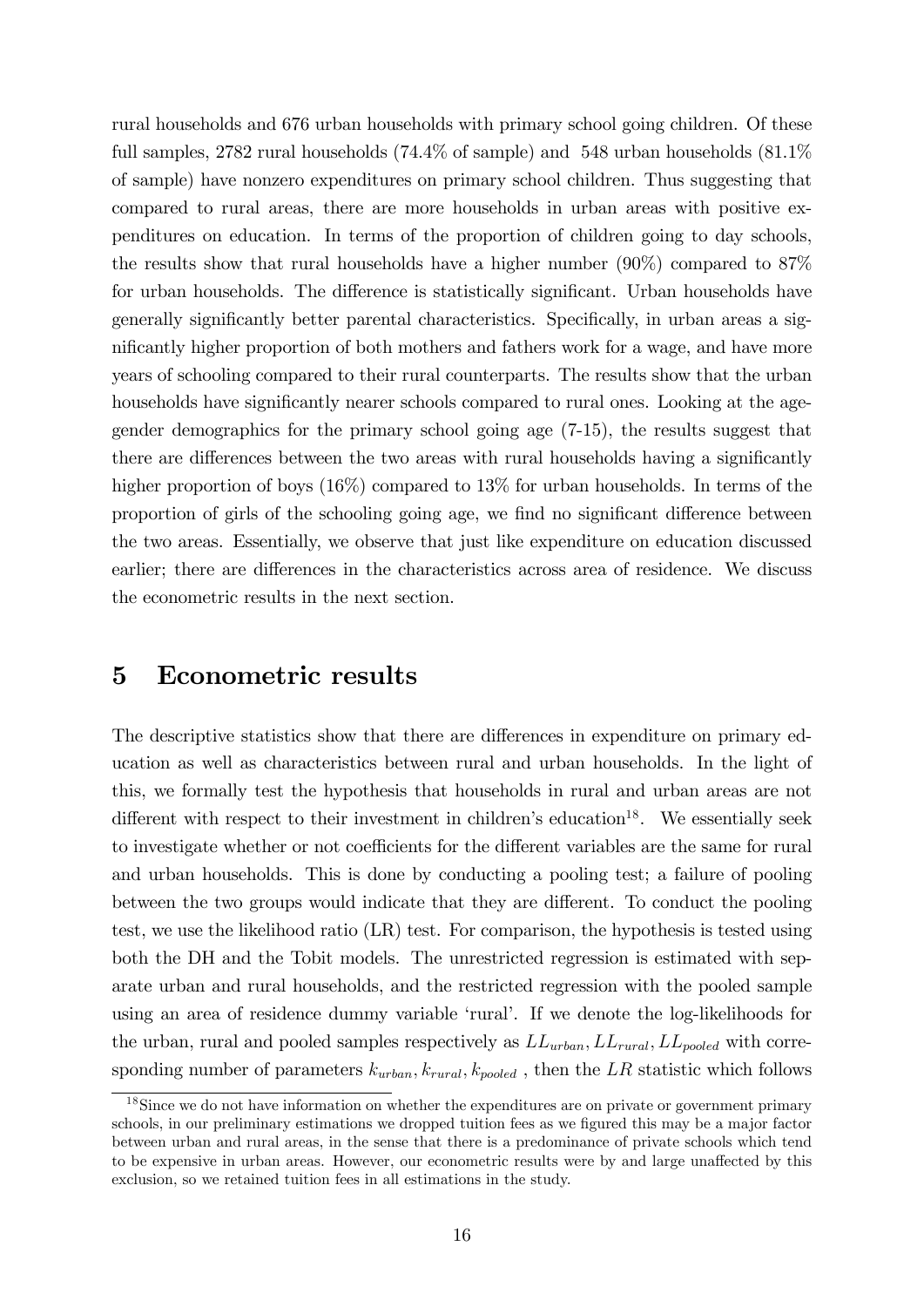a Chi-square distribution with degrees of freedom  $(k_{rural} + k_{urban}) - k_{pooled}$  is given by;

$$
LR = -2\left[LL_{pooled} - \left(LL_{rural} + LL_{urban}\right)\right] \sim \chi^2_{(k_{rural} + k_{urban}) - k_{pooled}} \tag{5}
$$

Results of the pooling tests are presented in Table 3. The results for both the DH and Tobit models show that rural and urban households are different, and thus pooling the rural and urban households is inappropriate. This means that the DH model or the Tobit model should be estimated separately for the two areas. The next issue that we address is whether the DH or Tobit is the right model for our data. Basically, we seek to ascertain by using the LR test whether there is another censoring mechanism as represented by the participation equation. Results of the tests are reported in Table 4. The LR test results favour the use of the independent DH as opposed to the Tobit model. This implies that there are two decision processes underlying spending on education; households decide whether or not to spend, and if yes, how much. We therefore discuss results of the DH for the two groups of households.

As discussed earlier the log of per capita expenditure is potentially endogenous, we tested for this using the Rivers and Vuong procedure for the participation equation and the Smith and Blundell procedure for the expenditure equation as outlined earlier. We find that the log of per capita expenditure is endogenous in the expenditure equation only for rural households. To ensure comparability in terms of number of variables, we included residuals from the reduced form regression for urban households in the urban expenditure equation as well. The reduced form regressions of log of per capita expenditure for both areas reported in the appendix Table A2, show that the instrumental variables land and its square perform reasonably well as they are significantly correlated with the log of per capita expenditure.

The final maximum likelihood results of the DH are presented in Table 5. Since the Tobit model has been rejected in favour of the DH, our discussion of the results is based on the DH but we show results of the Tobit model (Table A3 in the appendix) for comparison. The results generally show that some variables are significant for one group but insignificant for another; an indication of the rural-urban differences alluded to earlier. The age of the youngest child is significant and negative only in the participation equation for rural households. This suggests that parents in rural areas are less likely to spend on the education of children as they get older. This perhaps reflects the opportunity cost of sending children to school, that is as they get older they can be a source of labor for agriculture, and other income generating activities to supplement parental income. This opportunity cost may not be as high in urban areas. The level of income as proxied by the log of per capita expenditure significantly increases the likelihood of spending on education and how much is spent for both rural and urban households. The results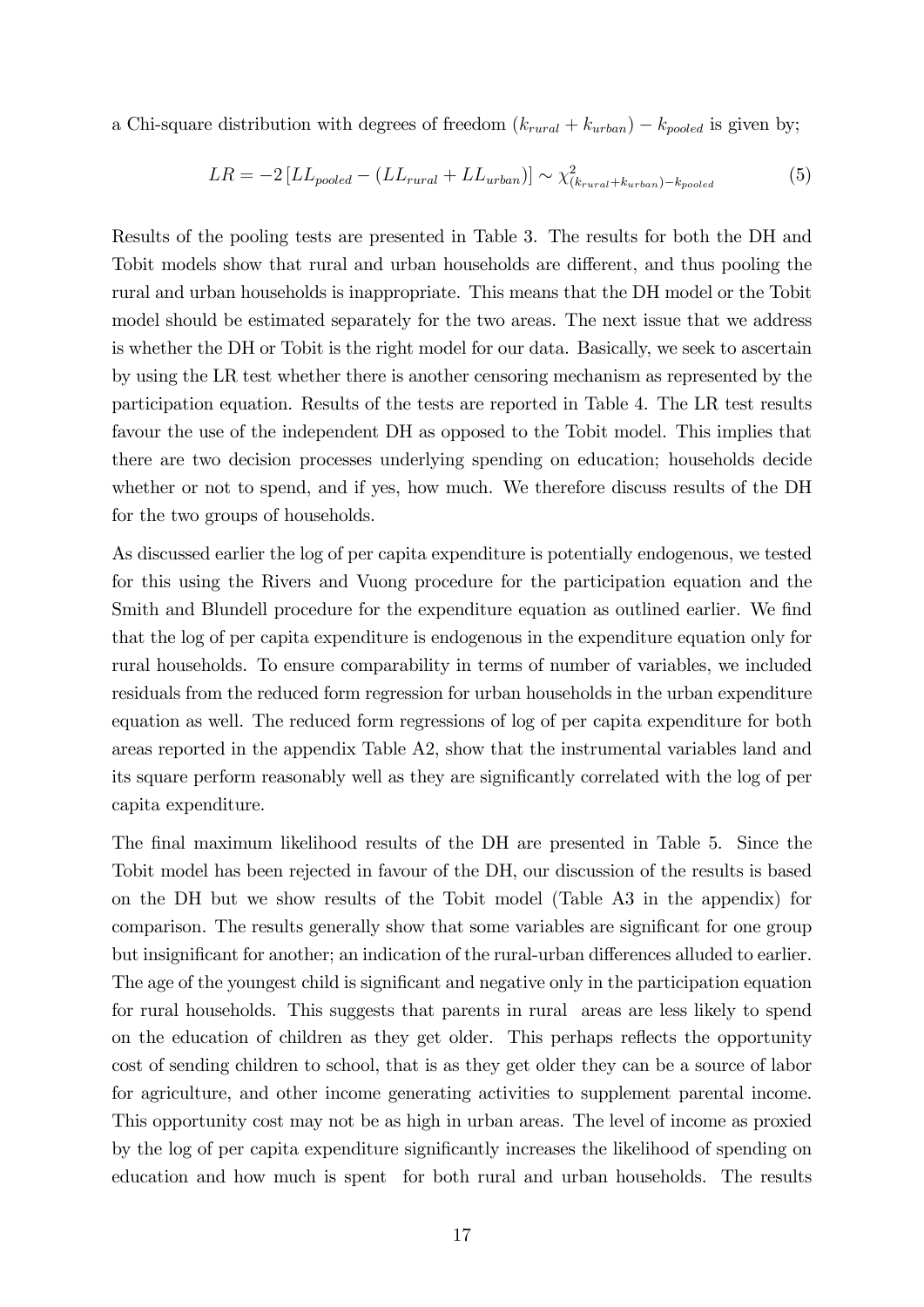therefore suggest that income matters at both the extensive and intensive margins for the two groups of households. Mauldin *et al.*  $(2001)$  also find that income has positive and significant effect on household spending on education at both decision levels in the US. We cannot compare the magnitudes of these coefficients of income in the two areas, but later in the next section we compare the magnitudes of the coefficients by computing elasticities. Suffice to say that the positive and significant effect of income indicates that spending on education is considered a normal consumption good. It may also indicate the presence of credit constraints in both areas.

For rural households, having a higher proportion of children going to day schools significantly increases the probability of spending on them but lowers the share of education expenditure. For urban households having more day scholars lowers the chance of spending on primary education but it has no impact on the share of education expenditure in total expenditure. We find that the number of children influences positively and significantly the share of education expenditure for rural households, but does not significantly affect the likelihood of spending on education<sup>19</sup>. For urban households having more children increases the likelihood that a household will spend on their education but does not affect the share of expenditure. This positive effect conforms with the argument by Al-Samarrai and Reilly (2000) that the more children a household has, the less is the time needed for household production activities, and hence the higher will be the investment in their education. This however, contradicts an argument by Gertler and Glewwe (1990) that larger families may derive less utility from sending an additional child to school if some are already enrolled. This lower enrolment resulting from having many children could be reflected in lower spending. This also runs counter to the expectation that with more children there is more competition for resources.

In terms of parental employment, the results show that for rural and urban households a father's and a mother's employment significantly increases the share of expenditure on education as well as the chance that they will spend on children. This suggests that holding other things constant, employed parents will invest more on their children. With respect to education, we find that the education of both the mother and the father positively and significantly affects the decision whether or not to spend as well as how much to spend on the primary education of their children in both rural and urban areas. Thus, ceteris paribus the higher is the parental human capital, the higher will be the investment in schooling of children. These results are in line with findings by Song  $et$ 

 $19$ It is worth recognizing that the number of children is potentially endogenous, if there is a quantityquality trade off where parents prefer fewer children with a good education. Besides, if there is son preference which affects expenditure on children's education, this may also affect family size. We control for the possibility of son preference as discussed earlier. Since we have no valid instruments; we addressed the simultaneity problem arising from the quantity-quality trade by re-estimating the DH models for all groups without number of children; our results largely remained unchanged thus giving us confidence that our results may not be biased due to simultaneity.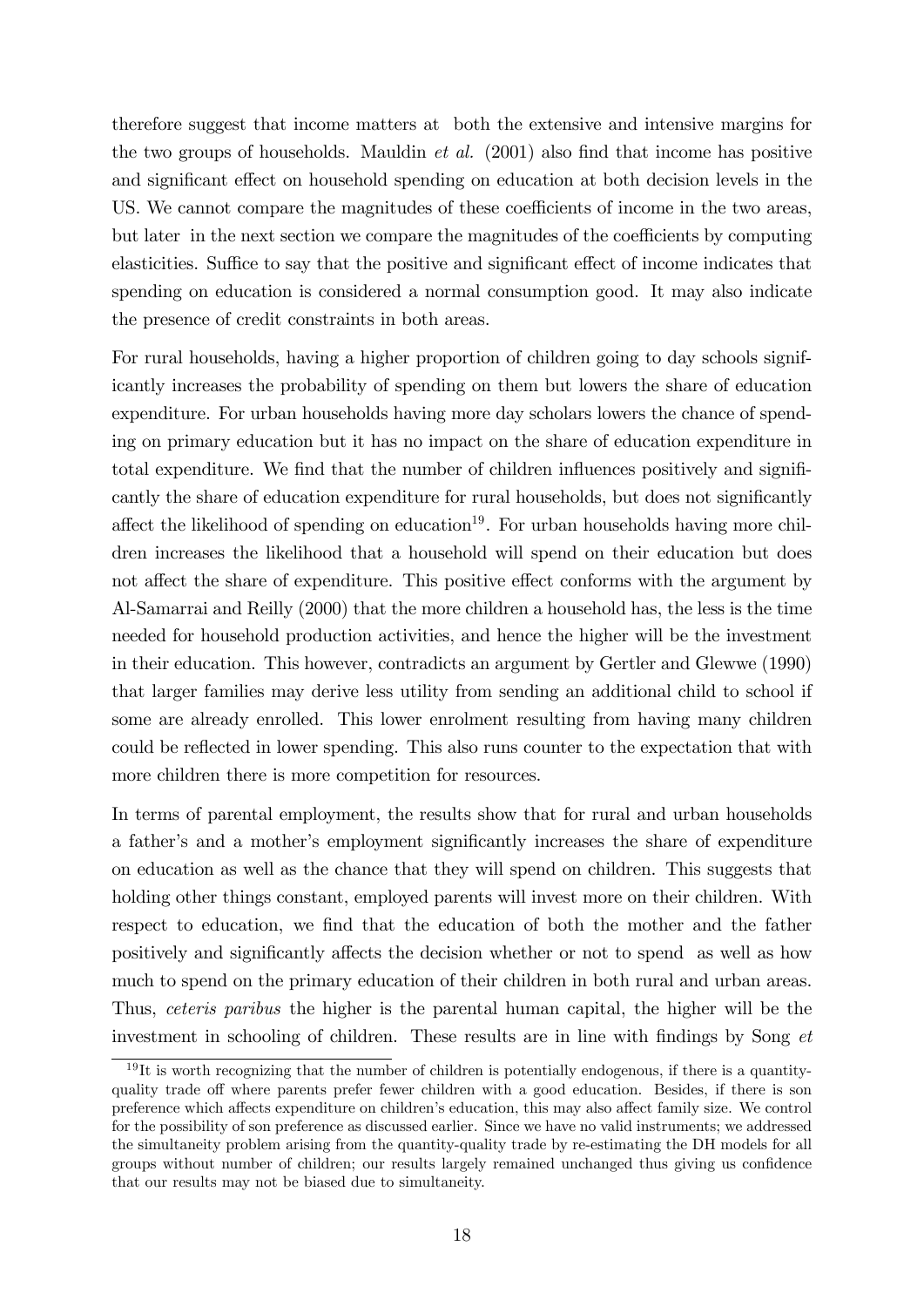al. (2006) for rural China where they found that the educational level of both parents positively impacts household spending on education. We cannot compare the magnitudes of the DH coefficients of the employment and education for parents in the two areas, however this issue is taken up later in the next section where we compute elasticities. These comparisons allow us to say something about the possible differences in the impact of the two variables between parents and between the two areas.

The quality of access of primary schools as proxied by distance to the nearest primary school has a negative impact on the participation and the expenditure decisions of both rural and urban households<sup>20</sup>. This suggests that households will be less likely to spend on primary education if the schools are far away and if they do actually decide to spend, the amount spent will be lower<sup>21</sup>. In terms of the age-gender demographics, the results suggest that having more primary school going boys (mall $5h$ ) and girls (fem1 $5h$ ) significantly and positively impacts on the participation and the expenditure decision levels of rural households. The same is true for urban households. We investigate further to check evidence of gender bias against girls by conducting Wald tests of the equality of the coefficients for mall<sup>5h</sup> and fem<sub>15h</sub> in the two areas. Results of the tests are shown at the bottom of Table 5. The test results indicate that for rural households there is gender bias against girls at both the participation and expenditure decision levels. For urban households, the Wald test results indicate that there are no statistically significant gender differences at both the intensive and extensive margins. Thus, the Wald tests show evidence of gender bias in favour of boys in rural areas only. Interestingly, we observe that when the Tobit model is used (see Table A3 in the appendix), there is no evidence of gender bias in both areas. This is in conformity with a finding by Kingdon (2005) who shows that when a variant<sup>22</sup> of the DH model is used more evidence of gender bias in school spending is found in India as compared to using a single equation model. This underlines the importance of the participation decision when modelling a dependent variable with excess zeros. We complement the Wald tests results by comparing the magnitude of elasticities of mal15h and fem15h in the next section.

 $20$ Distance to the nearest primary school can be endogenous, for example some communities may have a leadership which values education and is more vocal and progressive. This may affect both household schooling decisions as well as placement of schools. Another possible source of endogeniety is that parents with high aspirations for their children may "vote with their feet" by moving to areas where schools are nearer. And this unobserved high aspiration by parents may affect both distance to schooling and schooling decisions. We don't have valid instruments for distance to nearest primary school, so we re-estimated the models without distance to nearest primary school and our results were marginally different from those with distance to nearest primary school thus giving us some level of assurance about the reliability of our results.

 $21$  If the distance to the nearest primary school is thought of as a measure of the direct cost of primary education, then the result suggests that households will be less likely to spend on primary education if costs are high and if they do actually decide to spend, the amount spent will be lower.

<sup>&</sup>lt;sup>22</sup>The model used by Kingdon  $(2005)$  assumes that once a household decides to spend there are no zero expenditures. Essentially, implying that the first hurdle dominates the second hurdle.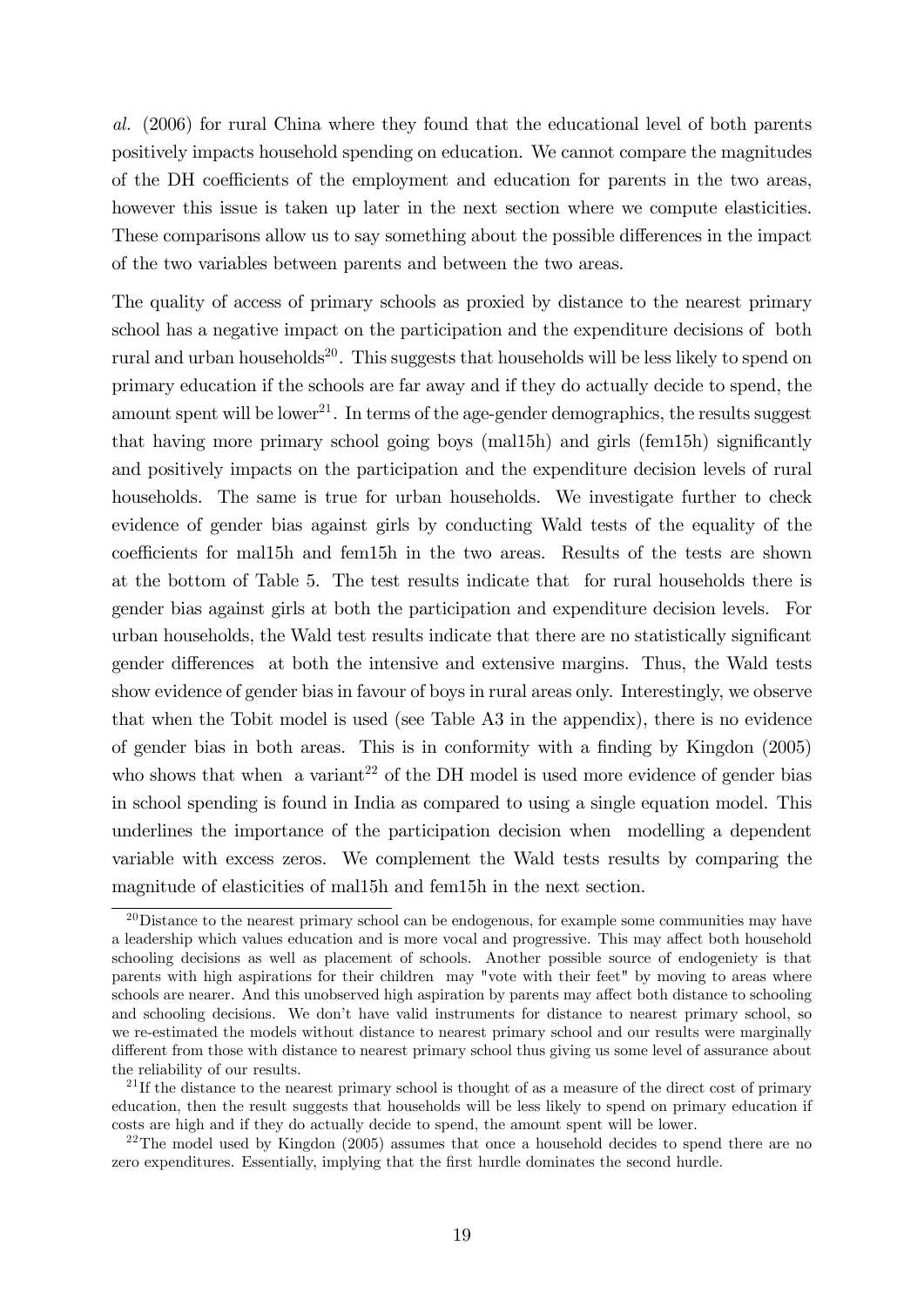We have assessed the impact of different regressors on expenditure, and found some to be significant in the levels equation only while others are significant in the participation equation only or both the levels and participation equations. Further to that, some variables have been found to have opposite signs in the two decision levels. As noted by Yen (2005), when examining the impact of explanatory variables, the presence of parameter estimates with opposite signs in the participation and level equations complicate the interpretation of the estimated effects. Thus, the impact of explanatory variables can be better explored by computing elasticities. It is worth noting that the elasticities unlike the coefficients we have just discussed also allow us to talk about the economic significance of the variables used.

## 5.1 Elasticities in the independent DH

The interpretation of coefficients in limited dependent variable models is complicated, and to overcome this the effect of explanatory variables on the unconditional expectation of the dependent variable  $(Y_i)$  as measured by elasticities is decomposed into an effect on the probability of a positive expenditure and an effect on conditional expenditure (Yen  $(2005)^{23}$ .

The unconditional expectation of  $Y_i$  in the independent DH is given as;

$$
E(Y_i) = \Pr(Y_i > 0)E(Y_i|Y_i > 0)
$$
\n(6)

Where the probability of expenditure is given by;

$$
\Pr(Y_i > 0) = \Pr(Z_i' \alpha + \varepsilon_i > 0, X_i' \beta + \nu_i > 0) \\
= \Pr(\varepsilon_i > -Z_i' \alpha, \nu_i > -X_i' \beta) \\
= \Phi(Z_i' \alpha) \Phi\left(\frac{X_i' \beta}{\sigma}\right) \tag{7}
$$

<sup>&</sup>lt;sup>23</sup>This follows a proposed decomposition by McDonald and Moffit (1980) for Tobit models on the effect of a regressor on the unconditional expectation.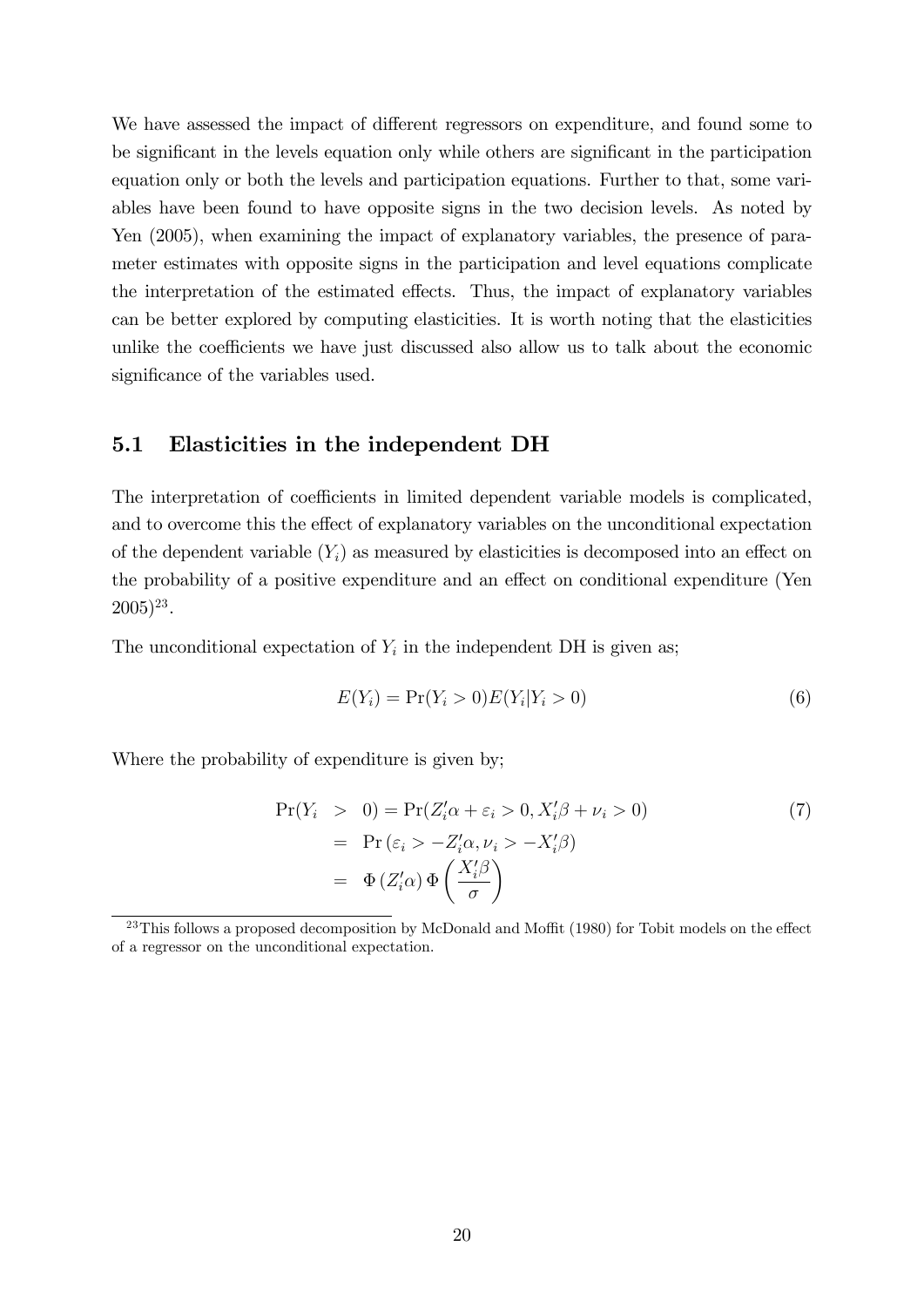And the conditional expectation of  $Y_i$  is expressed as<sup>24</sup>;

$$
E(Y_i|Y_i > 0) = X'_i \beta + E(\nu_i|\varepsilon_i > -Z'_i \alpha, \nu_i > -X'_i \beta)
$$
  
\n
$$
= X'_i \beta + \left[ \Phi(Z'_i \alpha) \Phi\left(\frac{X'_i \beta}{\sigma}\right) \right]^{-1} \sigma \times \phi\left(\frac{X'_i \beta}{\sigma}\right) \Phi(Z'_i \alpha)
$$
  
\n
$$
= X'_i \beta + \frac{\sigma \phi\left(\frac{X'_i \beta}{\sigma}\right)}{\Phi\left(\frac{X'_i \beta}{\sigma}\right)}
$$
  
\n(8)

The elasticities of the unconditional expectation of  $Y_i$  with respect to the continuous regressors are computed by differentiating equations 7 and 8, and using the adding up property, equation 6. Formally, the elasticity of a continuous variable  $j$  which appears in both the participation and the expenditure equations is written as follows:

$$
\eta_j^{UC} = \frac{\partial E(Y_i)}{\partial X_{ij}} \frac{X_{ij}}{E(Y_i)}
$$
\n
$$
= \frac{\partial \Pr(Y_i > 0)}{\partial X_{ij}} \frac{X_{ij}}{\Pr(Y_i > 0)} + \frac{\partial E(Y_i|Y_i > 0)}{\partial X_{ij}} \frac{X_{ij}}{E(Y_i|Y_i > 0)}
$$
\n
$$
= \eta_j^P + \eta_j^C
$$
\n(9)

Equation 9, shows that the elasticity of the unconditional expectation of  $Y_i$  with respect to a continuous variable  $j$  which appears in both the participation and the expenditure equations  $(\eta_j^{UC})$ , is simply a sum of the elasticity of the probability of observing a positive expenditure  $(\eta_j^P)$  and the elasticity of conditional expenditure  $(\eta_j^C)$ .

These elasticities of the probability, conditional level and unconditional level for continuous variables are computed at the sample means of the regressors. Table 6 reports the elasticities for the probability, conditional and unconditional levels of some selected variables for the DH. For comparison, we present the elasticities for the probability, conditional and unconditional levels of some selected variables for the Tobit model in the appendix Table A4. The elasticity of probability for both rural and urban households with respect to the log of per capita expenditure which proxies permanent income is positive and significant implying that spending on education is considered a normal item. The same holds true for the elasticity of conditional and unconditional levels for the log of per capita expenditure. It is worth noting that rural households have greater than one elasticities of the probability, conditional level and unconditional level compared to urban households. This means that for rural households spending on the schooling of children is more sensitive to income compared to urban households, and thus schooling

 $^{24}$ The probability of positive expenditure and conditional expectation of expenditure are based on the error term properties given earlier. See Yen (2005) for details of the same when errors are dependent.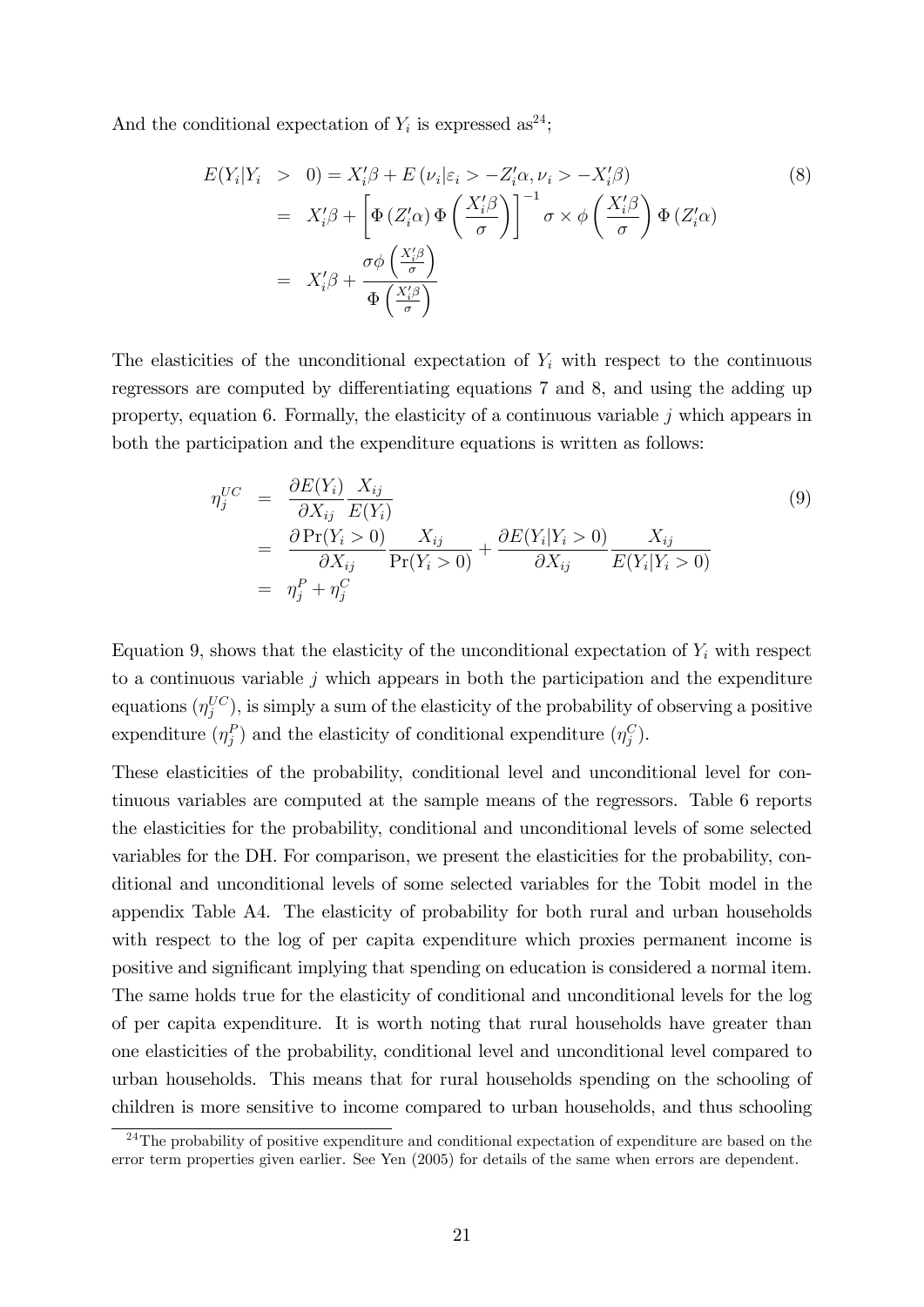is a luxury good in rural  $\arccos^{25}$ .

The elasticities of probability, conditional level and unconditional level with respect to parental employment and education are positive and significant in both areas. However, we note two things, firstly the elasticities for parental employment and education are higher for rural areas, and secondly, the elasticities for mothers employment and education are higher than those of fathers in both areas. These findings indicate that parental characteristics have a bigger impact on spending in rural areas, and that a mothers characteristics have a larger impact on spending compared to a father's. If one thinks of the employment status and education of the mother as a reflection of the bargaining power of the mother in the household, this would imply that children's education benefits from an improvement in the bargaining position of the mother. Besides, this result has intergenerational implications for human capital formation in that more female education entails more educated mothers, and hence more education for children.

The elasticities of probability, conditional level and unconditional level with respect to the distance to the nearest primary school are negative and statistically significant for both areas. We observe that the elasticities are larger for urban areas as compared to rural areas suggesting that urban households are more sensitive to the quality of access of primary schools. The elasticities of probability, conditional level and unconditional level with respect to the proportion of primary school going boys (mal15h) and girls (fem15h) are positive, statistically signiÖcant and economically substantial for rural and urban households. In addition, we also note that for rural households the elasticities of probability, conditional level and unconditional level for boys are larger than those for girls suggesting a bias against girls. The computed elasticities for urban households are not noticeably different. These elasticities therefore reinforce evidence shown earlier using Wald tests that boys are favored when it comes to whether or not to spend as well as how much to spend in rural households, but there is no evidence of school spending gender bias in urban households. Just like the raw coefficients discussed earlier for the Tobit model, we find that the elasticities (see appendix Table A4) are both statistically insignificant and economically not very different from each other. Thus, when a single equation model is used we find no evidence of gender bias in spending in both rural and urban households.

Both the descriptive and econometric results show that there are differences in household investment in the human capital of primary school children. Specifically, the results indicate rural and urban households are different both in terms of how much they spend and the effect of different characteristics on their spending behavior. We therefore know that

 $25$ We do not address the possibility that the elasticity of expenditure on education with respect to income may vary non-monotonically i.e. the income elasticities peak in the middle-income categories (have a value of greater than one), and diminish for the lower and upper ends of the income distribution (For details on this possibility see Hashimoto and Heath 1995).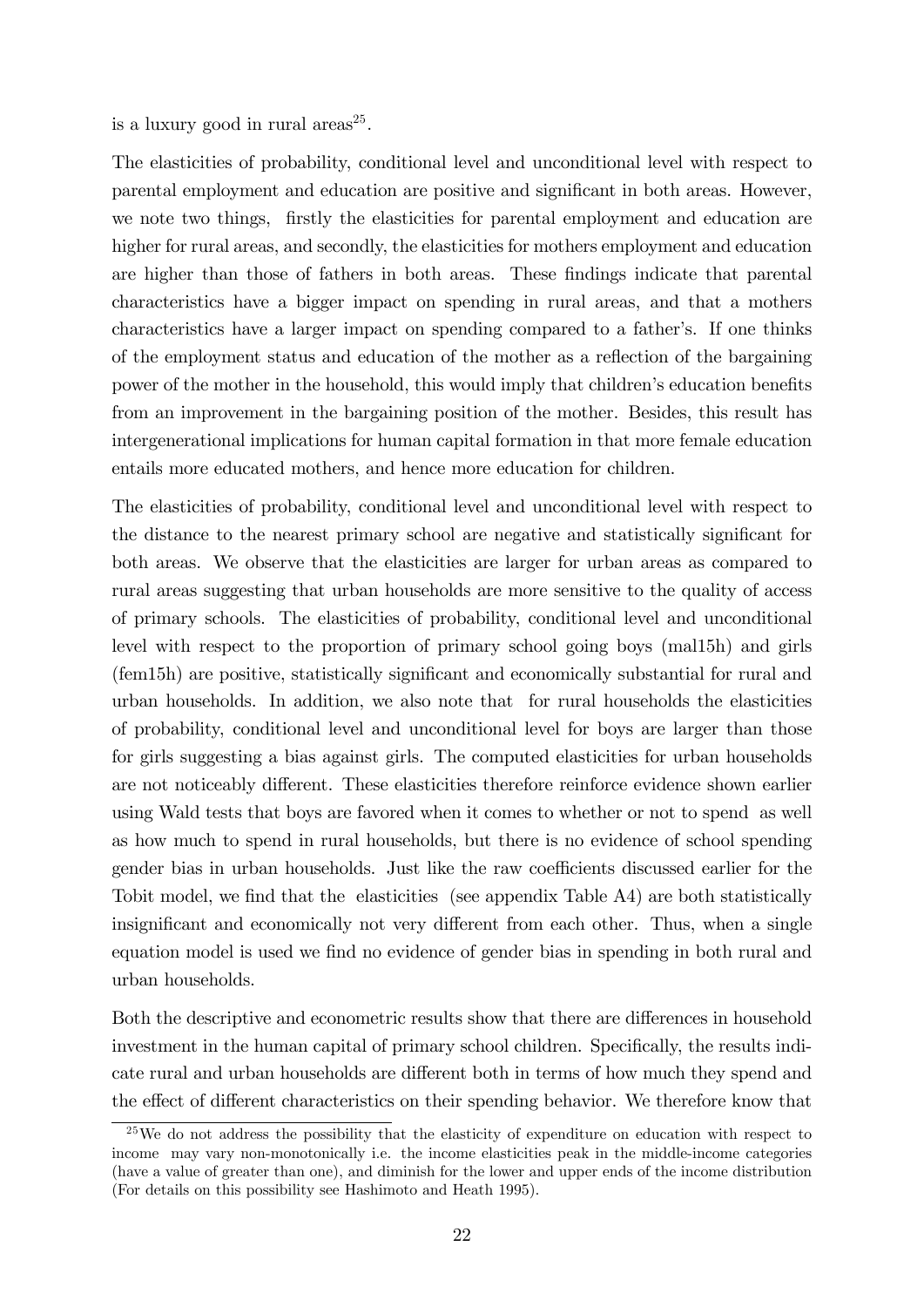there are these differences, but we don't know why there are these differences. Are these differences largely due to differences in characteristics or due to differences in behavior? The next section addresses this issue.

# 6 Extending the Oaxaca-Blinder decomposition to the independent DH model

The observed rural-urban differences in household investment in the education of primary school children call for an understanding of what explains these differences. This section therefore provides a comprehensive analysis of the rural-urban differential in household expenditure on education. To achieve this, we propose an extension of the decomposition technique proposed independently by Oaxaca (1973) and Blinder (1973) for linear models to the independent DH model, which is a nonlinear model. The technique has almost exclusively been used in the labour economics literature to study gender wage discrimination (e.g. Appleton et al. 1999; Sicillian and Grossberg 2001; Neuman and Oaxaca 2004), and to the best of our knowledge our study is the first to apply the technique to study household expenditure. The proposed decomposition isolates the expenditure gap into a *characteristic effect*, which is a part of the differential explained by differences in social-economic characteristics, and a *coefficient effect* which is the part of the gap which is due to differences in coefficients. In this study, we interpret the *coefficient effect* as part of gap which is due to household behavior<sup>26</sup>.

As will be demonstrated later, the standard Blinder-Oaxaca decomposition method cannot be used to decompose the DH as it is strictly meant for linear models. For nonlinear models; Fairlie (1999, 2005) has proposed the Blinder-Oaxaca decomposition for logit and probit models, Bauer and Sinning (2005, 2008) have proposed an extension of the same for Tobit models. To derive the Blinder-Oaxaca decomposition for the independent DH; consider the DH as expressed in equation 3, which is estimated separately for two groups of households,  $m = (U, R)$ , where; U =urban and R =rural households. We want to decompose the gap in average expenditure share between urban and rural households,  $\Delta^{DH} = E(Y_U) - E(Y_R)$ , by using the following sample counterpart  $\hat{\Delta}^{DH} = \bar{Y}_U - \bar{Y}_R$ .

The sample average expenditure share for group m is given as  $\bar{Y}_m =$  $\sum_{n=1}^{N-m}$  $\sum_{i=1} \hat{Y}_{im}$  $\frac{1}{N_m}$ ; where  $N_m$  is the sample size for group  $m$ . The "hat" denotes sample estimates. The Blinder-Oaxaca decomposition of the independent DH similar to that for the Tobit by Bauer and Sinning (2005, 2008) is expressed in terms of unconditional expectations of the dependent variable  $(Y_i)$ . The unconditional expectation for the two groups estimated separately is expressed

 $26$ The coefficient effect in the labor economics literature is interpreted as a measure of discrimination.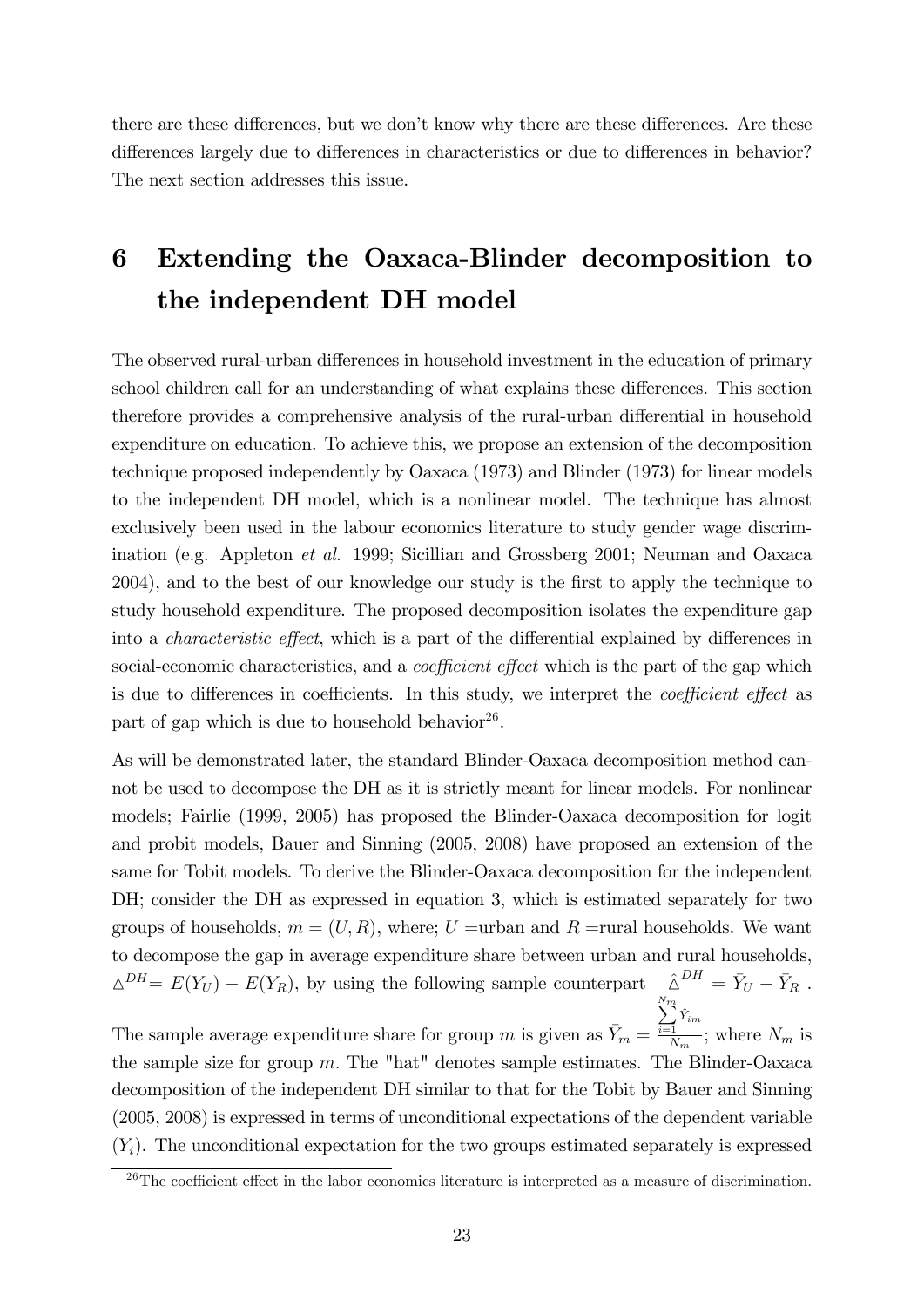as follows<sup>27</sup>;

$$
E(Y_{im}) = \Pr(Y_{im} > 0)E(Y_{im}|Y_{im} > 0)
$$
\n(10)

Where the probability of expenditure is given by;

$$
Pr(Y_{im} > 0) = \Phi(Z'_{im}\alpha_m) \Phi\left(\frac{X'_{im}\beta_m}{\sigma_m}\right)
$$
\n(11)

And the conditional expectation of  $Y_i$  is expressed as;

$$
E(Y_{im}|Y_{im}>0) = X'_{im}\beta_m + \frac{\sigma_m \phi\left(\frac{X'_{im}\beta_m}{\sigma_m}\right)}{\Phi\left(\frac{X'_{im}\beta_m}{\sigma_m}\right)}
$$
(12)

Three things need to be noted about equation 10. Firstly, the unconditional expectation  $E(Y_{im})$  is not equal to  $E(X_{im})' \beta_m$  as is the case in linear models on which the standard Blinder-Oaxaca decomposition is based<sup>28,29</sup>. As discussed earlier, imposing a linear model on a dependent variable with excess zeros leads to biased and inconsistent coefficients, and therefore using coefficients from the linear model would give a misleading decomposition as well. Secondly, the unconditional expectation is not equal to that of Tobit as it has another censoring mechanism,  $\Phi(Z'_{im} \alpha_m)$  which represents participation; this means that we cannot use the Blinder-Oaxaca decomposition for Tobit models as developed by Bauer and Sinning (2005, 2008). Finally, equation 10 shows that the unconditional expectation has the standard error of the error term of the expenditure equation,  $\sigma_m$ . This may affect the magnitude of the decomposition and therefore has to be included in the decomposition. As a result, there are several possible decompositions of the mean difference  $\Delta^{DH}$ , depending on which  $\sigma_m$  is used in the counterfactual part of the decomposition.

We therefore derive two possible decompositions for the independent  $DH^{30}$ :

Where the "overbars" denote sample means and the "hats" denote sample estimates.

 $30$ These two possibilities are similar to that of Bauer and Sinning (2005) for the Tobit.

<sup>&</sup>lt;sup>27</sup>For ease of exposition, we have reproduced equation 6.

 $^{28}$ It is worth noting the difference in terminology used here; the conditional expectation in linear models is given by  $E(Y|X)$  while the conditional expectation in limited dependent variable models (e.g. Tobit, Truncated, DH models) is expressed as  $E(Y|Y>0)$ .

<sup>&</sup>lt;sup>29</sup> Assuming a linear model  $Y_{im} = X_i' \beta + \nu_i$  for illustration; the standard Blinder-Oaxaca decomposition is based on the property of linear models with an intercept that the mean of a dependent variable is equal to the mean of the regressors evaluated at their respective estimated coefficients i.e.  $\bar{Y}_{im}$  =  $\overline{X}_{im}\hat{\beta}_m$ . Hence, the standard Blinder-Oaxaca decomposition is given as;  $\overline{Y}_U - \overline{Y}_R = \left(\overline{X}_U\hat{\beta}_U - \overline{X}_R\hat{\beta}_R\right) =$  $(\bar{X}_U - \bar{X}_R) \hat{\beta}_U + (\hat{\beta}_U - \hat{\beta}_R) \bar{X}_R.$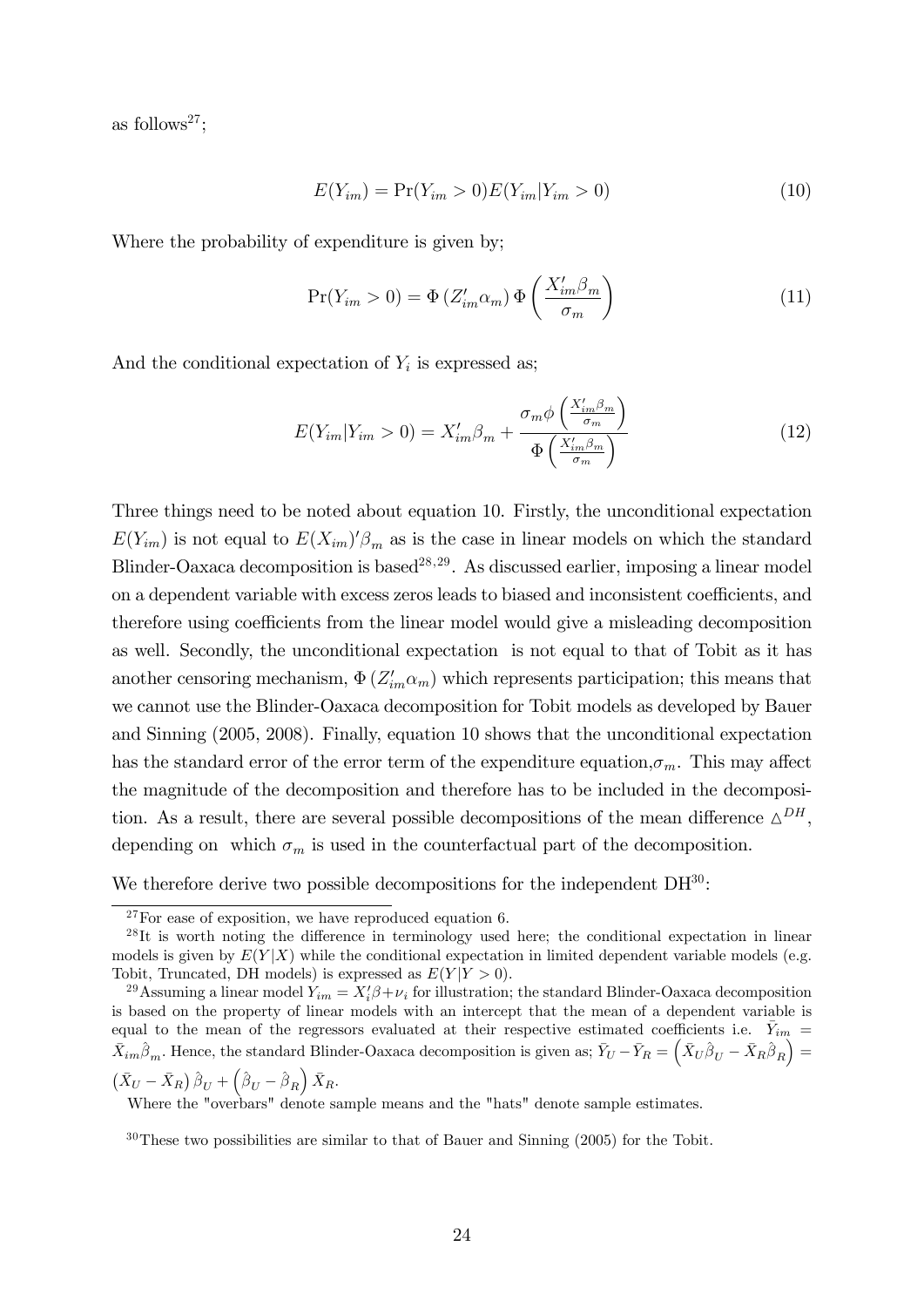$$
\Delta_{R_1}^{DH} = \left[ E_{\alpha_U, \beta_U, \sigma_U} \left( Y_{iU} \right) - E_{\alpha_U, \beta_U, \sigma_R} \left( Y_{iR} \right) \right] + \left[ E_{\alpha_U, \beta_U, \sigma_R} \left( Y_{iR} \right) - E_{\alpha_R, \beta_R, \sigma_R} \left( Y_{iR} \right) \right]
$$
\n
$$
(13)
$$

and

$$
\Delta_{U_1}^{DH} = \qquad \left[ E_{\alpha_{U,\beta_{U,\sigma_{U}}}}(Y_{iU}) - E_{\alpha_{U,\beta_{U,\sigma_{U}}}}(Y_{iR}) \right] \\
 + \left[ E_{\alpha_{U,\beta_{U,\sigma_{U}}}}(Y_{iR}) - E_{\alpha_{R,\beta_{R,\sigma_{R}}}}(Y_{iR}) \right]
$$
\n
$$
(14)
$$

Where  $E_{\alpha_m,\beta_m,\sigma_m}(Y_{im})$  denotes the unconditional expectation of  $Y_{im}$  evaluated at the parameter vectors  $\alpha_m, \beta_m$  and the error standard error  $\sigma_m$ . The difference between the two decompositions is that equation 13 treats the standard error as part of the variables while equation 14 treats it as part of the coefficients.

The above decompositions use the urban coefficients in the counterfactual; this implies that if there was no gap in average expenditure share, the expenditure profile of the urban would prevail. We can alternatively use the rural coefficients; this implies that if there was no gap in average expenditure, the expenditure structure of the rural areas would exist. When the rural coefficients are used the two possibilities are written  $as^{31}$ :

$$
\Delta_{U_2}^{DH} = \qquad \left[ E_{\alpha_{R,\beta_{R,\sigma_{U}}}}(Y_{iU}) - E_{\alpha_{R,\beta_{R,\sigma_{R}}}}(Y_{iR}) \right] + \left[ E_{\alpha_{U,\beta_{U,\sigma_{U}}}}(Y_{iR}) - E_{\alpha_{R,\beta_{R,\sigma_{U}}}}(Y_{iR}) \right]
$$
\n
$$
(15)
$$

and

$$
\Delta_{R_2}^{DH} = \left[ E_{\alpha_R, \beta_R, \sigma_R} \left( Y_{iU} \right) - E_{\alpha_R, \beta_R, \sigma_R} \left( Y_{iR} \right) \right] + \left[ E_{\alpha_U, \beta_U, \sigma_U} \left( Y_{iR} \right) - E_{\alpha_R, \beta_R, \sigma_R} \left( Y_{iR} \right) \right]
$$
\n(16)

The first term in the decompositions (equations 13 -16) captures part of the average expenditure share gap between the urban and rural households attributable to differences in covariates. This is the *characteristic effect*. This basically is the part of the gap in average expenditure share between the two groups of households assuming that both

 $31$ This provides a robustness check of our results to choice of reference group. When decompositions give different conclusions depending on the reference group used, an index number problem is said to obtain. Various attempts have been made in the literature to resolve the index number problem for linear models (e.g. Reimers 1983; Cotton 1988; Neumark 1988; Oaxaca and Ransom 1994).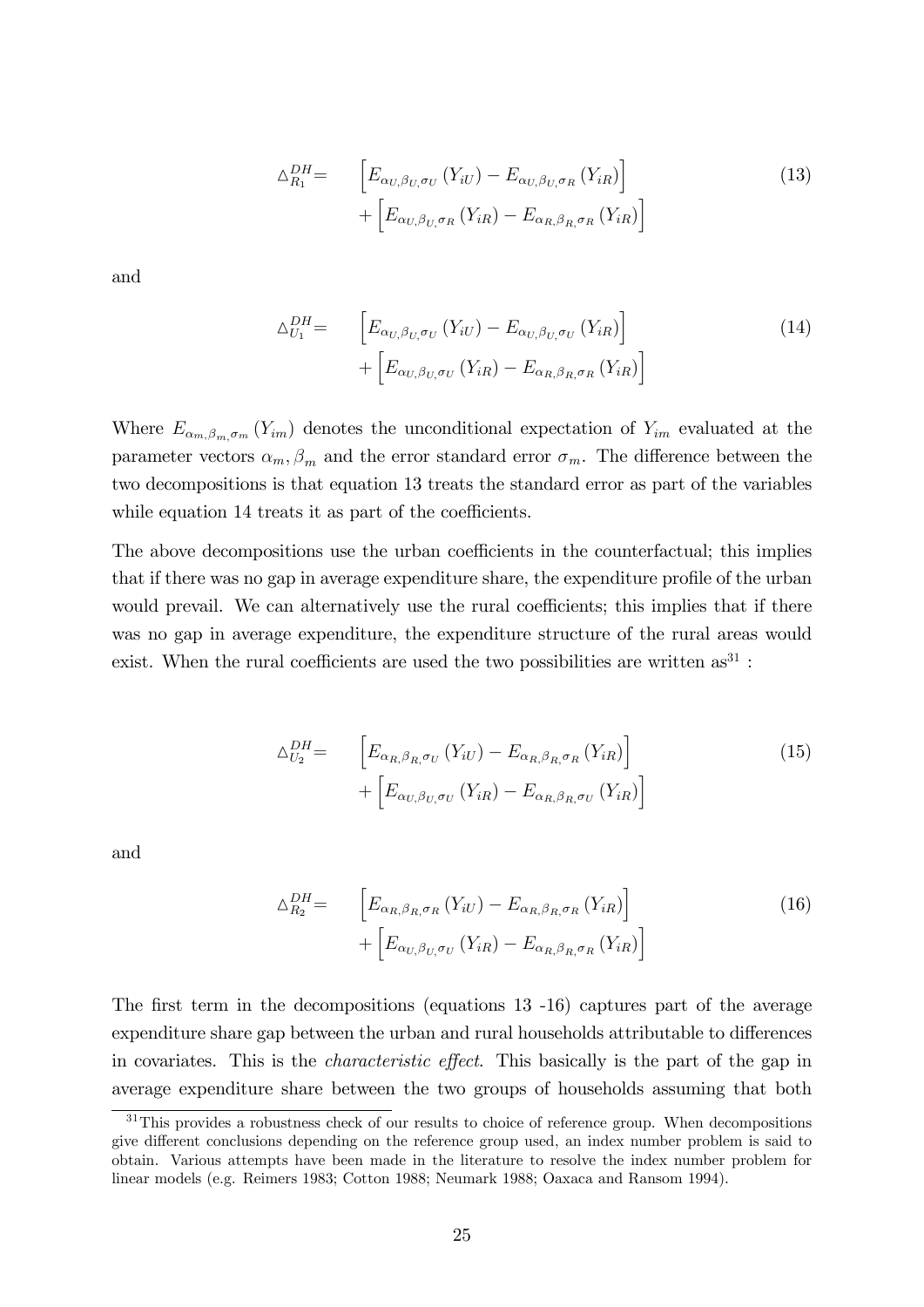types had the same coefficients (behavior) but different endowments. Thus, this is a part of the gap explained by differences in characteristics. The last term in equations 13 -16, measures the difference in average expenditure share between the two groups which is due to differences in coefficients. This is the *coefficient effect*. It is part of the gap which is unexplained by the differences in characteristics. Essentially, it is part of the gap assuming that urban and rural households had the same characteristics but different coefficients (behavior). So for example, assuming that rural and urban households have the same income levels, this income may be a more important factor (implying a bigger coefficient) to rural households as compared to urban ones in their spending decisions.

In order to conduct the Blinder-Oaxaca decomposition as given in equations 13 to 16, the following sample equivalent of the unconditional expectation (equation 10) is employed;

$$
T\left(\hat{\alpha}_m, \hat{\beta}_m, Z_{im}, X_{im}, \hat{\sigma}_m\right) = N_m^{-1} \sum_{i=1}^{N_m} \left\{ \begin{array}{c} \Phi\left(Z'_{im}\hat{\alpha}_m\right) \Phi\left(\frac{X'_{im}\hat{\beta}_m}{\hat{\sigma}_m}\right) \\ \times \left(X'_{im}\hat{\beta}_m + \frac{\sigma_m \phi\left(\frac{X'_{im}\hat{\beta}_m}{\sigma_m}\right)}{\Phi\left(\frac{X'_{im}\hat{\beta}_m}{\hat{\sigma}_m}\right)}\right) \end{array} \right\}
$$
(17)

Where  $\hat{\alpha}_m, \hat{\beta}_m$ , and  $\hat{\sigma}_m$  denote sample estimates. With this sample counterpart of the unconditional expectation, equation 13 is estimated by;

$$
\hat{\Delta}_{R_1}^{DH} = \left[ T\left( \hat{\alpha}_U, \hat{\beta}_U, Z_{iU}, X_{iU}, \hat{\sigma}_U \right) - T\left( \hat{\alpha}_U, \hat{\beta}_U, Z_{iR}, X_{iR}, \hat{\sigma}_R \right) \right] + \left[ T\left( \hat{\alpha}_U, \hat{\beta}_U, Z_{iR}, X_{iR}, \hat{\sigma}_R \right) - T\left( \hat{\alpha}_R, \hat{\beta}_R, Z_{iR}, X_{iR}, \hat{\sigma}_R \right) \right]
$$
\n(18)

Equation 14 is estimated by;

$$
\hat{\Delta}_{U_1}^{DH} = \left[ T\left( \hat{\alpha}_U, \hat{\beta}_U, Z_{iU}, X_{iU}, \hat{\sigma}_U \right) - T\left( \hat{\alpha}_U, \hat{\beta}_U, Z_{iR}, X_{iR}, \hat{\sigma}_U \right) \right] + \left[ T\left( \hat{\alpha}_U, \hat{\beta}_U, Z_{iR}, X_{iR}, \hat{\sigma}_U \right) - T\left( \hat{\alpha}_R, \hat{\beta}_R, Z_{iR}, X_{iR}, \hat{\sigma}_R \right) \right]
$$
\n
$$
(19)
$$

Equation 15 is estimated by;

$$
\hat{\Delta}_{U_2}^{DH} = \left[ T\left( \hat{\alpha}_R, \hat{\beta}_R, Z_{iU}, X_{iU}, \hat{\sigma}_U \right) - T\left( \hat{\alpha}_R, \hat{\beta}_R, Z_{iR}, X_{iR}, \hat{\sigma}_R \right) \right] + \left[ T\left( \hat{\alpha}_U, \hat{\beta}_U, Z_{iU}, X_{iU}, \hat{\sigma}_U \right) - T\left( \hat{\alpha}_R, \hat{\beta}_R, Z_{iU}, X_{iU}, \hat{\sigma}_U \right) \right]
$$
\n(20)

Finally, equation 16 is estimated by;

$$
\hat{\Delta}_{R_2}^{DH} = \left[ T\left( \hat{\alpha}_R, \hat{\beta}_R, Z_{iU}, X_{iU}, \hat{\sigma}_R \right) - T\left( \hat{\alpha}_R, \hat{\beta}_R, Z_{iR}, X_{iR}, \hat{\sigma}_R \right) \right] + \left[ T\left( \hat{\alpha}_U, \hat{\beta}_U, Z_{iU}, X_{iU}, \hat{\sigma}_U \right) - T\left( \hat{\alpha}_R, \hat{\beta}_R, Z_{iU}, X_{iU}, \hat{\sigma}_R \right) \right]
$$
\n(21)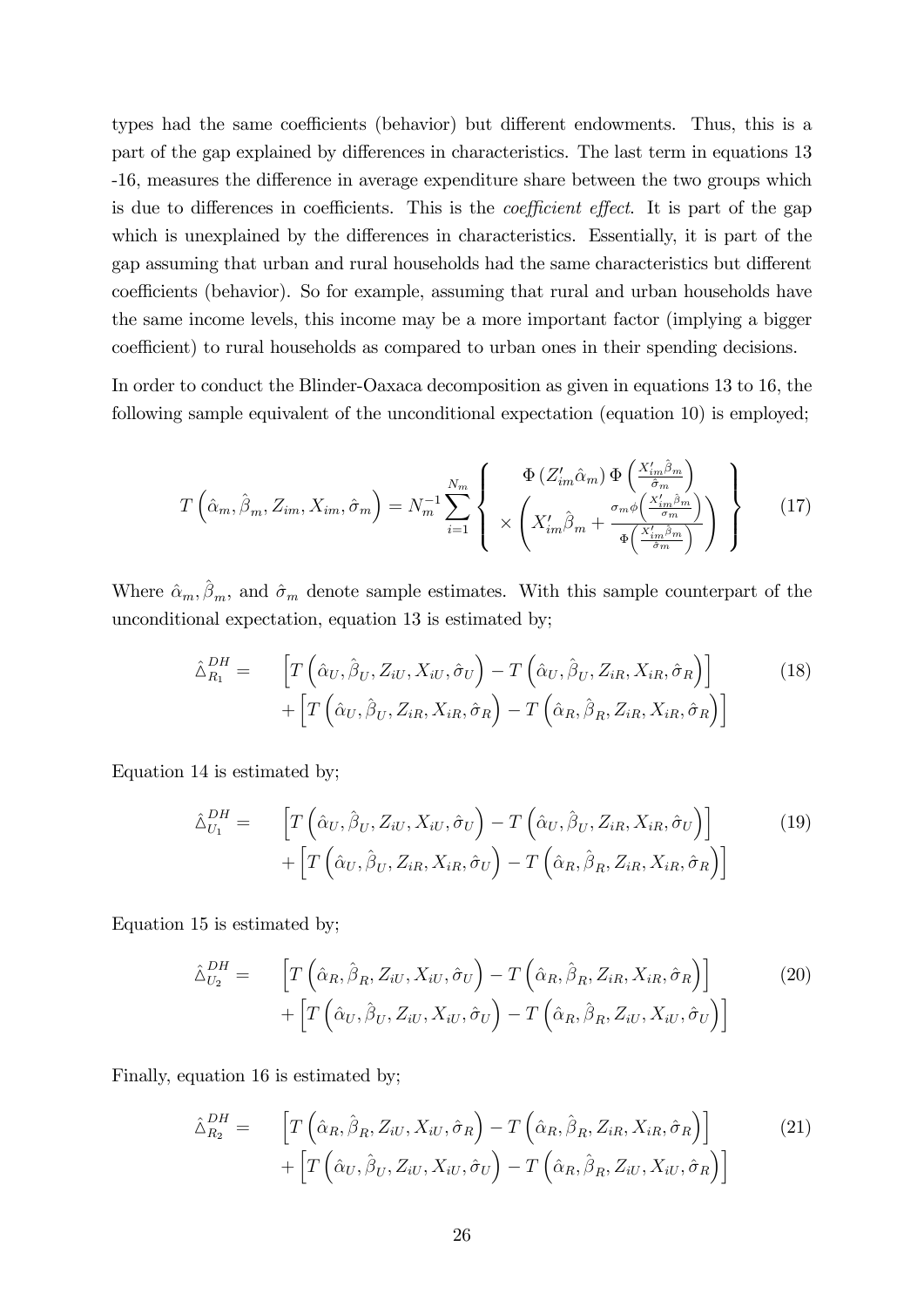If there is only one censoring mechanism, that is  $\Phi(Z'_{im}\hat{\alpha}_m) = 1$ , decompositions 13 to 16 reduce to that of a Tobit with censoring from below at zero, as proposed by Bauer and Sinning (2005, 2008) for Tobit models. If expenditure is uncensored at zero, decomposition 13 and 14 are equal and reduce to the standard Blinder-Oaxaca decomposition with urban coefficients used in the counterfactual. Similarly, decompositions 15 and 16 are equal and reduce to the standard Blinder-Oaxaca decomposition with rural coefficients used in the counterfactual.

### 6.1 Detailed decomposition of the independent DH

The decomposition we have just derived gives us the overall or aggregate *characteristic* effect and coefficient effect of the independent DH. This while important gives us only a black box explanation of the differences in education spending between rural and urban households. It does not for example address the issue of how much of the *characteristic* effect arises from differences in household income. Similarly, it does not show how much of the unexplained gap is due to differences in household income. So a detailed decomposition which further disaggregates the two effects is important in pinpointing the major factors driving the spending gap. Knowledge of the major drivers of the spending gap is important for policy interventions aimed at closing or reducing the gap.

Owing to the difficulty in interpreting the detailed decomposition of the *coefficient effect*, this study only dwells on the detailed decomposition of the *characteristic effect* (see Jones 1983 for more details on the interpretational problems)<sup>32</sup>. In deriving the detailed decomposition of the *characteristic effect* of the independent  $DH^{33}$ , we use the average predicted gaps given in equations 18 to 21.

A detailed decomposition of the *characteristic effect* denoted as  $CE$  for the  $j<sup>th</sup>$  variable  $(j = 1,..K)$  corresponding to equation 18 is given as;

$$
CE_{R_1}^{DH} = \sum_{j=1}^{K} W_1^j \left[ T \left( \hat{\alpha}_U, \hat{\beta}_U, Z_{iU}, X_{iU}, \hat{\sigma}_U \right) - T \left( \hat{\alpha}_U, \hat{\beta}_U, Z_{iR}, X_{iR}, \hat{\sigma}_R \right) \right]
$$
(22)

for equation 19 it is expressed as;

 $32$ In addition to the interpretational problems, a detailed decomposition of the *coefficient effect* for dummy variables may suffer from an invariance problem in the sense that the detailed coefficients effect attributed to dummy variables is not invariant to the choice of the base category (Oaxaca 1999). Solving this problem involves the estimation of a normalized regression (see Suits 1984; Gardeazabal and Ugidos 2005; Yun 2005).

<sup>&</sup>lt;sup>33</sup>It should be noted that the Blinder-Oaxaca decomposition for Tobit models proposed by Bauer and Sinning (2005, 2008) does not go as far as the detailed decomposition.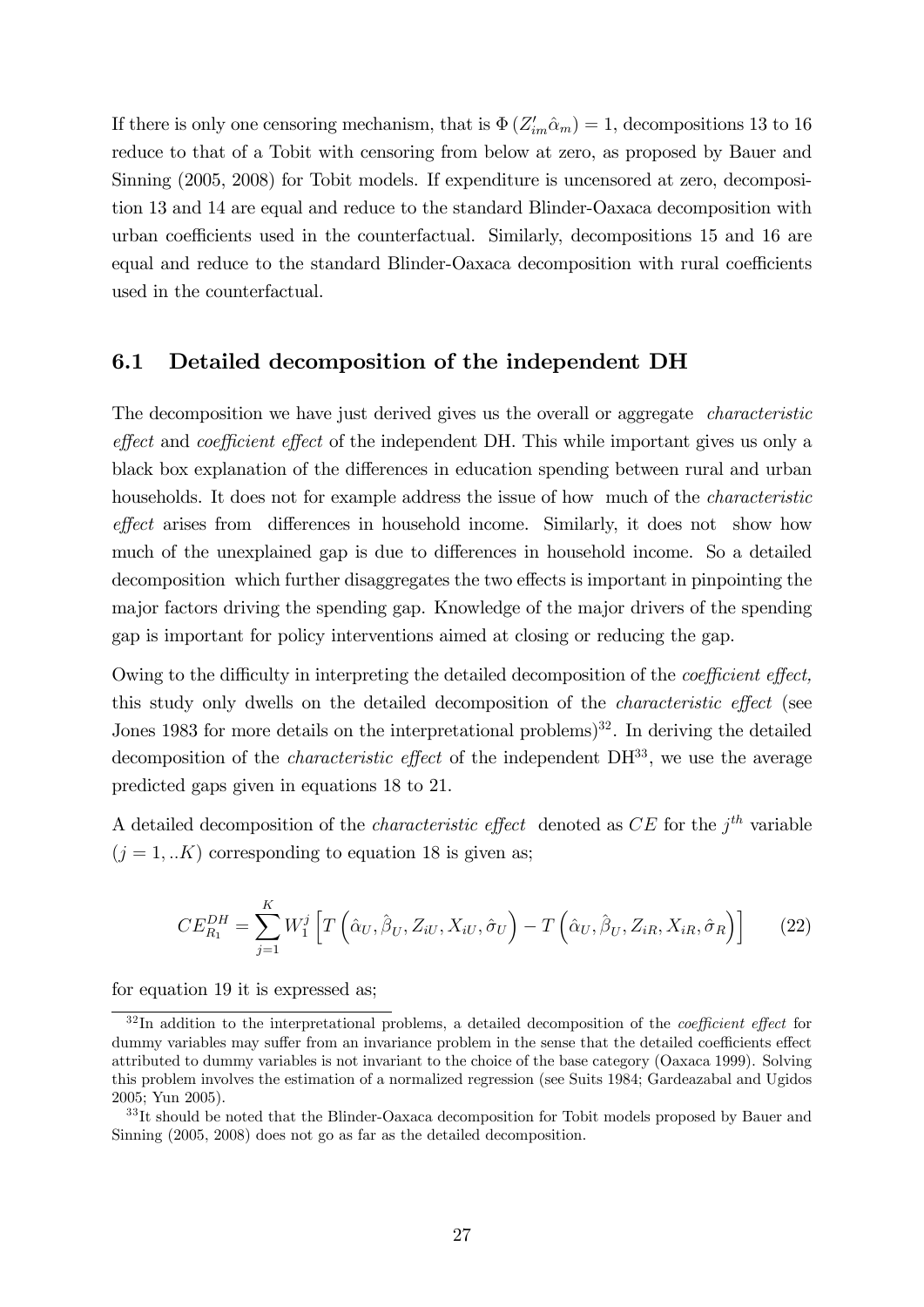$$
CE_{U_1}^{DH} = \sum_{j=1}^{K} W_2^j \left[ T \left( \hat{\alpha}_U, \hat{\beta}_U, Z_{iU}, X_{iU}, \hat{\sigma}_U \right) - T \left( \hat{\alpha}_U, \hat{\beta}_U, Z_{iR}, X_{iR}, \hat{\sigma}_U \right) \right]
$$
(23)

for equation 20 it represented as;

$$
CE_{U_2}^{DH} = \sum_{j=1}^{K} W_3^j \left[ T \left( \hat{\alpha}_R, \hat{\beta}_R, Z_{iU}, X_{iU}, \hat{\sigma}_U \right) - T \left( \hat{\alpha}_R, \hat{\beta}_R, Z_{iR}, X_{iR}, \hat{\sigma}_R \right) \right]
$$
(24)

and finally, for equation 21 it is denoted as;

$$
CE_{R_2}^{DH} = \sum_{j=1}^{K} W_4^j \left[ T \left( \hat{\alpha}_R, \hat{\beta}_R, Z_{iU}, X_{iU}, \hat{\sigma}_R \right) - T \left( \hat{\alpha}_R, \hat{\beta}_R, Z_{iR}, X_{iR}, \hat{\sigma}_R \right) \right]
$$
(25)

where the weights  $(W<sup>j</sup>)$  are given as ;

$$
W_{1}^{j} = \frac{\left(\left(\overline{X}_{U}^{j}\frac{\partial_{U}^{j}}{\partial_{U}}\right)\left(\overline{Z}_{U}^{j}\hat{\alpha}_{U}^{j}\right) - \left(\overline{X}_{R}^{j}\frac{\partial_{U}^{j}}{\partial_{R}}\right)\left(\overline{Z}_{R}\hat{\alpha}_{U}^{j}\right)\right)}{\left(\left(\overline{X}_{U}\frac{\partial_{U}}{\partial_{U}}\right)\left(\overline{Z}_{U}\hat{\alpha}_{U}\right) - \left(\overline{X}_{U}\frac{\partial_{U}}{\partial_{R}}\right)\left(\overline{Z}_{U}\hat{\alpha}_{U}\right)\right)}
$$
\n
$$
W_{2}^{j} = \frac{\left(\left(\overline{X}_{U}^{j}\beta_{U}^{j}\right)\left(\overline{Z}_{U}^{j}\hat{\alpha}_{U}\right) - \left(\overline{X}_{R}^{j}\beta_{U}^{j}\right)\left(\overline{Z}_{R}\hat{\alpha}_{U}^{j}\right)\right)}{\left(\left(\overline{X}_{U}\beta_{U}\right)\left(\overline{Z}_{U}\hat{\alpha}_{U}\right) - \left(\overline{X}_{U}\beta_{U}\right)\left(\overline{Z}_{U}\hat{\alpha}_{U}\right)\right)}
$$
\n
$$
W_{3}^{j} = \frac{\left(\left(\overline{X}_{U}^{j}\frac{\partial_{R}^{j}}{\partial_{U}}\right)\left(\overline{Z}_{U}\hat{\alpha}_{R}\right) - \left(\overline{X}_{R}^{j}\frac{\partial_{R}^{j}}{\partial_{R}}\right)\left(\overline{Z}_{R}\hat{\alpha}_{R}^{j}\right)\right)}{\left(\left(\overline{X}_{U}\frac{\partial_{R}}{\partial_{U}}\right)\left(\overline{Z}_{U}\hat{\alpha}_{R}\right) - \left(\overline{X}_{U}\frac{\partial_{R}}{\partial_{R}}\right)\left(\overline{Z}_{U}\hat{\alpha}_{R}\right)\right)}
$$
\n
$$
W_{4}^{j} = \frac{\left(\left(\overline{X}_{U}^{j}\beta_{R}^{j}\right)\left(\overline{Z}_{U}^{j}\hat{\alpha}_{R}^{j}\right) - \left(\overline{X}_{R}^{j}\beta_{R}^{j}\right)\left(\overline{Z}_{R}^{j}\hat{\alpha}_{R}^{j}\right)\right)}{\left(\left(\overline{X}_{U}\beta_{R}\right)\left(\overline{Z}_{U}\hat{\alpha}_{R}\right) - \left(\overline{X}_{U}\beta_{R}\right)\left
$$

and

$$
\sum_{j=1}^{K} W_1^j = \sum_{j=1}^{K} W_2^j = \sum_{j=1}^{K} W_3^j = \sum_{j=1}^{K} W_4^j = 1
$$
 (27)

The contribution of each variable to the *characteristic effect* is computed by replacing the value of one group of households (rural or urban) with that of the other group of households sequentially one by  $one<sup>34</sup>$ . Assuming that there is only one censoring mechanism, the detailed decompositions in equations 22 to 25 reduce to that of a Tobit model

 $34$ The sequential replacement of each variable does not lead to path dependency i.e. it is insensitive to order of switching (see for example Yun 2004).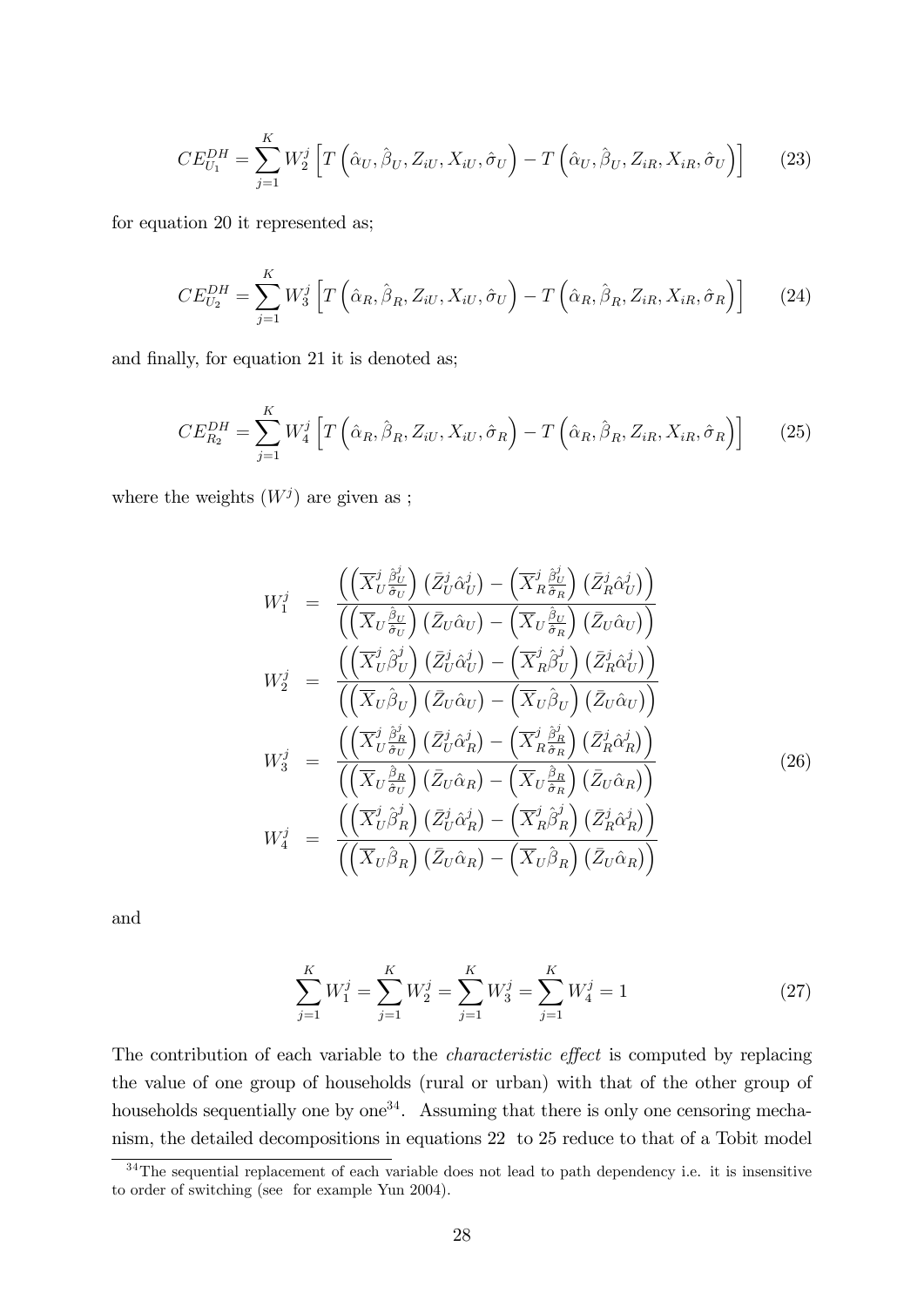with censoring at zero. Further, if expenditure is uncensored, detailed decompositions 22 to 25 reduce to that of linear models. The corresponding weights for both the Tobit and linear models reduce to the single equation weights as proposed by Yun (2004).

## 6.2 Results of the decomposition

We present the results and discussion of the aggregated decomposition in subsection 6.2.1, this is followed up by results and discussion of the detailed decomposition in subsection 6.2.2.

### 6.2.1 Results of the aggregate decomposition

Results of the proposed aggregate decomposition are presented in Table 7. For comparison we also show in Table A5 in the appendix results of the decomposition for the Tobit model. In both tables, we have also presented the actual average expenditure share gap for the full sample from Table 1. The results indicate that the DH model compared to the Tobit model has a lower approximation error, implying that it predicts spending more accurately. The gap in the predicted average share of primary education expenditure between rural and urban households is largely due to differences in characteristics. For example, looking at the expenditure differential when urban coefficients are used in the counterfactual, and we also use the urban variance in the counterfactual, 66% of the gap is due to differences in characteristics of the households, and  $34\%$  of the gap is explained by differences in estimated coefficients, hence due to behavioural differences. The two aggregate effects are statistically significant at  $1\%$ . This result means that if rural and urban household characteristics were to be equalized, 66% of the spending gap would vanish. On the other hand, if the behavior of rural and urban households was equalized,  $34\%$  of the spending gap would disappear. Similarly, when the urban coefficients and the rural variance are used in the counterfactual, the results indicate that the characteristic effect is  $67.6\%$  and that  $32.4\%$  of the expenditure gap is attributable to differences in coefficients. Both effects are statistically significant. In this case  $67.6\%$  (32.4%) of the spending gap would vanish if household characteristics (behavior) were equalized.

The picture that is emerging from the DH decomposition results is that the gap in spending between rural and urban households largely arises from differences in their characteristics. The same conclusion is arrived at when we ignore the participation equation and use Tobit model (see appendix Table A5). It is however worth noting that decomposition results for the Tobit consistently give a higher (lower) measure of the characteristic  $effect$  (coefficient effect); which suggests that when we when do not account for the fact that spending is made in two stages, we overestimate (underestimate) the characteristic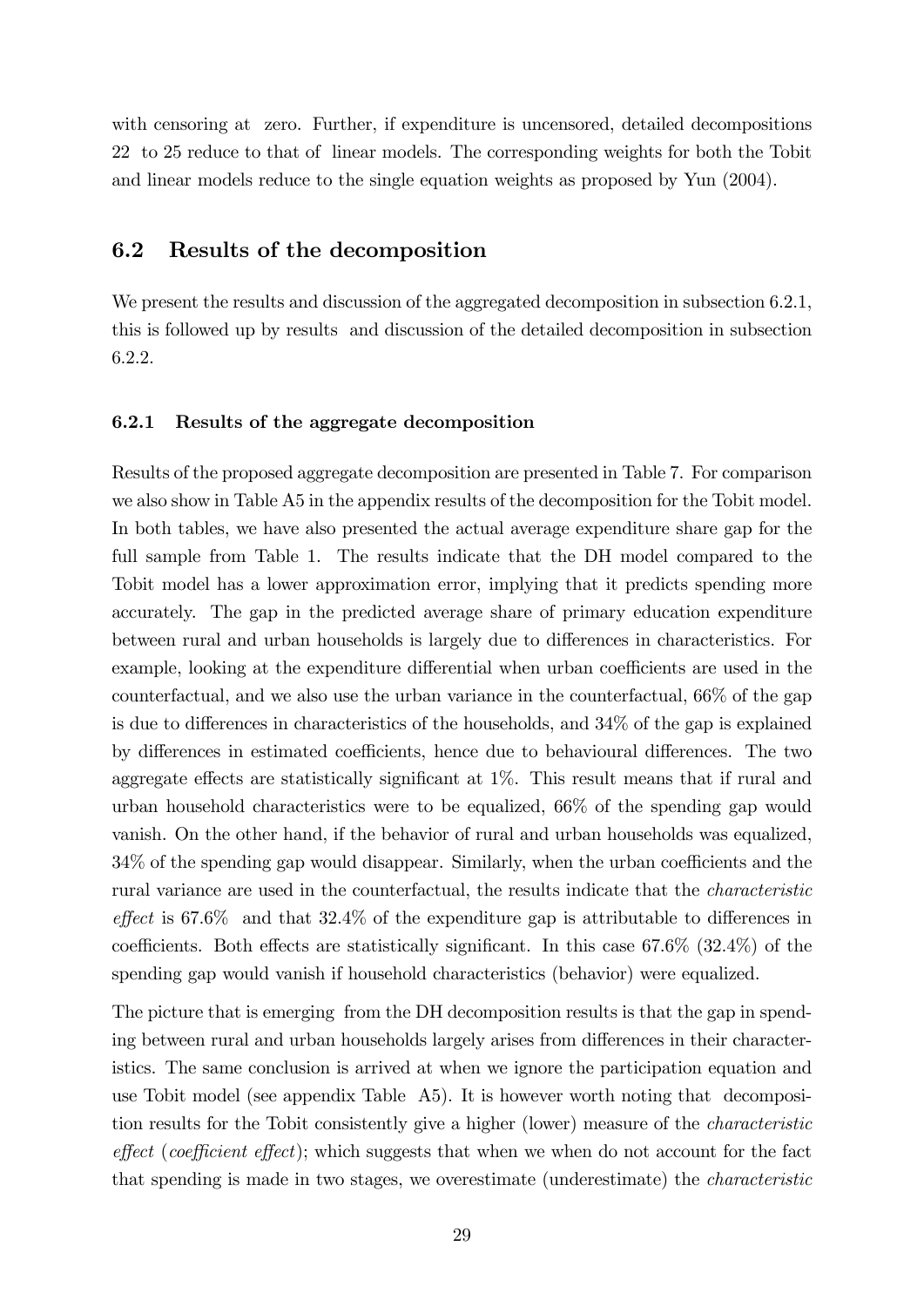$effect$  (coefficient effect). In a nutshell, the DH and Tobit results suggest that the ruralurban gap in expenditure is mainly due to differences in characteristics; and this finding is robust to choice of both variance and coefficients<sup>35</sup> used in the counterfactual as well as ignoring the participation equation as a censoring mechanism.

### 6.2.2 Results of the detailed decomposition

The aggregated decomposition results presented in the preceding show that the ruralurban spending gap is predominantly due to differences in characteristics, however this does not tell us which characteristics are key. In Tables 8 and 9, we present results of the disaggregated decomposition of the DH. For comparison, we also report results of the same for the Tobit model in Tables A6 and A7 in the appendix. We have reproduced the characteristic effect in the top panel of the tables for ease of exposition. The detailed decomposition results of the DH show that a big part of the *characteristic effect* is taken up by six variables namely; household income, fathers and mothers education, fathers and mothers employment status, and the distance to the nearest primary school. This conclusion is robust to choice of variance and coefficients used in the counterfactual. For example, when we use the urban variance and the urban coefficients (rural coefficients) in the counterfactual, we find that these six variables constitute  $83.59\%$  (90.45%) of the *characteristic effect*, and the remainder,  $16.41\%$  (9.55%) is taken by the other variables. This implies that these six variables are the major factors behind the rural-urban spending difference, and that an equalization of these six variables jointly between rural and urban households would wipe out  $83.59\%$  (90.45%) of the *characteristic effect*.

In terms of the specifics, and when we use the urban variance and the urban coefficients (rural coefficients) in the counterfactual, the results show that differences in household income as proxied by the log of per capita annual consumption take up 34.38% (36.36%) of the *characteristic effect*, and that this effect of income is statistically significantly different from zero. Thus, if household income alone was to be the same between the two areas, this would take of  $34.38\%$   $(36.36\%)$  of the *characteristic effect*. When we change the variance and coefficients used in the counterfactual, we get a similar story. This suggests that differences in household income are the largest factor in driving the rural-urban spending differential. This result conforms to a finding by Al-Samarrai and Reilly (2000) in Tanzania where they found differences in income to be the largest and statistically significant driver of rural-urban enrolment differences. In terms of policy interventions, this result suggests that efforts aimed at reducing the rural-urban poverty gap would have a significant contractionary effect on the spending differential.

 $35$ The robustness of the decomposition results to choice of counterfactual implies that we do not have an index number problem.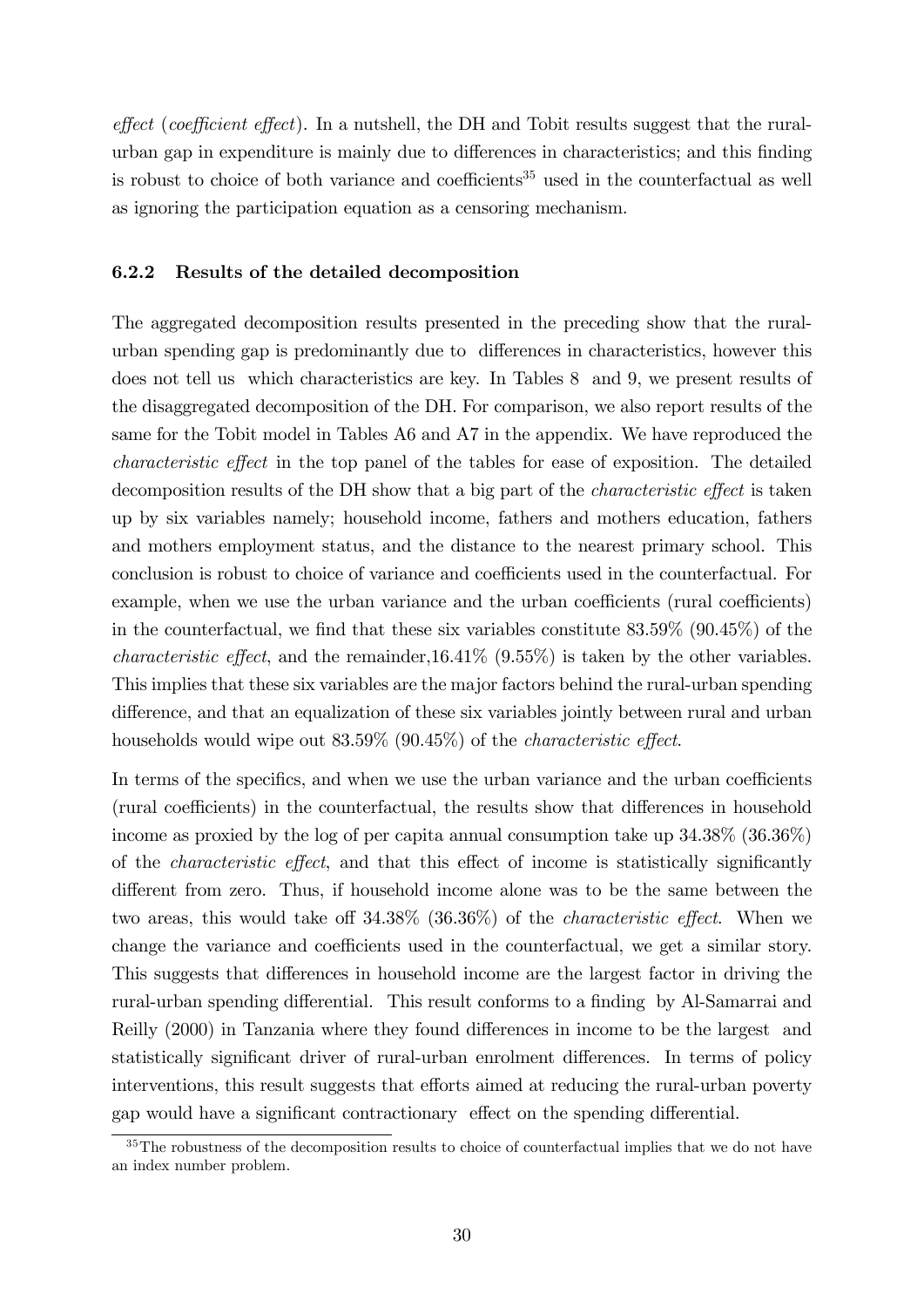When we use the urban variance and the urban coefficients (rural coefficients), the results also show that differences in the quality of access of primary schools as proxied by the distance to the nearest primary school have the second largest impact of 17.19% (25.76%) on the spending gap. So  $17.19\%$  (25.76%) of the *characteristic effect* would be knocked off as a result of closing the quality of access gap between the two areas. We get a similar picture when the rural variance and urban or rural coefficients are used the counterfactual. Thus, reducing the differences in the quality of access of primary schools between the two areas would go a long way in reducing the spending  $\text{gap}^{36}$ . Interestingly, the results which are robust to choice of variance and coefficients used in the counterfactual, show that differences in mothers characteristics in terms of education and employment contribute more to the *characteristic effect* compared to the same for fathers. Hence, targeting mothers education and employment would have a bigger impact as compared to the same for fathers in narrowing or closing the spending gap between the two areas. It is also noteworthy that mother's education has a larger contribution to the gap than mother's employment. Similar to the econometric results (subsection 5.1), this finding has intergenerational implications for reducing or closing the rural-urban gap in spending. Educating more girls entails more educated mothers in future, who would then have a larger effect on the rural-urban spending gap.

When we ignore the fact that the spending decisions are done in two stages and use the Tobit model (see Tables A6 and A7 in the appendix), we get conclusions similar to the DH, albeit with generally higher effects for the six variables, again implying that we overestimate the impact of the variables when the participation decision is not accounted for. Again, these conclusions are robust to choice of variance or coefficients used in the counterfactual. In summary, both results from the DH and the Tobit models show the six variables to be the major drivers of the spending gap. Thus, policy interventions to narrow or close the rural-urban household spending gap should focus on reducing the poverty gap, school quality gaps, menís and womenís education and employment gaps, especially the women's education gap.

# 7 Conclusions

Using the Second Malawi Integrated Household Survey (IHS2) data, the paper has looked at household expenditure on the education of own primary school children. We make a distinction between rural and urban households. With this distinction in mind, we have looked at two issues. Firstly, we have investigated the factors which influence a

 $36$  If the distance to the nearest primary school is thought of as a measure of the direct cost of primary education, then the result means that reducing the differences in cost of primary education between the two areas would go a long way in reducing the spending gap.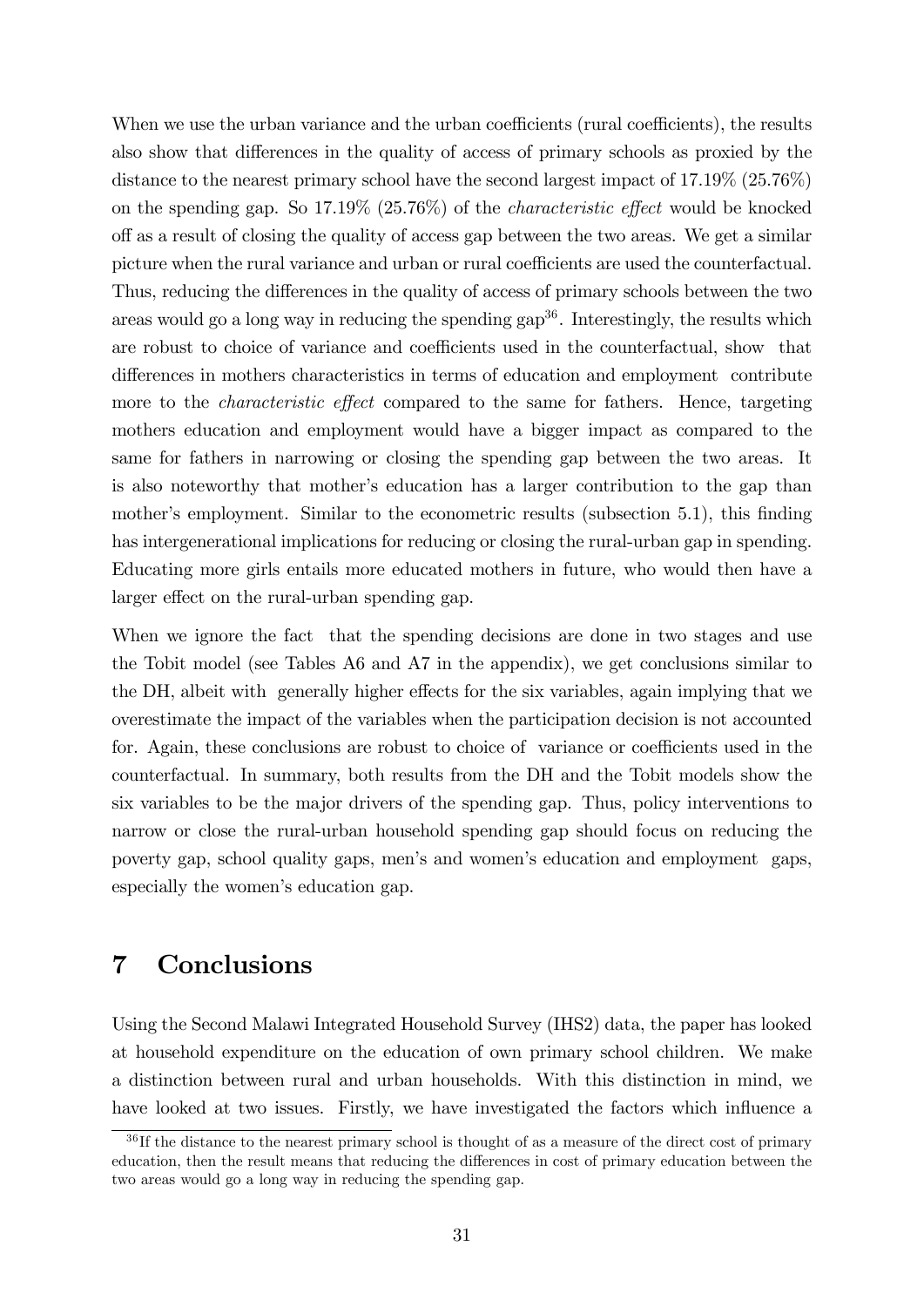household's expenditure decision. Specifically, here we have looked at two interrelated questions; what factors influence a household's decision to spend or not (the participation decision), and then what factors influence how much is spent (the expenditure decision). We have found that there are differences in the impact of factors by area of residence. It has been established that the level of household income in rural and urban areas positively and significantly impacts both the participation and expenditure decisions. Computed elasticities have shown that spending on education by rural households is more sensitive to changes in income compared to urban households, suggesting that spending on education in rural areas is a luxury good. We have found that a father's and mother's employment has a bigger impact on spending (at both decision levels) in rural areas compared to urban areas. For both areas, a motherís employment and education has been found to exert a bigger influence on spending compared to a father's. We have shown that urban households compared to their rural counterparts are more sensitive to the quality of access of primary schools as measured by the distance to the nearest primary school. The study has found evidence of gender bias in school spending in rural areas only.

The second issue addressed in the study relates to why there are these differences between rural and urban households, and we have dealt with this issue by conducting a decomposition analysis. We have proposed an extension of the Blinder-Oaxaca decomposition technique to the independent DH. The extension has been done at two levels namely; the aggregated decomposition which shows just how much of the spending gap is due to differences in characteristics (*characteristic effect*) and how much is due to differences in the estimated coefficients (*coefficient effect*), and the disaggregated decomposition of the *characteristic effect* which shows the contribution of each variable to the *characteristic effect.* Results from the aggregated decomposition show that at least  $66\%$  of the expenditure differential arises from differences in characteristics and about  $34\%$  is due to behavioural differences (estimated coefficients) between rural and urban households. This conclusion is robust to choice of coefficients and variance used in the counterfactual. It is also robust to assuming that the zeros in expenditure are entirely a result of a corner solution. The results from the disaggregated decomposition show that household income, parental education and employment, and quality of access of primary schools are the major factors behind the spending gap. It has been shown that the difference in household income between the two areas is the largest contributing factor, followed by quality of access of primary schools. Further, it has been demonstrated that differences in mothers employment and education have a larger effect relative to the father's on the spending differenti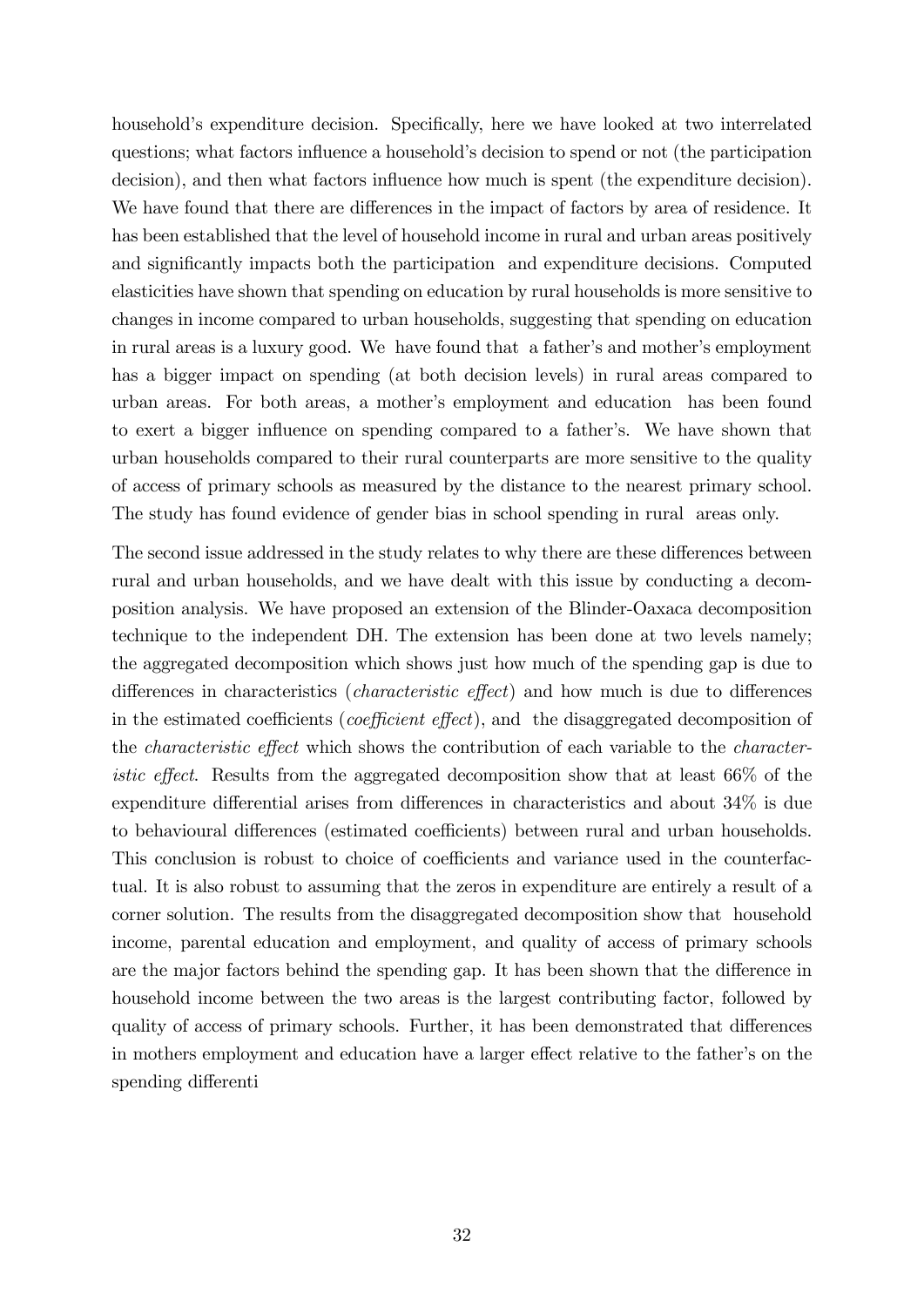# References

Al-Samarrai, S., Reilly, B., (2000), "Urban and rural differences in primary school attendance: An empirical study for Tanzania," Journal of African Economies, Vol. 9, pp. 430-474.

Alderman H, and Gertler P. (1997), "Family resources and gender differences in human capital investments: the demand for childrenís medical care in Pakistan," In: Haddad L, Hoddinott J, Alderman H (eds), Intrahousehold resource allocation in developing countries: models, methods, and policy. Baltimore: Johns Hopkins University Press for the International Food Policy Research Institute.

Alderman H and King E.M  $(1998)$ , "Gender differences in parental investment in education," Structural Change and Economic Dynamics, Vol. 9, pp. 453-468.

Appleton S ,Hoddinott J and Krishnan P (1999), "The Gender Wage Gap in Three African Countries," Economic Development and Cultural Change, Vol. 47, pp. 289-312.

Arnott, R.J. and Gersovitz, M.(1986), "Social welfare underpinnings of urban bias and unemployment," Economics Journal, Vol. 96, pp. 413-424.

Bauer T K, and Sinning M (2005), "Blinder-Oaxaca Decomposition for Tobit Models," RWI Discussion Papers, No 32 pp. 1-10.

Bauer T K,and Sinning M.(2008), "An extension of the Blinder–Oaxaca decomposition to nonlinear models," AstA Advances in Statistical Analysis, Vol. 92, pp. 197-451

Becker, G. S. (1981), A treatise on the family. Cambridge, MA: Harvard University Press.

Becker, G. S., and Tomes, N. (1976), "Child endowments and the quantity and quality of children," Journal of Political Economy, Vol. 84, pp. 143-162.

Becker, G. S., and Tomes, N. (1986), " Human capital and the rise and fall of families," Journal of Labor Economics, Vol. 4, pp. 1-39.

Behrman, J. R., Pollak, R. A., Taubman, P. (1986), "Do parents favor boys?" International Economic Review, Vol. 27, pp. 33-54.

Behrman J.R. and J.C. Knowles (1999), "Household Income and Child Schooling in Vietnam," World Bank Economic Review, Vol. 13, pp. 211-256.

Beneito P, Ferri J, Molto M.L, and Uriel E (2001), "Determinants of the demand for education in Spain," Applied Economics, Vol. 33, pp. 1541-1551.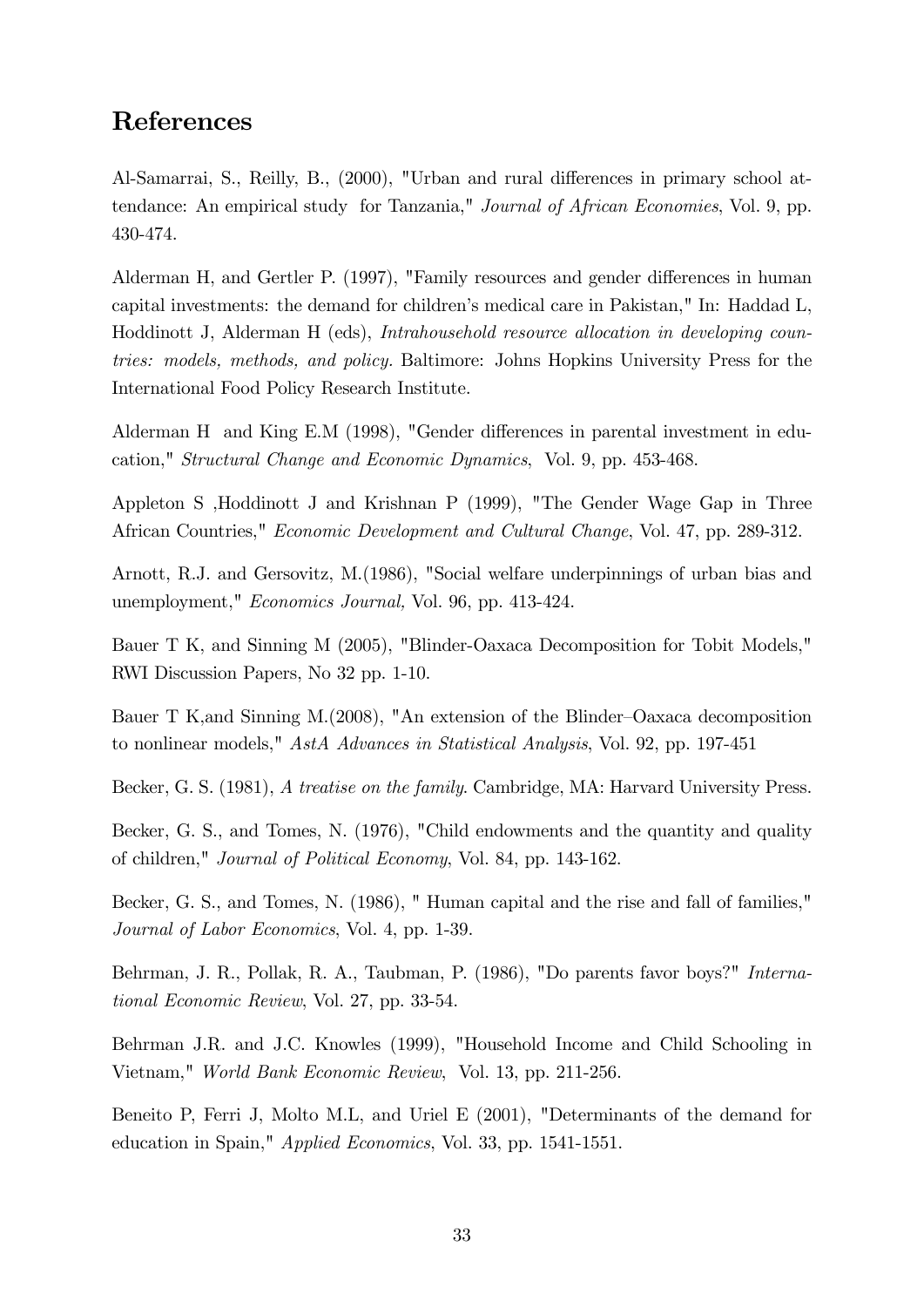Blinder, A. S. (1973), "Wage Discrimination: Reduced Form and Structural Estimates," Journal of Human Resources, Vol. 8, pp.436-455.

Blundell, R. W. and Meghir, C. (1987), "Bivariate alternatives to the univariate Tobit model," Journal of Econometrics, Vol. 34, pp. 179-200.

Case A, Deaton (1999), "A School Inputs and Educational Outcomes in South Africa," The Quarterly Journal of Economics, Vol. 114, pp. 1047-1084.

Cotton, J,  $(1988)$ , "On the decomposition of wage differentials," Review of Economics and Statistics, Vol. 70, pp. 236-243.

Cragg, J. G. (1971), "Some statistical models for limited dependent variables with applications to the demand for durable goods," Econometrica, Vol. 39, pp. 829-44.

Daunfeldt S, Hellström J (2007), "Intra-household Allocation of Time to Household Production Activities:Evidence from Swedish Household Data," Labour, Vol. 21, pp. 189-207.

Deaton, A (1989), "Looking for Boy-Girl Discrimination in Household Expenditure Data," World Bank Economic Review, Vol. 3, pp. 1-15.

Fairlie, R. W. (1999), "The Absence of the African-American Owned Business:An Analysis of the Dynamics of Self-Employment," Journal of Labor Economics, Vol. 17, pp. 80-108.

Fairlie, R. W. (2005), "An extension of the Blinder-Oaxaca decomposition technique to logit and probit models," *Journal of Economic and Social Measurement*, Vol. 30, pp. 305-316.

Gertler P. and P. Glewwe (1990), "The Willingness to Pay for Education in Developing Countries," Journal of Public Economics, Vol. 42, pp. 251-275.

Glewwe P. and H. Jacoby. (1994), "Student Achievement and Schooling in low income countries:Evidence from Ghana," The Journal of Human Resources, Vol. 29, pp. 843-864.

Glewwe P and Ilias N (1996), "The determinants of school attainment in sub-Saharan Africa: A case study of Ghana," Journal of International Development, Vol. 8, pp. 395-413

Glick, P. and Sahn, D. (2000), "Schooling of girls and boys in a West African country: the effects of parental education, income, and household structure," Economics of Education Review, Vol. 19, pp. 63-87.

Green W.H (1981), " On the asymptotic bias of the ordinary least squares estimator of the Tobit model," Econometrica, Vol. 49, pp. 505-513.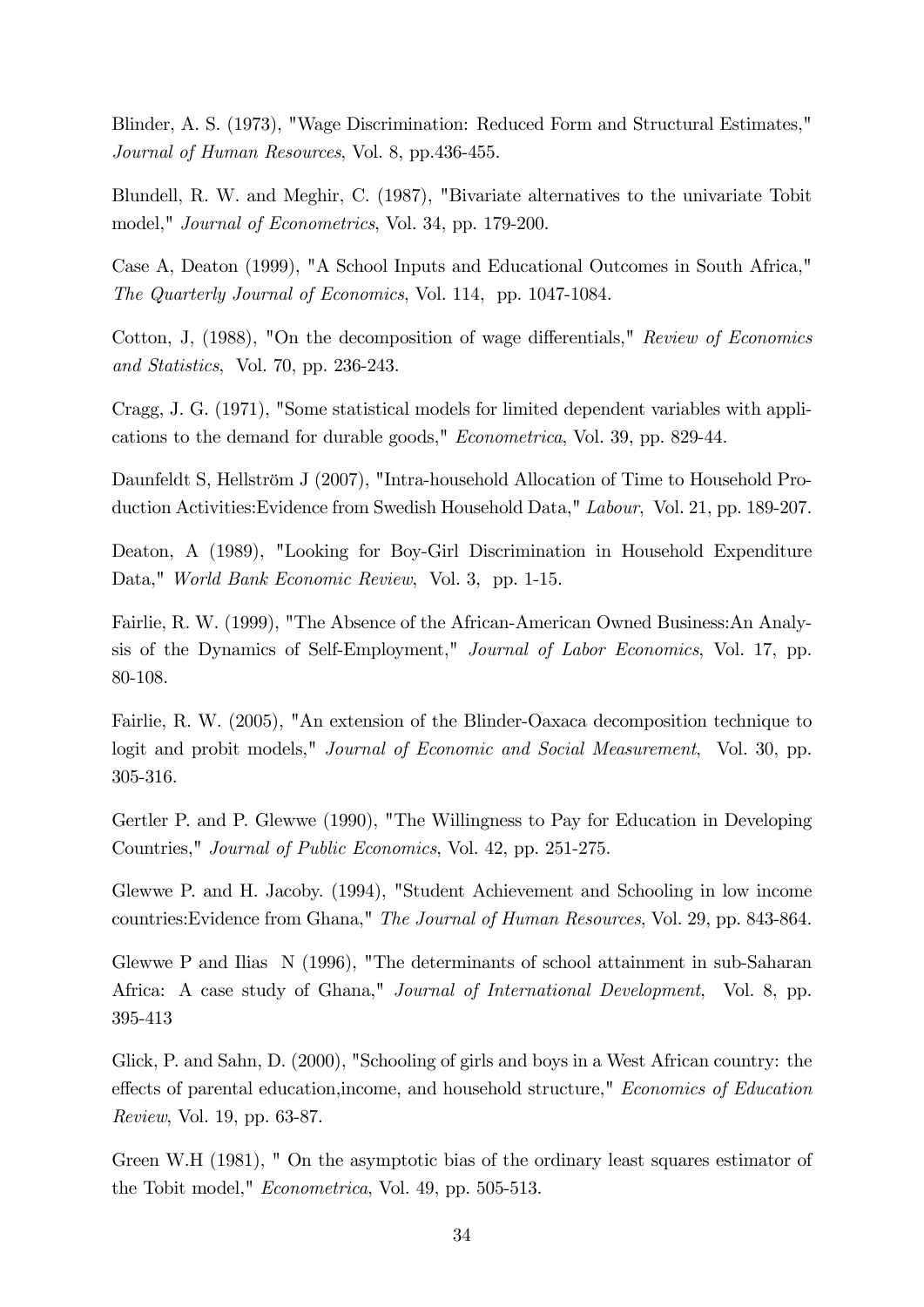Hanushek, E. A. (1992), "The trade-off between child quantity and quality," *Journal of* Political Economy, Vol. 100, pp. 84-117.

Hashimoto K. and Heath J.A (1995), " Income Elasticities of Educational Expenditure by Income Class: The Case of Japanese Households," Economics of Education Review, Vol. 14, pp. 63-71.

Haveman, R., Wolfe, B., and Spaulding, J. (1991), "Childhood events and circumstances influencing high school completion," Demography, Vol. 28, pp. 133-157.

Haveman, R., and Wolfe, B. (1995), "The determinants of children's attainment: A review of methods and Öndings," Journal of Economic Literature, Vol. 33, pp. 1829-1878.

Heckman, J. J. (1979), "Sample selection bias as a specification error," *Econometrica*, Vol. 47, pp. 153-61.

Hentschel, J., and Lanjouw, P., (1996), "Constructing an indicator of consumption for the analysis of poverty:Principles and illustrations with reference to Ecuador," Living standards measurement study working paper no. 124. The World Bank, Washington, DC.

Jones F.L.(1983), "On Decomposing the Wage Gap: A Critical Comment on Blinderís Method," Journal of Human Resources, Vol. 18, pp. 126-130.

Jones, A. M. (1989), "A double-hurdle model of cigarette consumption," *Journal of Ap*plied Econometrics, Vol. 4, pp. 23-39.

Jones, A. M. and S. T. Yen (2000), "A Box-Cox Double-Hurdle model," The Manchester School, Vol. 68, pp. 145-258.

Jensen, H. and Yen, S. (1996), "Food Expenditures Away From Home by Type of Meal," Canadian Journal of Agricultural Economics, Vol. 44, pp. 67-80.

Kabubo-Mariara and Mwabu, J (2007), "Determinants of school enrolment and education attainment:Empirical evidence from Kenya," South African Journal of Economics, Vol. 75, pp. 572-593.

Kingdon G G (2005), "Where Has All the Bias Gone? Detecting Gender Bias in the Intrahousehold Allocation of Educational Expenditure," Economic Development and Cultural Change, Vol. 53, pp. 409-451.

Lavy  $V$  (1996), "School supply constraints and children's educational outcomes in rural Ghana," Journal of Development Economics, Vol. 51, pp. 291-314.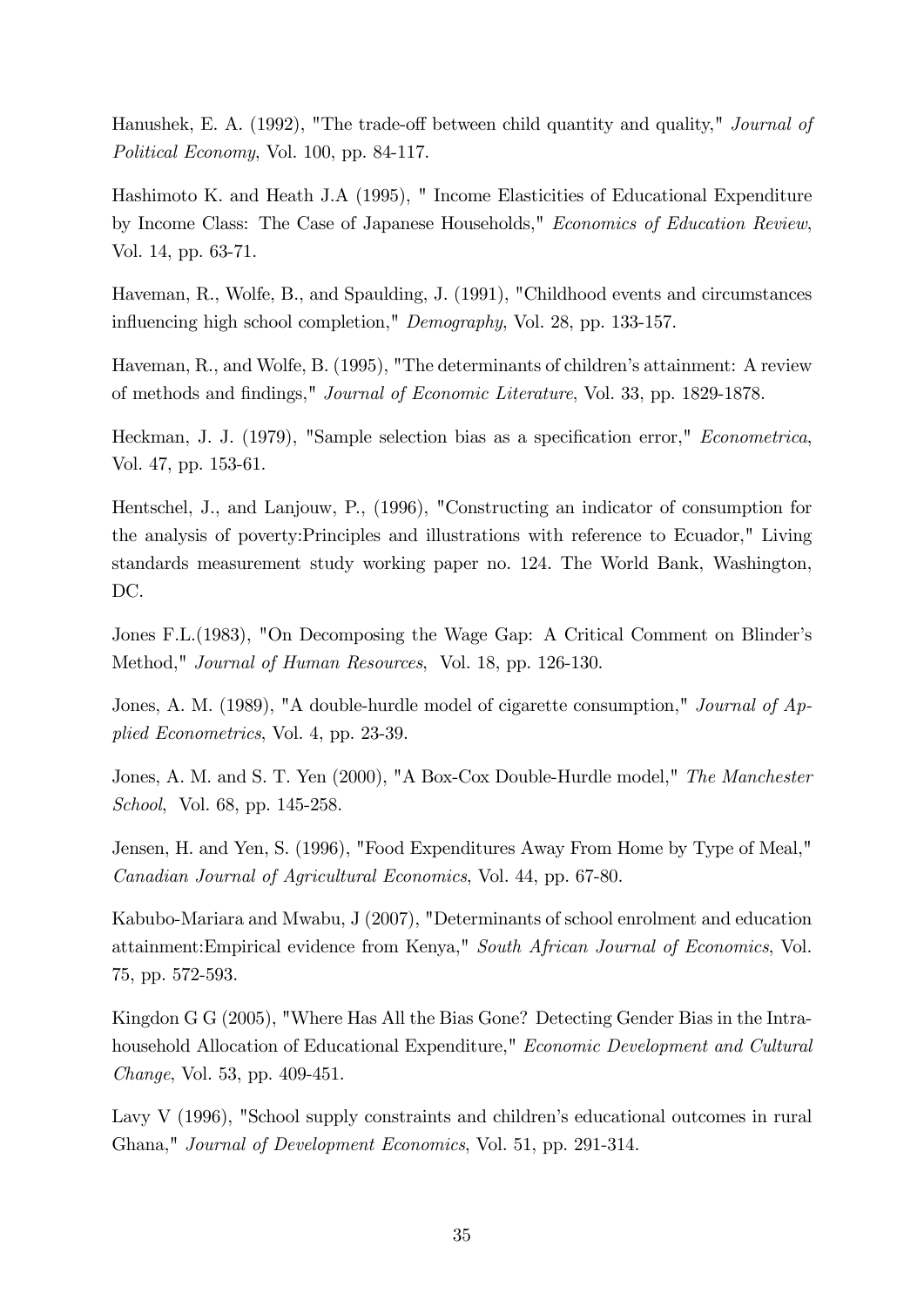Lazear, E. P., and Michael, R. T(1988), Allocation of income within the household, Chicago,IL:The University of Chicago Press.

Leibowitz, A. (1974), "Education and home production," American Economic Review, Vol. 64, pp. 243-250.

Leibowitz, A. (1977), "Parental inputs and children's achievement," *Journal of Human* Resources, Vol. 12, pp. 242-251.

Lipton, M., (1977), Why Poor People Stay Poor: Urban Bias in World Development. Harvard Univ. Press, Cambridge,MA.

Majumdar,S, Manib A, and Mukand S.W (2004), "Politics, information and the urban bias," Journal of Development Economics, Vol. 75, pp. 137-165.

Malawi National Statistics Office (NSO) (2005), "Integrated Household Survey 2004-2005 report" [online] available at http://www.nso.malawi.net/data\_on\_online/economics/ihs/IHS2/IHS2\_report.pdf.

Mauldin, T, Mimura, Y, and Lino, M (2001), "Parental Expenditures on Children's Education," Journal of Family and Economic Issues, Vol. 22, pp. 221-241.

McDonald, J. and Moffitt, R. (1980), "The Uses of Tobit Analysis," The Review of Economics and Statistics, Vol. 62, pp. 318-312.

Montgomery, M. Koume A, and Oliver R. (1995), "The trade-off between number of children and child schooling: Evidence from Cote d'Ivoire and Ghana," LSMS Working paper 112. Washington D.C: World Bank.

Mukherjee S and Benson T. (2003), "The Determinants of Poverty in Malawi," World Development, Vol. 31, pp. 339-358.

Neuman S and Oaxaca R (2004), "Wage decompositions with selectivity-corrected wage equations: A methodological note," Journal of Economic Inequality, Vol. 2, pp. 3-10.

Neumark, D. (1988), "Employersí Discriminatory Behavior and the Estimation of Wage Discrimination," Journal of Human Resources, Vol. 23, pp. 279-295.

Newman, C., M. Henchion, and A. Matthews (2003), "A double-hurdle model of Irish household expenditure on prepared meals," Applied Economics, Vol. 35, pp. 1053-1061.

Oaxaca, R. L. (1973), "Male-Female Wage Differentials in Urban Labor Markets," International Economic Review, Vol. 14, pp. 693-709.

Oaxaca, R. L., and M. Ransom (1994), "On discrimination and the decomposition of wage differentials," *Journal of Econometrics*, Vol. 61, pp. 5-21.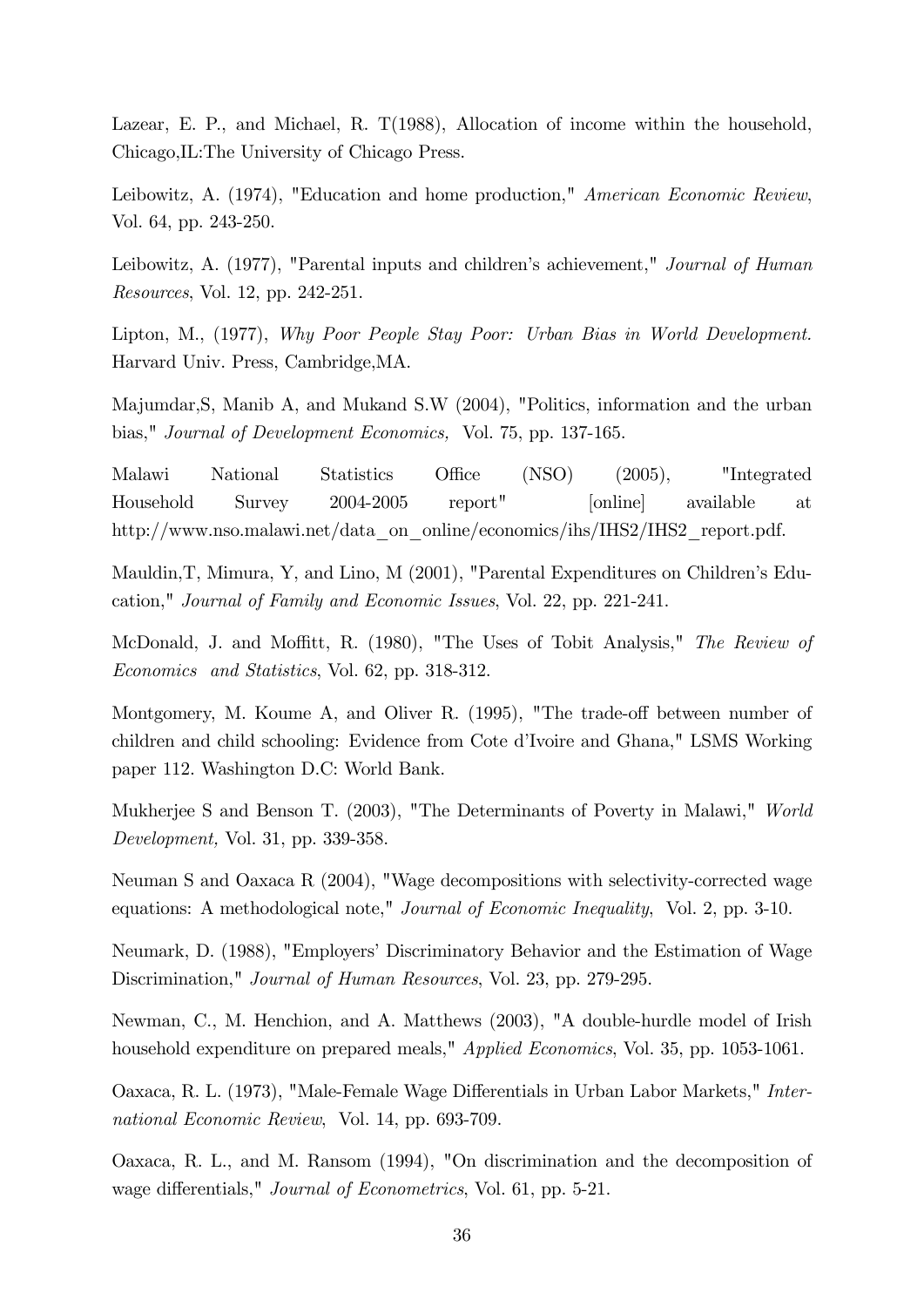Oaxaca, R. L (1999), "Identification in Detailed Wage Decompositions," The Review of Economics and Statistics, Vol. 81, pp. 154-157.

Pasqua, S. (2005), "Gender Bias in Parental Investments in Children's Education: A Theoretical Analysis," Review of Economics of the Household, Vol. 3, pp. 291-314.

Ray R., (2000), "Child Labor, Child Schooling, and their Interaction with Adult Labor: Empirical Evidence for Peru and Pakistan," World Bank Economic Review, Vol. 14, pp. 347-367.

Ribar, D. C. (1993), "A multinomial logit analysis of teenage fertility and high school completions," Economics of Education Review, Vol. 12, pp. 153-164

Reimers, C, (1983), "Labor market discrimination against hispanic and black men," Review of Economics and Statistics, Vol. 65, pp. 570-579.

Rivers, D., and Vuong, Q. H. (1988), "Limited information estimators and exogeneity tests for simultaneous probit models," Journal of Econometrics, Vol. 39, pp. 347-366.

Sicilian P and Grossberg A.J (2001), "Investment in human capital and gender wage differences: Evidence from the NLSY," Applied Economics, Vol. 33, pp. 463-471.

Smith, R., and Blundell, W. R. (1986), "An exogeneity test for a simultaneous equation tobit model with an application to labor supply," Econometrica, Vol. 54, pp. 679-686.

Smith, M. D. (2003), "On dependency in Double-Hurdle models," Statistical Papers, Vol. 44, pp. 581-595.

Song L, Appleton S , and Knight J (2006), "Why Do Girls in Rural China Have Lower School Enrollment?" World Development, Vol. 34, pp. 1639-1653.

Su, S. and Yen S.T. (1996), "Microeconometric Models of Infrequently Purchased Goods: An Application to Household Pork Consumption," Empirical Economics, Vol. 21, pp. 513-533.

Suits, D. B. (1984), "Dummy Variables: Mechanics v. Interpretation," The Review of Economics and Statistics, Vol. 66, pp. 177-180.

Tobin, J. (1958), "Estimation of relationships for limited dependent variables," Econometrica, Vol. 26, pp. 24-36.

Yen, S. T. and H. H. Jensen (1996), "Determinants of household expenditures on alcohol," The Journal of Consumer Affairs, Vol. 30, pp. 48-67.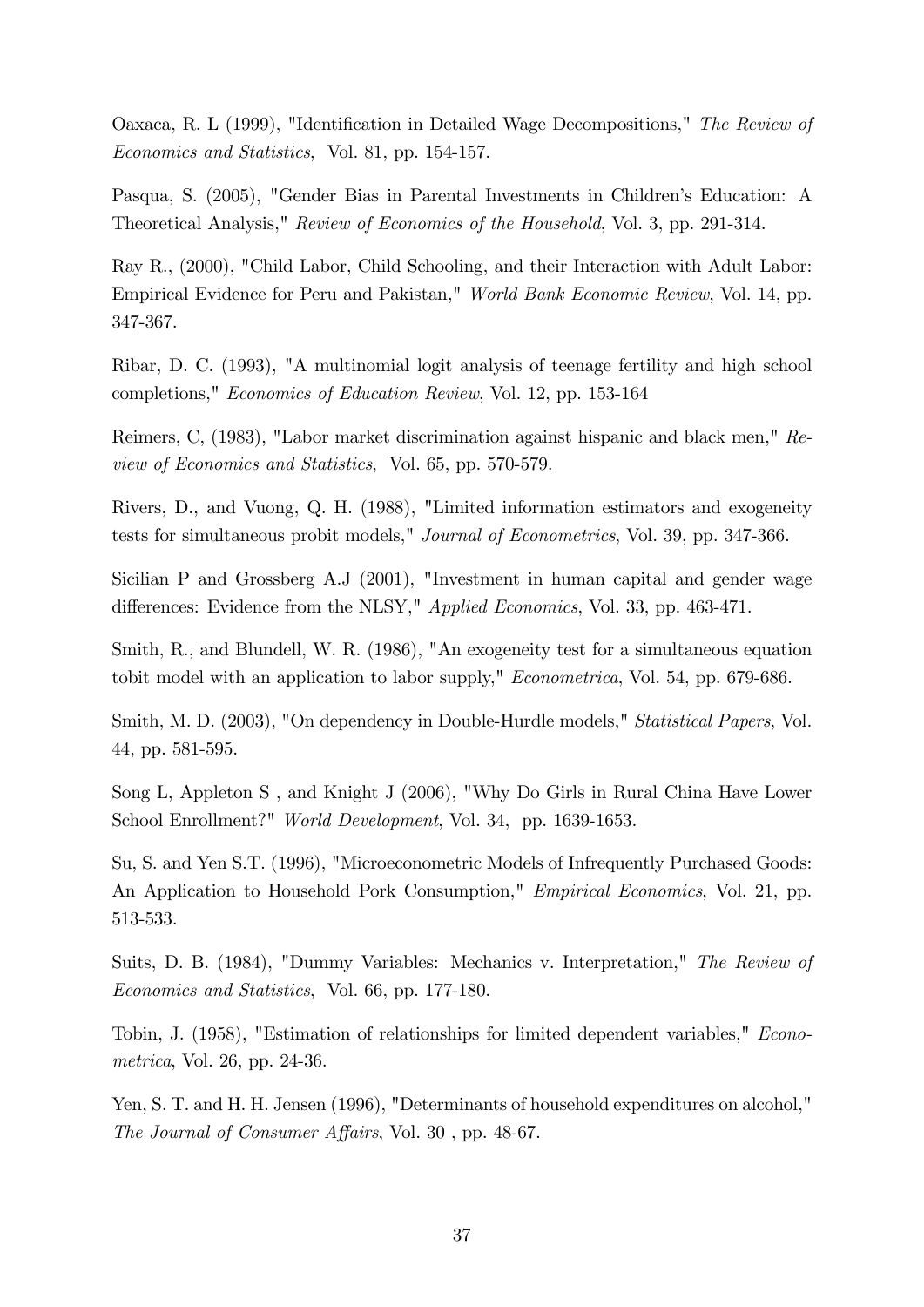Yen, S. T. and Jones, A. M. (1997), "Household consumption of cheese: An inverse hyperbolic sine double-hurdle model with dependent errors," American Journal of Agricultural Economics, Vol. 79, pp. 246-51.

Yen, S T. (2005), "Zero observations and gender differences in cigarette consumption," Applied Economics, Vol 37, pp. 1839-1849.

Yeuh, L (2006), "Parental investment in children's human capital in urban China,"  $Ap$ plied Economics, Vol 38, pp. 2089-2111.

Yun M, (2004), "Decomposing differences in the first moment," Economics Letters, Vol 82, pp. 275-280.

Yun M, (2005), "A Simple Solution to the Identification Problem in Detailed Wage Decompositions," Economic Inquiry, Vol. 43, pp. 766-772.

van der Gaag, J. (1982), "On measuring the cost of children," Children and Youth Services  $Review, Vol. 4, pp. 77–109.$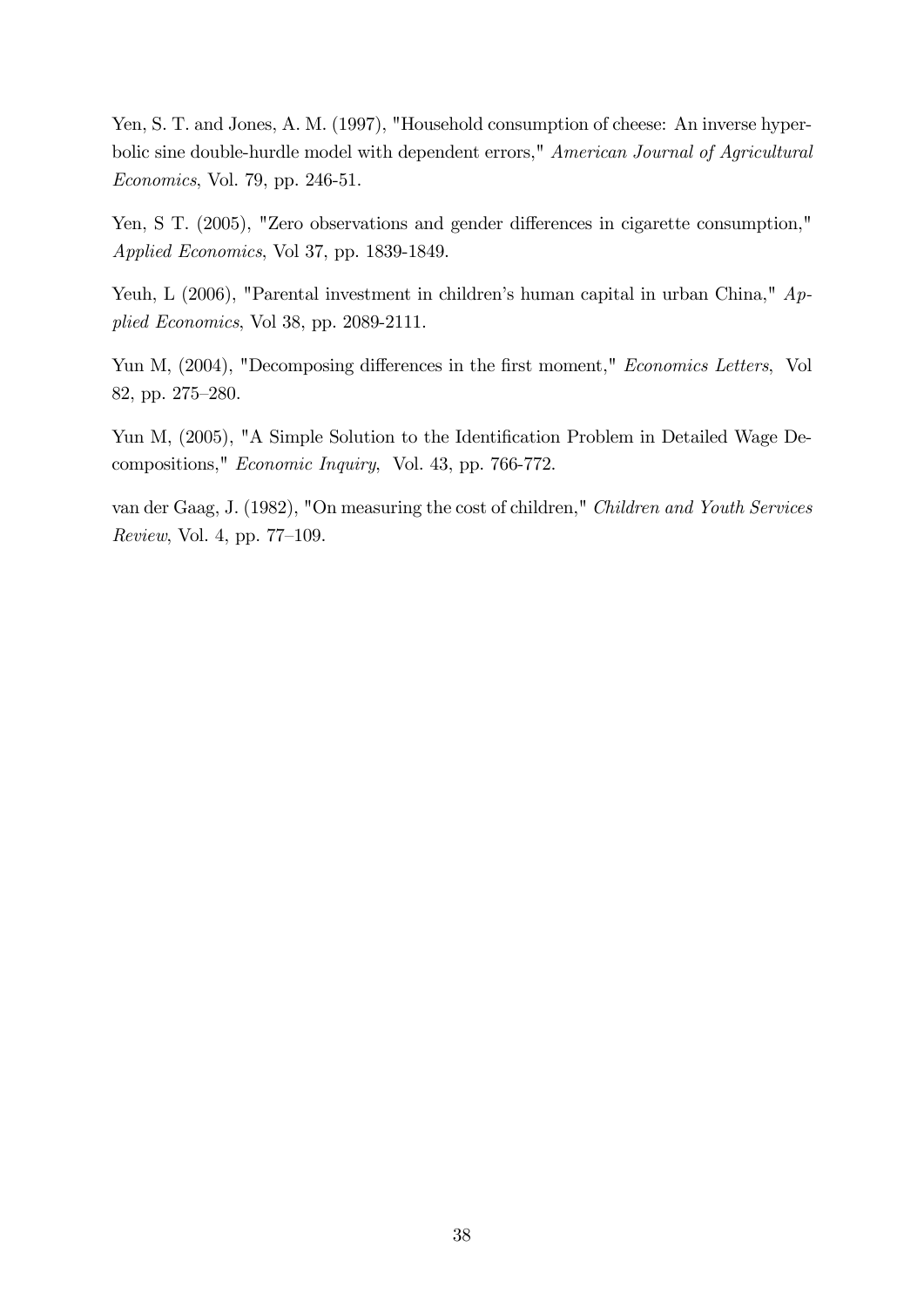|  |  |  |  |  | Table 1: Annual primary education expenditure |
|--|--|--|--|--|-----------------------------------------------|
|--|--|--|--|--|-----------------------------------------------|

|                   |                 | Rural                                             |                  | Urban            |           |                                       |
|-------------------|-----------------|---------------------------------------------------|------------------|------------------|-----------|---------------------------------------|
|                   | Full sample     | Spending sample                                   | Full sample      | Spending sample  | Gap 1     | Gap <sub>2</sub>                      |
| Expenditure       | (1)             | (2)                                               | (3)              | (4)              | $(3)-(1)$ | $(4)-(2)$                             |
| Absolute<br>Share | 379.97<br>0.004 | 510.68<br>0.005                                   | 4696.00<br>0.014 | 6863.38<br>0.022 | $0.01***$ | $6352.70***$ 4316.03***<br>$0.017***$ |
|                   |                 | Disaggregated absolute expenditure of full sample |                  |                  |           |                                       |
| Tuition           | 35.48           |                                                   | 2945.85          |                  |           | 2910.27***                            |
| Books             | 74.81           |                                                   | 250.63           |                  |           | 175.82***                             |
| Uniform           | 160.64          |                                                   | 343.62           |                  |           | $182.98***$                           |
| Boarding          | 13.05           |                                                   | 124.06           |                  |           | $111.01***$                           |
| Building          | 53.78           |                                                   | 82.78            |                  | $28.89*$  |                                       |
| PTA               | 10.55           |                                                   | 233.23           |                  |           | 222.68***                             |
| Other             | 31.46           |                                                   | 715.83           |                  |           | 684.37***                             |

*Notes:* The full sample is made up of all households with school going children, and the spending sample is made of households with nonzero expenditure on education. Absolute is the absolute expenditure while share is absolute expenditure divided by household annual consumption expenditure. We use two-tailed tests to test the significance of the differences (gaps) in expenditure between rural and urban. The significance asterisks are defined as follows: \* p<0.10, \*\* p<0.05, \*\*\* p<0.01.Expenditure is measured in Malawi Kwacha (MK).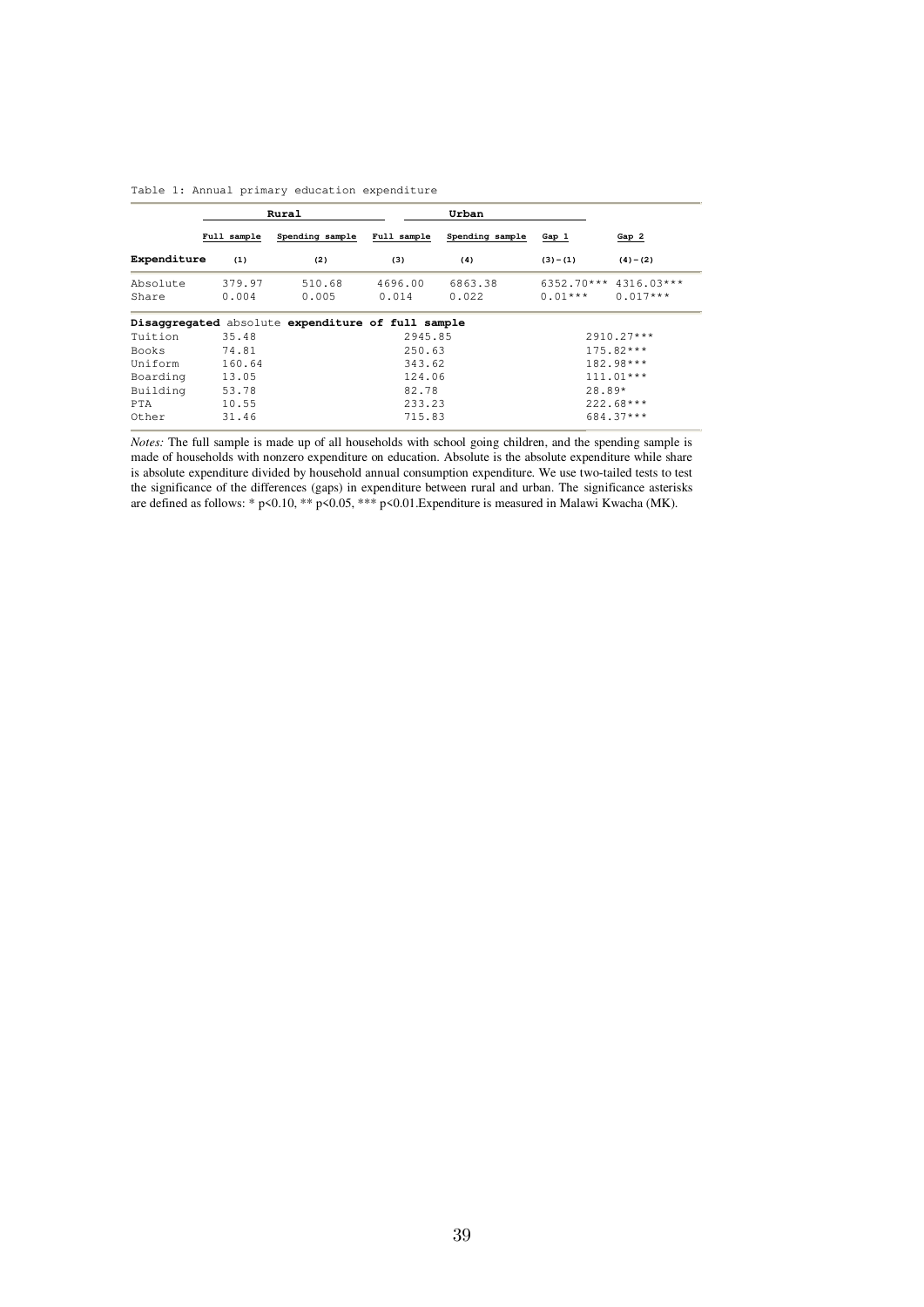|                                     |             | Rural           |       |             | Urban                      |                  |
|-------------------------------------|-------------|-----------------|-------|-------------|----------------------------|------------------|
|                                     | Full sample | Spending sample |       | Full sample | Spending sample<br>$Gap_1$ | Gap <sub>2</sub> |
| Variable                            | (1)         | (2)             | (3)   | (4)         | $(3)-(1)$                  | $(4)-(2)$        |
| Household characteristics           |             |                 |       |             |                            |                  |
| agelast                             | 7.97        | 7.65            | 9.30  | 8.57        | $1.3***$                   | $0.92**$         |
| lnrexpa                             | 9.64        | 9.65            | 10.07 | 10.19       | $0.43***$                  | $0.53***$        |
| daysratio                           | 0.90        | 0.93            | 0.87  | 0.88        | $-0.03$                    | $-0.044*$        |
| children                            | 3.52        | 3.68            | 3.59  | 3.71        | 0.04                       | 0.07             |
| Parental characteristics            |             |                 |       |             |                            |                  |
| fathwage                            | 0.71        | 0.72            | 0.82  | 0.81        | $0.10**$                   | $0.11***$        |
| mothwage                            | 0.23        | 0.24            | 0.30  | 0.30        | $0.05**$                   | $0.07**$         |
| edufath                             | 2.02        | 2.01            | 5.40  | 5.75        | $3.74***$                  | $3.38***$        |
| edumoth                             | 0.79        | 0.76            | 2.90  | 3.31        | $2.55***$                  | $2.11***$        |
| agefath                             | 47.77       | 47.78           | 47.88 | 47.87       | 0.09                       | 0.11             |
| agemoth                             | 43.62       | 43.23           | 43.11 | 42.13       | $-1.1$                     | $-0.51$          |
| School characteristics              |             |                 |       |             |                            |                  |
| distprimary                         | 2.75        | 2.95            | 1.99  | 1.30        | $-1.65***$                 | $-0.76***$       |
| Age-gender composition of household |             |                 |       |             |                            |                  |
| mal6h                               | 0.11        | 0.11            | 0.09  | 0.09        | $-0.02*$                   | $-0.02$          |
| mal15h                              | 0.16        | 0.16            | 0.13  | 0.13        | $-0.03**$                  | $-0.03**$        |
| mal19h                              | 0.05        | 0.05            | 0.05  | 0.04        | $-0.003$                   | 0.0006           |
| mal55h                              | 0.15        | 0.15            | 0.18  | 0.18        | $0.03***$                  | $0.02**$         |
| malover55h                          | 0.03        | 0.03            | 0.04  | 0.04        | 0.007                      | 0.01             |
| fem6h                               | 0.11        | 0.11            | 0.09  | 0.10        | $-0.005$                   | $-0.03$          |
| fem15h                              | 0.15        | 0.16            | 0.16  | 0.15        | $-0.008$                   | 0.002            |
| fem19h                              | 0.03        | 0.03            | 0.04  | 0.04        | 0.01                       | 0.01             |
| fem55h                              | 0.18        | 0.18            | 0.20  | 0.21        | $0.03***$                  | $0.02**$         |
| femover55h                          | 0.03        | 0.02            | 0.02  | 0.01        | $-0.01$                    | $-0.01$          |

Table 2: Sample descriptives of explanatory variables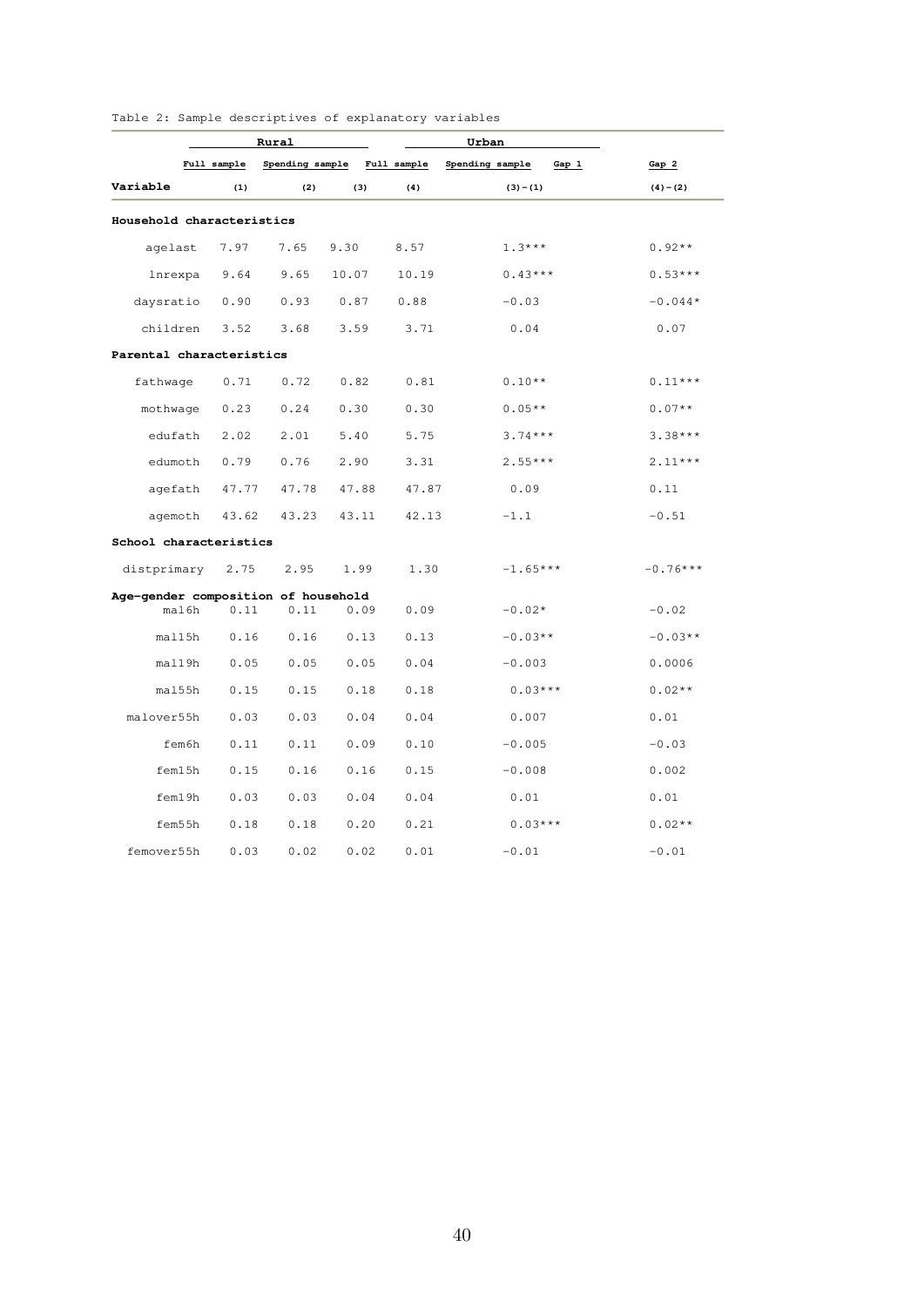#### Table 2: continued

|             | Rural |             |                 | Urban |             |                 |       |                  |  |
|-------------|-------|-------------|-----------------|-------|-------------|-----------------|-------|------------------|--|
|             |       | Full sample | Spending sample |       | Full sample | Spending sample | Gap 1 | Gap <sub>2</sub> |  |
| Variable    |       | (1)         | (2)             | (3)   | (4)         | $(3)-(1)$       |       | $(4)-(2)$        |  |
| Region      |       |             |                 |       |             |                 |       |                  |  |
| north       |       | 0.18        | 0.16            | 0.29  | 0.19        | 0.02            |       | 0.12             |  |
| centre      |       | 0.40        | 0.46            | 0.44  | 0.51        | 0.05            |       | 0.04             |  |
| south       |       | 0.42        | 0.38            | 0.27  | 0.31        | $-0.07$         |       | $-0.15***$       |  |
| Sample size |       | 3739        | 2782            | 676   | 548         |                 |       |                  |  |

*Notes:* The full sample is made up of all households with school going children, and the spending sample is made of households with nonzero expenditure on education. We use two-tailed tests to test the significance of the differences (gaps) in regressors between rural and urban. For continuous regressors we use mean differences, and for dummies we use proportional differences. The significance asterisks are defined as follows: \*  $p \le 0.10$ , \*\*  $p \le 0.05$ , \*\*\*  $p \le 0.01$ .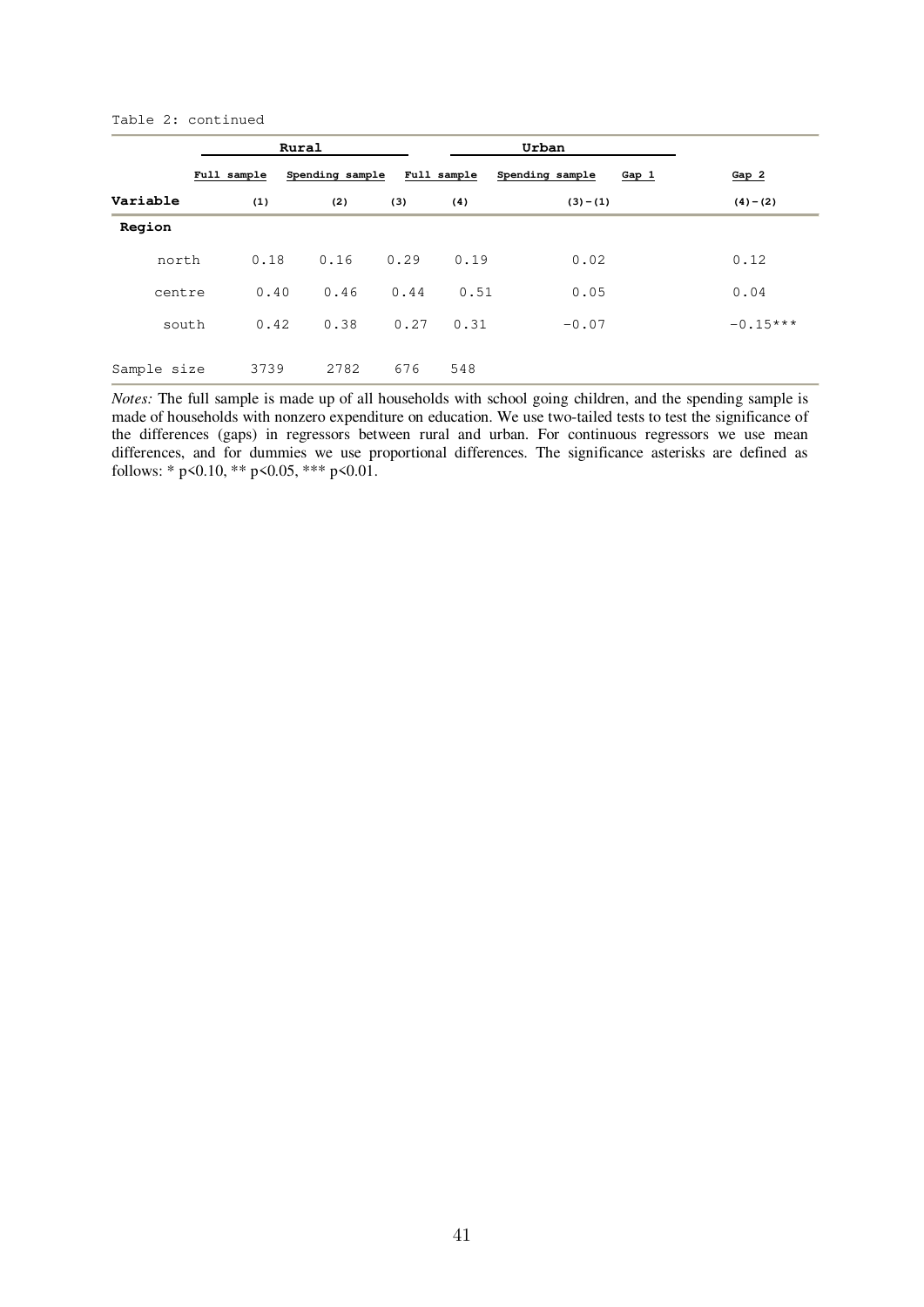|       |                | Log likelihood value (number of parameters) |                |              |     |         |
|-------|----------------|---------------------------------------------|----------------|--------------|-----|---------|
| Model | Pooled         | Rural                                       | Urban          | LR statistic | df  | p-value |
| DH    | $-8306.19(66)$ | $-6167.27(64)$                              | $-2075.03(64)$ | 127.78       | 62  | 0.00    |
| Tobit | $-8398.78(33)$ | $-6211.47(32)$                              | $-2107.53(32)$ | 159.56       | -31 | 0.00    |

Table 3: LR test of differences in expenditure on education

Table 4: LR test of Tobit against the independent DH

| Group | Model<br>Tobit<br>Independent DH |            | LR statistic | df | p-value |
|-------|----------------------------------|------------|--------------|----|---------|
| Rural | $-6167.27$                       | $-6211.47$ | 88.4         | 32 | 0.00    |
| Urban | $-2075.03$                       | $-2107.53$ | 65.0         | 32 | 0.00    |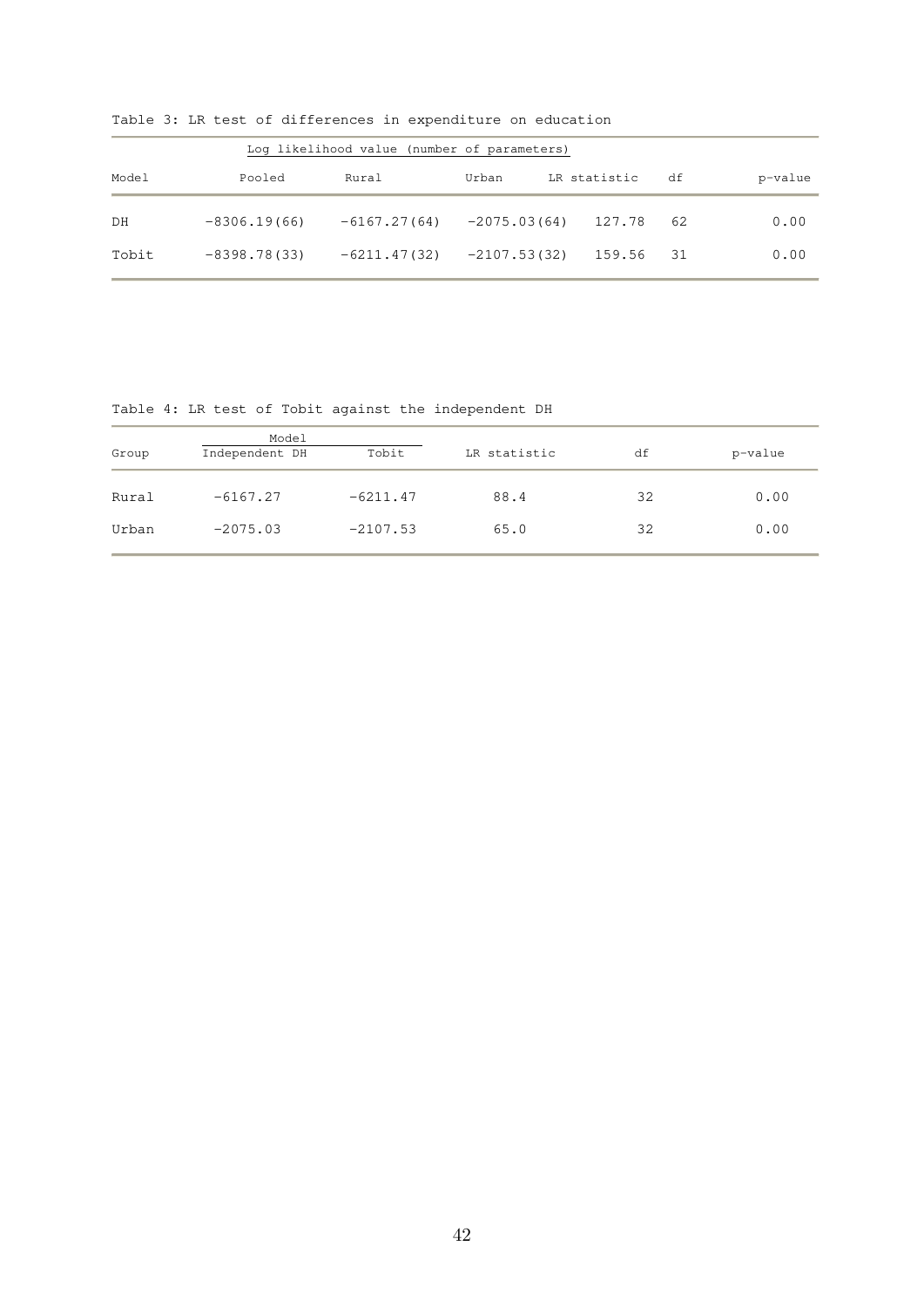| Variable                 | Rural<br>participation    | level        | Urban<br>participation | level        |
|--------------------------|---------------------------|--------------|------------------------|--------------|
|                          | Household characteristics |              |                        |              |
| agelast                  | $-0.05488***$             | $-0.01060$   | 0.30450                | 0.00072      |
|                          | (0.01614)                 | (0.00883)    | (0.23719)              | (0.00365)    |
| agelast2                 | $0.00104***$              | 0.00022      | $-0.00767$             | $-0.00009$   |
|                          | (0.00038)                 | (0.00021)    | (0.00710)              | (0.00009)    |
| lnrexpa                  | $0.23207***$              | $0.05227***$ | $0.56821***$           | $0.03576***$ |
|                          | (0.05461)                 | (0.00355)    | (0.01981)              | (0.01283)    |
| daysratio                | $0.76890***$              | $-0.11241**$ | $-2.86960**$           | 0.02045      |
|                          | (0.10820)                 | (0.04691)    | (1.34249)              | (0.01268)    |
| children                 | 0.03128                   | $0.04425***$ | $1.63650**$            | $-0.00016$   |
|                          | (0.04129)                 | (0.01411)    | (0.64050)              | (0.00804)    |
| children2                | $-0.00132$                | $-0.00132**$ | $-0.14069**$           | 0.00046      |
|                          | (0.00398)                 | (0.00056)    | (0.07013)              | (0.00084)    |
| Parental characteristics |                           |              |                        |              |
| fathwage                 | $0.00650***$              | $0.00756***$ | $0.04989***$           | $0.02324***$ |
|                          | (0.00138)                 | (0.00155)    | (0.00224)              | (0.00296)    |
| mothwage                 | $0.20134***$              | $0.02023***$ | $0.64032***$           | $0.02352***$ |
|                          | (0.05835)                 | (0.00219)    | (0.07506)              | (0.00132)    |
| edufath                  | $0.00677***$              | $0.01142***$ | $0.02940***$           | $0.00121***$ |
|                          | (0.0017)                  | (0.00259)    | (0.00354)              | (0.00019)    |
| edumoth                  | $0.00683***$              | $0.00865***$ | $0.03234***$           | $0.00231***$ |
|                          | (0.00101)                 | (0.00148)    | (0.00609)              | (0.00026)    |
| agefath                  | 0.03908                   | 0.01789      | $0.90438**$            | $-0.01001$   |
|                          | (0.03091)                 | (0.01648)    | (0.37120)              | (0.00628)    |
| agefath2                 | $-0.00019$                | $-0.00018$   | $-0.00825**$           | 0.00010      |
|                          | (0.00027)                 | (0.00015)    | (0.00341)              | (0.00006)    |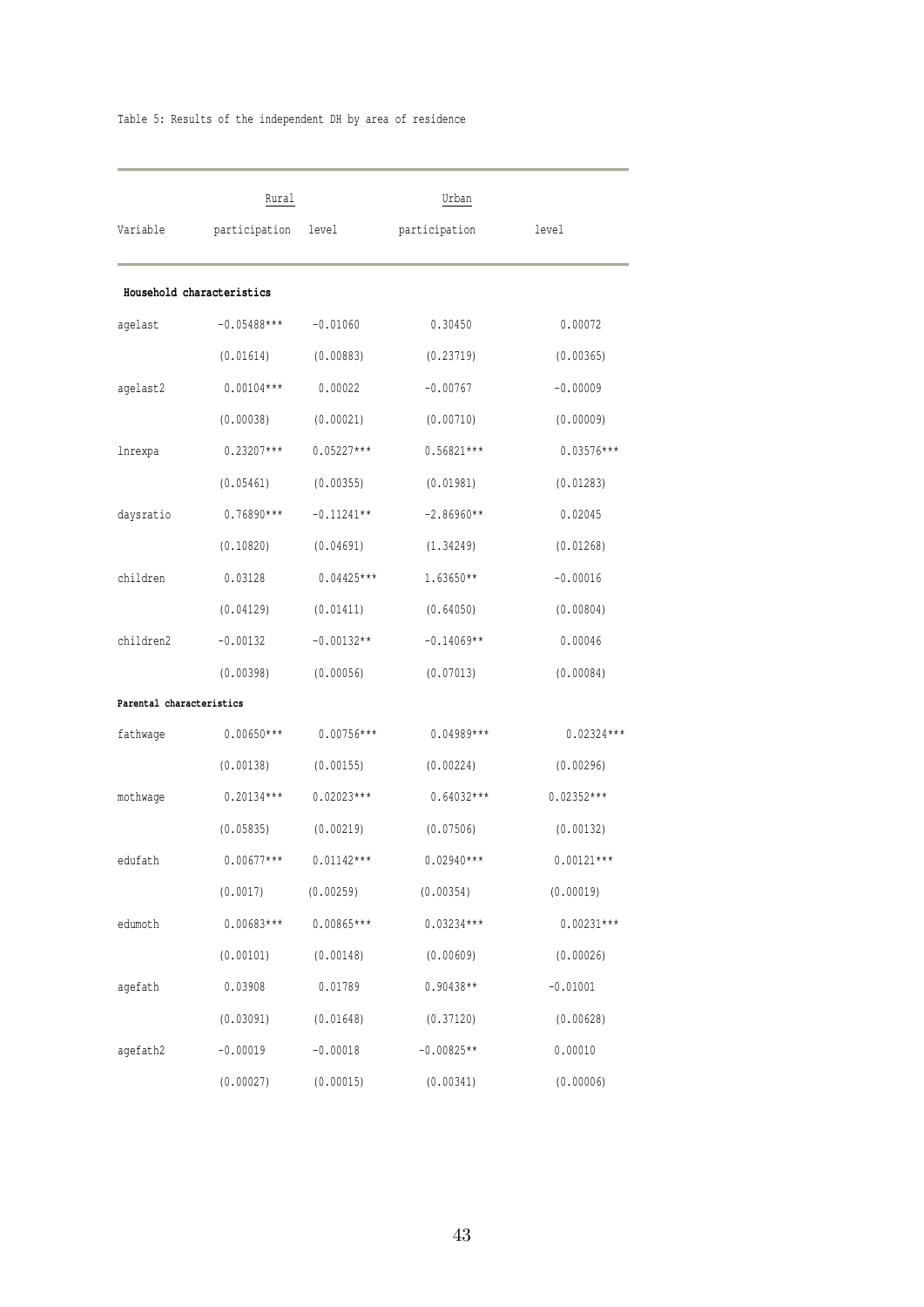|                        | Rural                               |               | Urban         |               |
|------------------------|-------------------------------------|---------------|---------------|---------------|
| Variable               | participation                       | level         | participation | level         |
| agemoth                | 0.04274                             | $0.05428***$  | $-0.51033**$  | $-0.01090$    |
|                        | (0.03055)                           | (0.01915)     | (0.21431)     | (0.01311)     |
| agemoth2               | $-0.00045$                          | $-0.00048***$ | $0.00328*$    | 0.00015       |
|                        | (0.00028)                           | (0.00018)     | (0.00181)     | (0.00014)     |
| School characteristics |                                     |               |               |               |
|                        | distprimary -0.00699***             | $-0.00908***$ | $-0.56579***$ | $-0.02440***$ |
|                        | (0.00024)                           | (0.00084)     | (0.00536)     | (0.00158)     |
|                        | Age-gender composition of household |               |               |               |
| mal6h                  | 1.11652**                           | $-0.27137$    | $-8.03960$    | $0.20918*$    |
|                        | (0.55346)                           | (0.21291)     | (5.46235)     | (0.11936)     |
| mal15h                 | 1.94601***                          | $0.23238***$  | $6.16139***$  | $0.18465***$  |
|                        | (0.54091)                           | (0.0095)      | (0.09781)     | (0.00321)     |
| mal19h                 | 1.05852*                            | 0.30828       | $-11.41691*$  | $0.26668*$    |
|                        | (0.57515)                           | (0.22514)     | (6.57410)     | (0.14466)     |
| mal55h                 | 0.43034                             | 0.14724       | $-12.28649**$ | $0.17875*$    |
|                        | (0.50640)                           | (0.18605)     | (5.65072)     | (0.10662)     |
| fem6h                  | 0.87586                             | $-0.58748**$  | $-7.37600$    | $0.26562**$   |
|                        | (0.54953)                           | (0.25236)     | (5.68817)     | (0.12612)     |
| fem15h                 | 1.82512***                          | $0.25020***$  | 7.70956***    | $0.29012**$   |
|                        | (0.2362)                            | (0.0093)      | (0.40535)     | (0.12162)     |
| fem19h                 | 0.33254                             | 0.36888*      | $-8.92036$    | $0.31863***$  |
|                        | (0.59034)                           | (0.22344)     | (5.63699)     | (0.12218)     |
| fem55h                 | 0.63089                             | 0.30406       | $-3.77753$    | 0.12265       |
|                        | (0.59596)                           | (0.23380)     | (4.96818)     | (0.10029)     |
| femover55h             | 1.47903**                           | $0.51368*$    | $-4.29883$    | $0.41458**$   |
|                        | (0.71350)                           | (0.28441)     | (6.11054)     | (0.18104)     |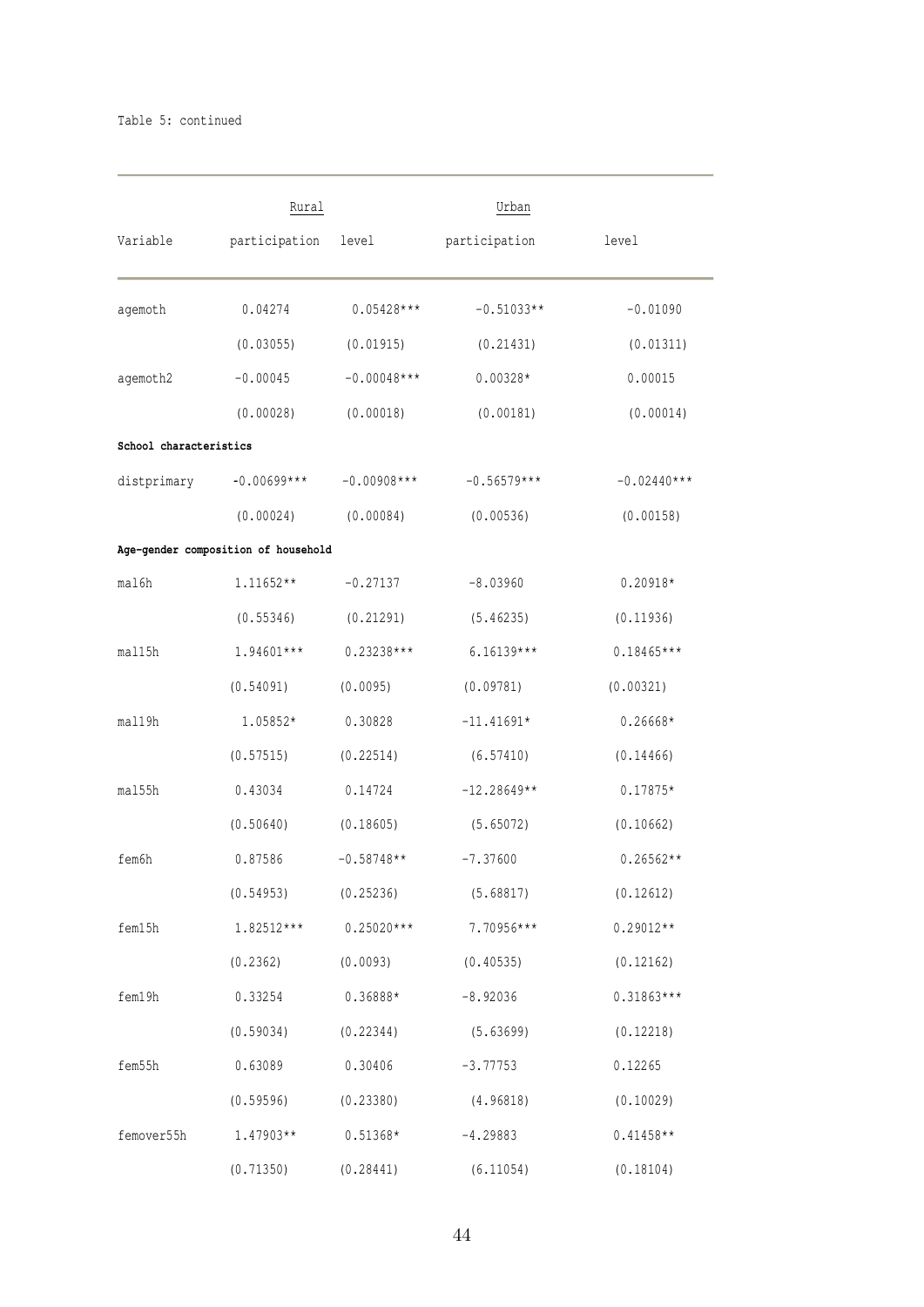|                          | Rural         |              | Urban         |              |
|--------------------------|---------------|--------------|---------------|--------------|
| Variable                 | participation | level        | participation | level        |
| Region                   |               |              |               |              |
| north                    | $0.17206***$  | $0.13929*$   | $-1.56052*$   | 0.04564      |
|                          | (0.06414)     | (0.07396)    | (0.87341)     | (0.03108)    |
| centre                   | $0.70344***$  | 0.01791      | $-0.73286$    | $-0.02001*$  |
|                          | (0.05767)     | (0.02882)    | (0.61972)     | (0.01063)    |
| Controls for endogeneity |               |              |               |              |
| residualcons             |               | $-0.19670**$ |               | $-0.02123$   |
|                          |               | (0.08155)    |               | (0.01426)    |
| constant                 | $-5.71966***$ | $-1.95478*$  | $-9.54081$    | $-0.12453$   |
|                          | (1.40696)     | (1.16150)    | (12.48037)    | (0.33370)    |
| sigma                    |               | $0.01358***$ |               | $0.01182***$ |
|                          |               | (0.00258)    |               | (0.00160)    |
| Log-likelihood           | $-6167.27$    |              |               | $-2075.03$   |

0.007 0.002 0.52 0.36

Notes: The significance asterisks are defined as follows: \* p<0.10, \*\* p<0.05, \*\*\* p<0.01. Numbers in parentheses are standard errors. Residualcons is the residual from the reduced form of log per capita consumption expenditure.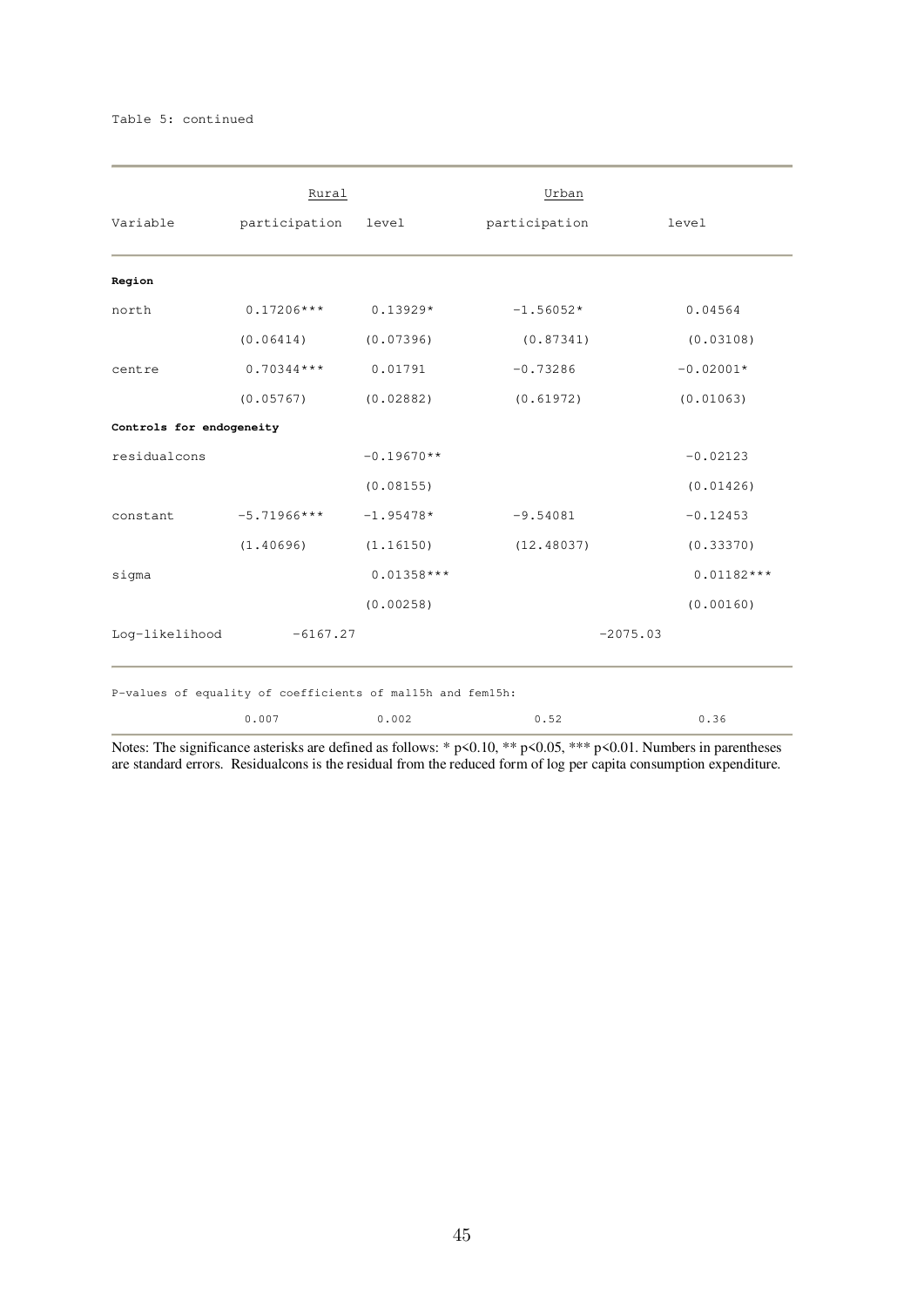|                                   |                     | DH                                          |            |                     |                               |             |  |  |  |
|-----------------------------------|---------------------|---------------------------------------------|------------|---------------------|-------------------------------|-------------|--|--|--|
|                                   |                     | Rural                                       |            | Urban               |                               |             |  |  |  |
| Variable                          | Prob                | Cond                                        | Uncond     | Prob                | Cond                          | Uncond      |  |  |  |
| lnrexpa                           | 1.889***            | $1.145***$                                  | $2.33***$  |                     | $0.154***$ $0.177***$         | $0.331***$  |  |  |  |
|                                   | (0, 209)            | (0.055)                                     | (0, 264)   | (0.0083)            | (0.0012)                      | (0.0095)    |  |  |  |
| fathwage                          | $0.164***$          | $0.143***$                                  | $0.307***$ | $0.124***$          | $0.132***$                    | $0.256***$  |  |  |  |
|                                   | (0.006)             | (0.007)                                     | (0.013)    | (0.003)             | (0.025)                       | (0.028)     |  |  |  |
| mothwage                          | $0.272***$          | $0.312***$                                  |            | $0.584***$ 0.205*** | $0.206***$                    | $0.411***$  |  |  |  |
|                                   | (0.003)             | (0.004)                                     |            | $(0.007)$ $(0.064)$ | (0.114)                       | (0.178)     |  |  |  |
| edufath                           |                     | $0.174***$ $0.137***$ $0.311***$ $0.114***$ |            |                     | $0.0856***$                   | $0.1996***$ |  |  |  |
|                                   | (0.007)             | (0.032)                                     | (0.039)    | (0.014)             | (0.0021)                      | (0.0161)    |  |  |  |
| edumoth                           | 0.441               | $0.318***$                                  |            | $0.759***$ 0.166*** | $0.224***$                    | $0.390***$  |  |  |  |
|                                   | (0.030)             | (0.073)                                     |            | $(0.03)$ $(0.017)$  | (0.023)                       | (0.04)      |  |  |  |
| distprimary $-0.018*** -0.047***$ |                     |                                             |            | $-0.065***-0.296**$ | $-0.854***$                   | $-1.15***$  |  |  |  |
|                                   |                     | $(0.002)$ $(0.005)$                         |            | $(0.007)$ $(0.115)$ | (0.268)                       | (0.383)     |  |  |  |
| mal15h                            |                     | $0.120***$ $0.66***$                        | $0.780***$ | $0.314***$          | $0.320***$                    | $0.634***$  |  |  |  |
|                                   |                     | $(0.033)$ $(0.055)$                         | (0.088)    | (0.077)             | (0.036)                       | (0.113)     |  |  |  |
| fem15h                            |                     | $0.014***$ $0.070***$ $0.084***$ $0.317***$ |            |                     | $0.321***$                    | $0.638***$  |  |  |  |
|                                   | $(0.003)$ $(0.004)$ |                                             |            |                     | $(0.007)$ $(0.024)$ $(0.013)$ | (0.037)     |  |  |  |
|                                   |                     |                                             |            |                     |                               |             |  |  |  |

Table 6: Elasticities with respect to selected regressors for the DH

*Notes:* The significance asterisks are defined as follows: \* p<0.10, \*\* p<0.05, \*\*\* p<0.01. Numbers in parentheses are standard errors.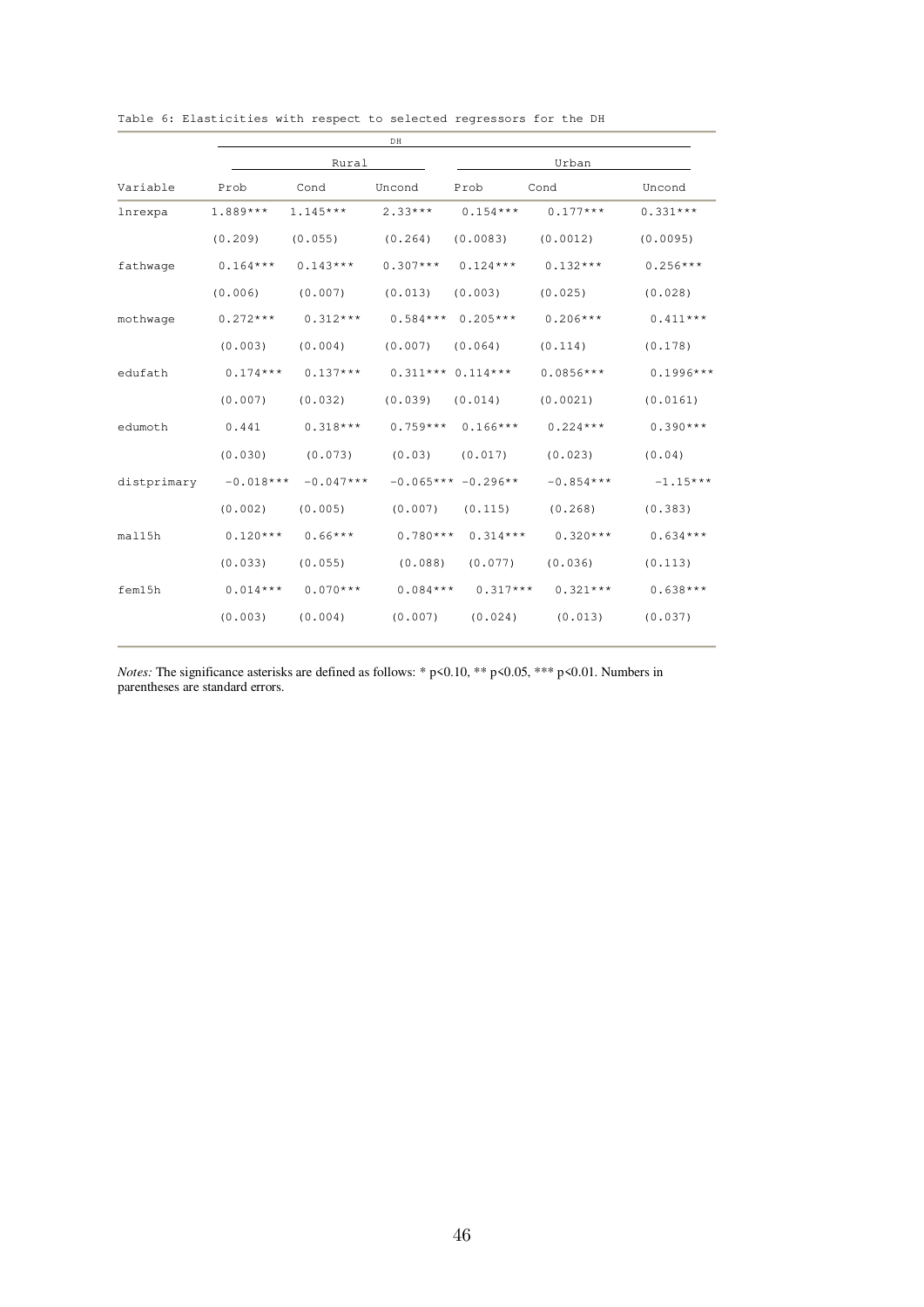Table 7: Blinder-Oaxaca decomposition of the independent DH

|                                 | Using the urban variance |                          |
|---------------------------------|--------------------------|--------------------------|
| Actual expenditure share gap    | 0.01                     | 0.01                     |
| Predicted expenditure share gap | $0.0097***$<br>(0.0012)  | $0.0097***$<br>(0.0012)  |
| Characteristic effect           | $0.0064***$<br>(0.0011)  | $0.0066***$<br>(0.0002)  |
| % of raw gap                    | 66%                      | 68.43%                   |
| Coefficient effect              | $0.0032***$<br>(0.00041) | $0.0031***$<br>(0.00063) |
| % of raw gap                    | 34%                      | 31.57%                   |
| Counterfactual coefficients     | urban                    | rural                    |
| Approximation error             | 0.0003                   | 0.0003                   |
|                                 | Using the rural variance |                          |
| Actual expenditure share gap    | 0.01                     | 0.01                     |
| Predicted expenditure share gap | $0.0097***$<br>(0.0012)  | $0.0097***$<br>(0.0012)  |
| Characteristic effect           | $0.006***$<br>(0.00057)  | $0.0069***$<br>(0.0015)  |
| % of raw gap                    | 67.6%                    | 71.13%                   |
| Coefficient effect              | $0.0031***$<br>(0.0002)  | $0.0028***$<br>(0.00082) |
| % of raw gap                    | 32.4%                    | 28.87%                   |
| Counterfactual coefficients     | urban                    | rural                    |
| Approximation error             | 0.0003                   | 0.0003                   |

*Notes:* The significance asterisks are defined as follows: \* p<0.10, \*\* p<0.05, \*\*\* p<0.01. Numbers in parentheses are bootstrapped (1000 replications) standard errors. The actual expenditure share gap is for the full sample reproduced from Table 1. Approximation error is the difference between the actual expenditure share gap and the predicted expenditure share gap.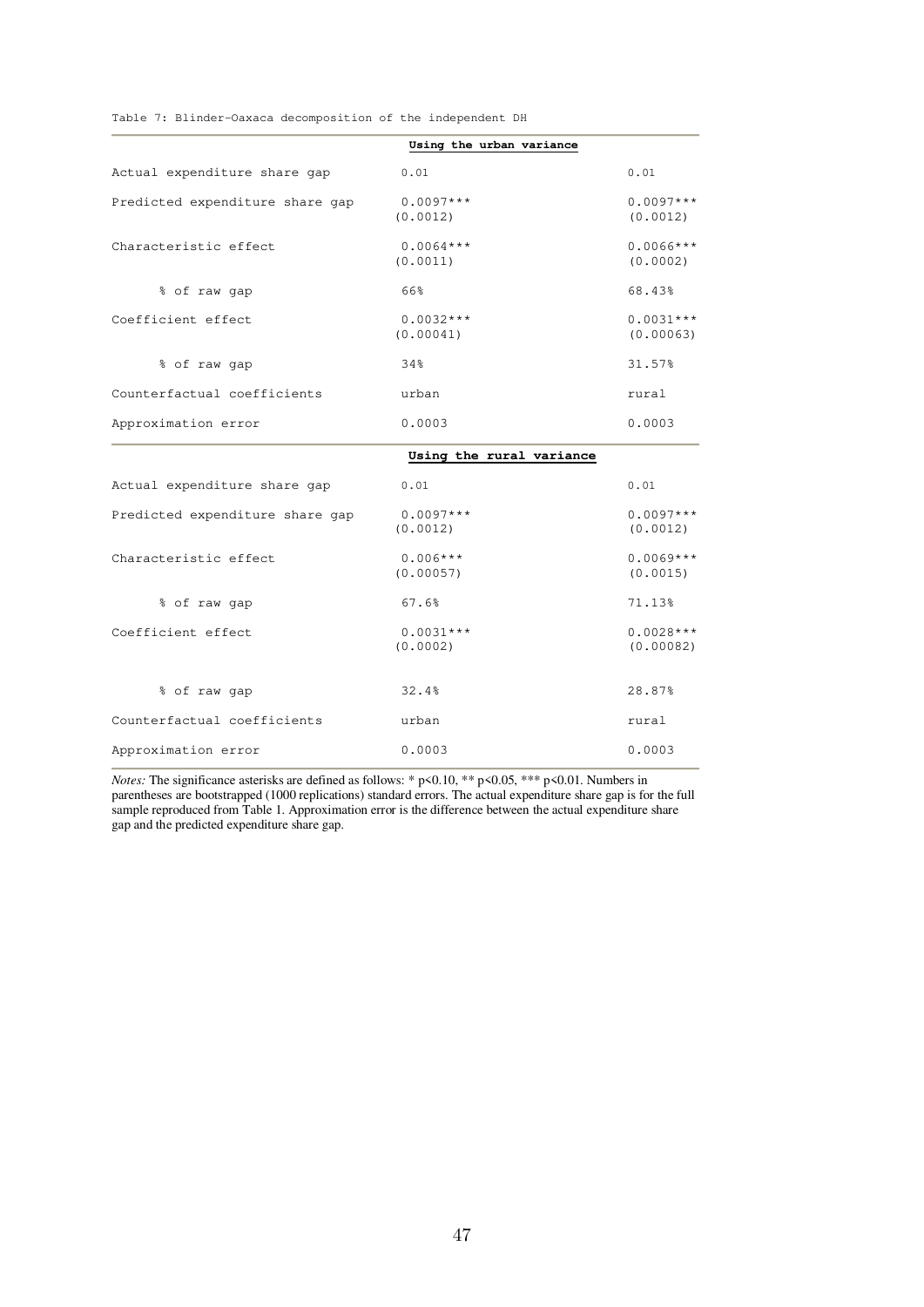|               | Urban coefficients |            |          | Rural Coefficients |            |                         |
|---------------|--------------------|------------|----------|--------------------|------------|-------------------------|
| CE            | $0.0064***$        |            |          | $0.0066***$        |            |                         |
| Of which:     |                    |            |          |                    |            |                         |
|               |                    |            |          |                    |            |                         |
| lnrexpa       | $0.0022***$        | (0.00072)  | [34.388] | $0.0024***$        | (0.00012)  | [36.36%]                |
| fathwage      | $0.0003***$        | (0.000033) | [4.698]  | $0.00011***$       | (0.00007)  | [1.678]                 |
| mothwage      | $0.00071***$       | (0.00008)  | [11.098] | $0.00067$ ***      | (0.000086) | $[10.15$ <sup>8</sup> ] |
| edufath       | $0.0002***$        | (0.000065) | [3.138]  | $0.00019***$       | (0.000052) | [2.888]                 |
| edumoth       | $0.00084***$       | (0.000029) | [13.138] | $0.0009***$        | (0.000061) | $[13.64$ <sup>8</sup> ] |
| distprimary   | $0.0011***$        | (0.000076) | [17.198] | $0.0017***$        | (0.000063) | $[25.76$ <sup>8</sup> ] |
| other<br>vars | 0.00105            |            | [16.418] | 0.00063            |            | $[9.55$ <sup>8</sup> ]  |
|               |                    |            |          |                    |            |                         |

Table 8: Detailed decomposition of the characteristic effect of the DH using the urban variance

*Notes:* The significance asterisks are defined as follows: \* p<0.10, \*\* p<0.05, \*\*\* p<0.01. Numbers in parentheses are bootstrapped (1000 replications) standard errors. In square brackets are percentage contributions of each variable to the characteristic effect (CE). Other vars comprises the remaining variables. We have not computed the standard error for these remaining variables.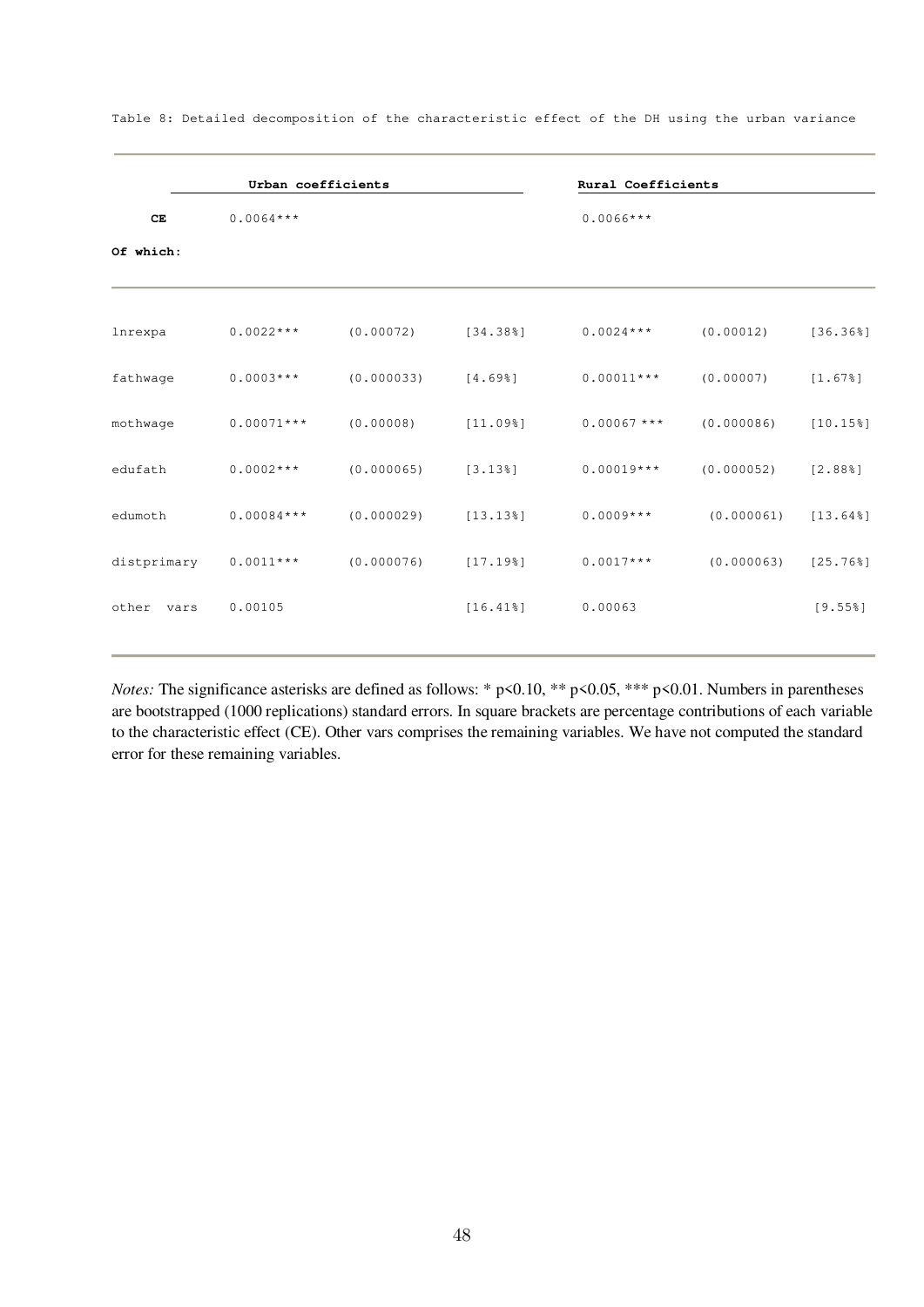|               | Urban coefficients |            |                         | Rural Coefficients |            |                         |
|---------------|--------------------|------------|-------------------------|--------------------|------------|-------------------------|
| CE            | $0.006***$         |            |                         | $0.0069***$        |            |                         |
| Of which:     |                    |            |                         |                    |            |                         |
|               |                    |            |                         |                    |            |                         |
| lnrexpa       | $0.0019***$        | (0.00017)  | [31.678]                | $0.0023***$        | (0.0001)   | [33.338]                |
| fathwage      | $0.00019***$       | (0.00003)  | [3.178]                 | $0.00017***$       | (0.000031) | [2.46%]                 |
| mothwaqe      | $0.00071***$       | (0.000064) | [11.838]                | $0.00069***$       | (0.00002)  | $[10.00$ <sup>8</sup> ] |
| edufath       | $0.00015***$       | (0.000047) | $[2.50$ <sup>8</sup> ]  | $0.0001***$        | (0.00002)  | $[1.45$ <sup>8</sup> ]  |
| edumoth       | $0.00093***$       | (0.000042) | $[15.50$ <sup>8</sup> ] | $0.001***$         | (0.0001)   | [14.498]                |
| distprimary   | $0.0012***$        | (0.0001)   | $[20.00$ <sup>8</sup> ] | $0.0016***$        | (0.00012)  | [23.198]                |
| other<br>vars | 0.00092            |            | [15.338]                | 0.00104            |            | [15.078]                |
|               |                    |            |                         |                    |            |                         |

Table 9: Detailed decomposition of the characteristic effect of the DH using the rural variance

*Notes:* The significance asterisks are defined as follows: \* p<0.10, \*\* p<0.05, \*\*\* p<0.01. Numbers in parentheses are bootstrapped (1000 replications) standard errors. In square brackets are percentage contributions of each variable to the characteristic effect (CE). Other vars comprises the remaining variables. We have not computed the standard error for these remaining variables.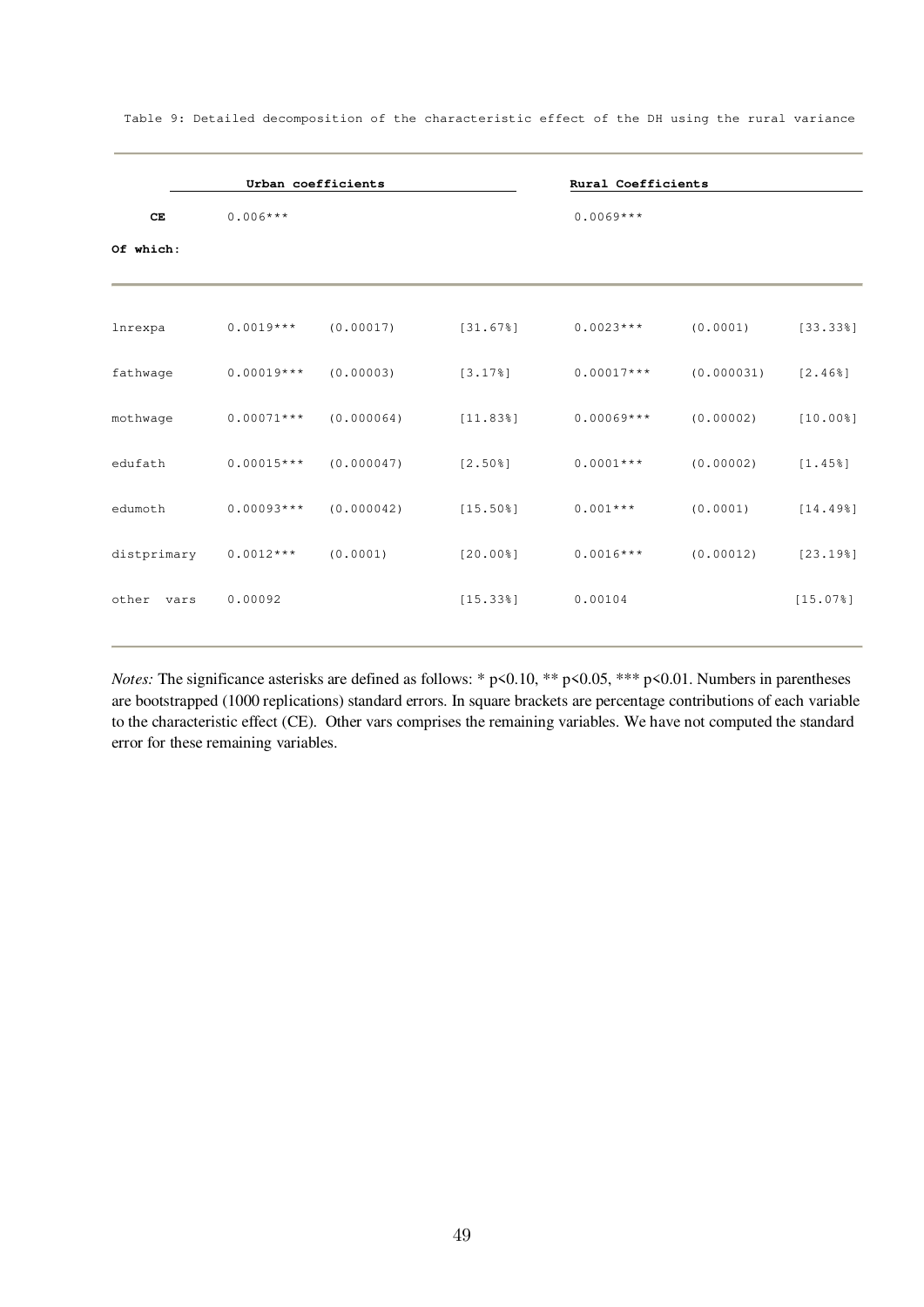# Appendix

## Table A1: *Definition of variables*

| Variable                  | Definition                                          |
|---------------------------|-----------------------------------------------------|
| Household characteristics |                                                     |
| agelast                   | age of the youngest child                           |
| agelast2                  | Square of age of the youngest child                 |
| lnrexpa                   | log of per capita household consumption expenditure |
| daysratio                 | ratio of day school going to all school going       |
| children                  | number of children in the household                 |
| children2                 | square of number of children in the household       |
| Parental characteristics  |                                                     |
| fathwage                  | $=1$ if father works for a wage, 0 otherwise        |
| mothwage                  | $=1$ if father works for a wage, 0 otherwise        |
| edufath                   | Years of education of the father                    |
| edumoth                   | Years of education of the mother                    |
| agefath                   | Age of the father in years                          |
| agefath2                  | Square of the age of the father                     |
| aqemoth                   | Age of the mother in years                          |
| agemoth2                  | Square of the age of the mother                     |
| School characteristics    |                                                     |
| distprimary               | Distance to nearest primary school in kilometres    |
|                           | Age-gender composition of household                 |
| mal6h                     | proportion of males aged 0-6 in household           |
| ma115h                    | proportion of males aged 7-15 in household          |
| ma119h                    | proportion of males aged 16-19 in household         |
| ma155h                    | proportion of males aged 20-55 in household         |
| maleover55h <sup>a</sup>  | proportion of males aged over 55 in household       |
| fem6h                     | proportion of females aged 0-6 in household         |
| fem15h                    | proportion of females aged 7-15 in household        |
| fem19h                    | proportion of females aged 16-19 in household       |
| fem55h                    | proportion of females aged 20-55 in household       |
| femover55h                | proportion of females aged over 55 in household     |
| Region                    |                                                     |
| north                     | $=1$ if household is in the north, 0 otherwise.     |
| Centre                    | $=1$ if household is in the centre, 0 otherwise.    |
|                           | =1 if household is in the south, 0 otherwise.       |

Notes: <sup>a</sup> denotes reference category.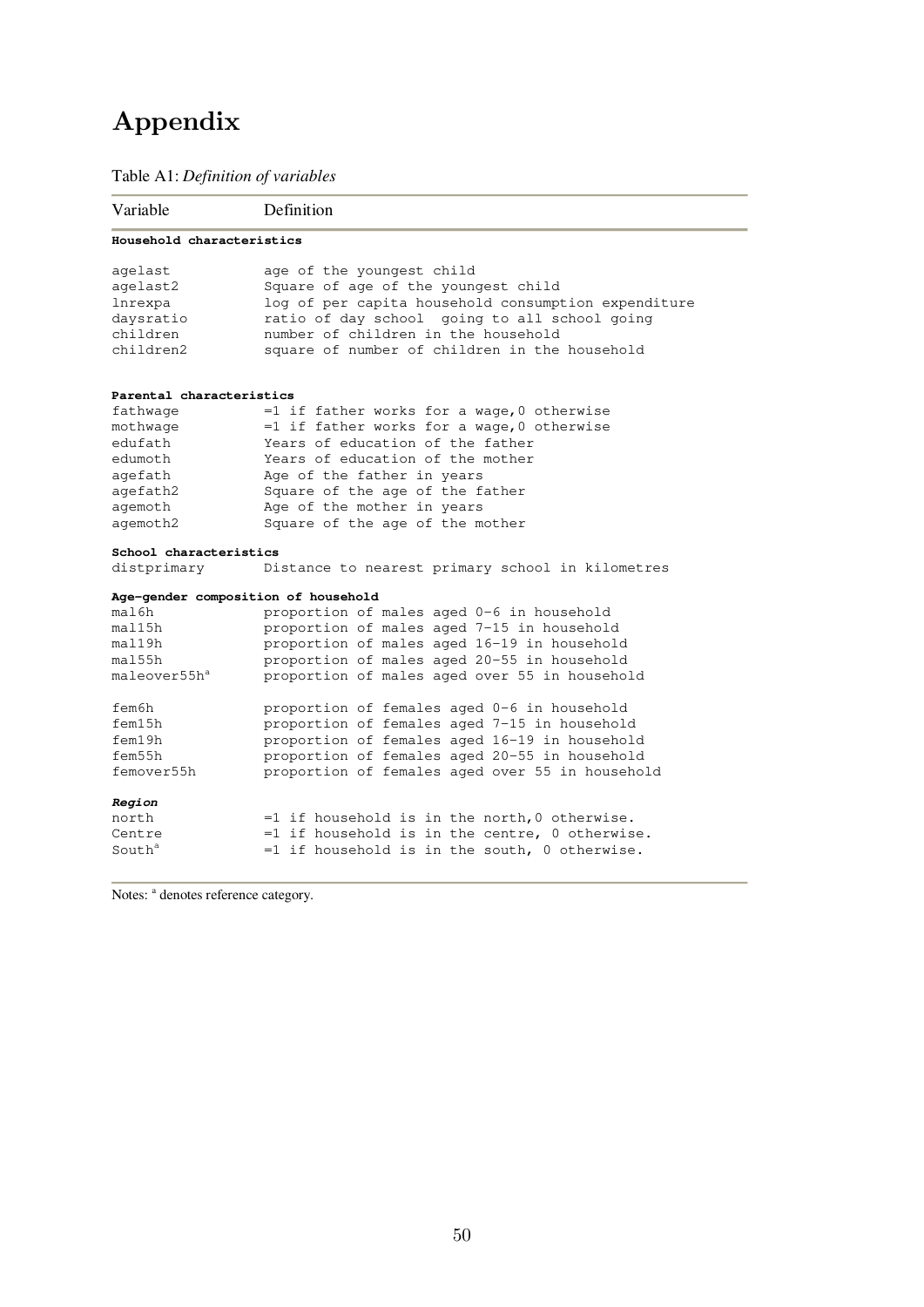| Variable                                                     | Rural                                                       | Urban                   |
|--------------------------------------------------------------|-------------------------------------------------------------|-------------------------|
| agelast                                                      | $0.090***$                                                  | $0.121***$              |
|                                                              | (0.005)                                                     | (0.045)                 |
| agelast2                                                     | $-0.002***$                                                 | $-0.002$                |
|                                                              | (0.000)                                                     | (0.001)                 |
| agefath                                                      | $-0.143***$                                                 | $-0.007$                |
|                                                              | (0.009)                                                     | (0.081)                 |
| agefath2                                                     | $0.001***$                                                  | 0.002                   |
|                                                              | (0.000)                                                     | (0.001)                 |
| agemoth                                                      | $-0.084***$                                                 | $-0.071$                |
|                                                              | (0.010)                                                     | (0.047)                 |
| agemoth2                                                     | $0.01***$                                                   | 0.01                    |
|                                                              | (0.002)                                                     | (0.05)                  |
| north                                                        | $-0.001$                                                    | $-0.120$                |
|                                                              | (0.022)                                                     | (0.158)                 |
| centre                                                       | $0.214***$                                                  | 0.159                   |
|                                                              | (0.017)                                                     | (0.149)                 |
| Land                                                         | $0.023***$                                                  | $0.036***$              |
|                                                              | (0.003)                                                     | (0.001)                 |
| Land <sup>2</sup>                                            | $-0.12***$                                                  | $-0.24***$              |
|                                                              | (0.002)                                                     | (0.014)                 |
| constant                                                     | 14.815 ***                                                  | 10.741***               |
|                                                              | (0.263)                                                     | (2.211)                 |
| $F$ -stat<br>Prob> F-stat<br>F-test of overall significance: | F-test of joint significance of instruments:<br>111<br>0.00 | 9.64<br>0.00            |
| $F$ -stat<br>Prob> F-stat<br>R-squared                       | 122<br>0.00<br>0.2988                                       | 19.68<br>0.00<br>0.4564 |

Table A2: Reduced form regressions of log per capita consumption

*Notes:* The instruments for per capita consumption expenditure are land, its square. The significance asterisks are defined as follows: \*  $p<0.10$ , \*\*  $p<0.05$ , \*\*\*  $p<0.01$ . Numbers in parentheses are standard errors.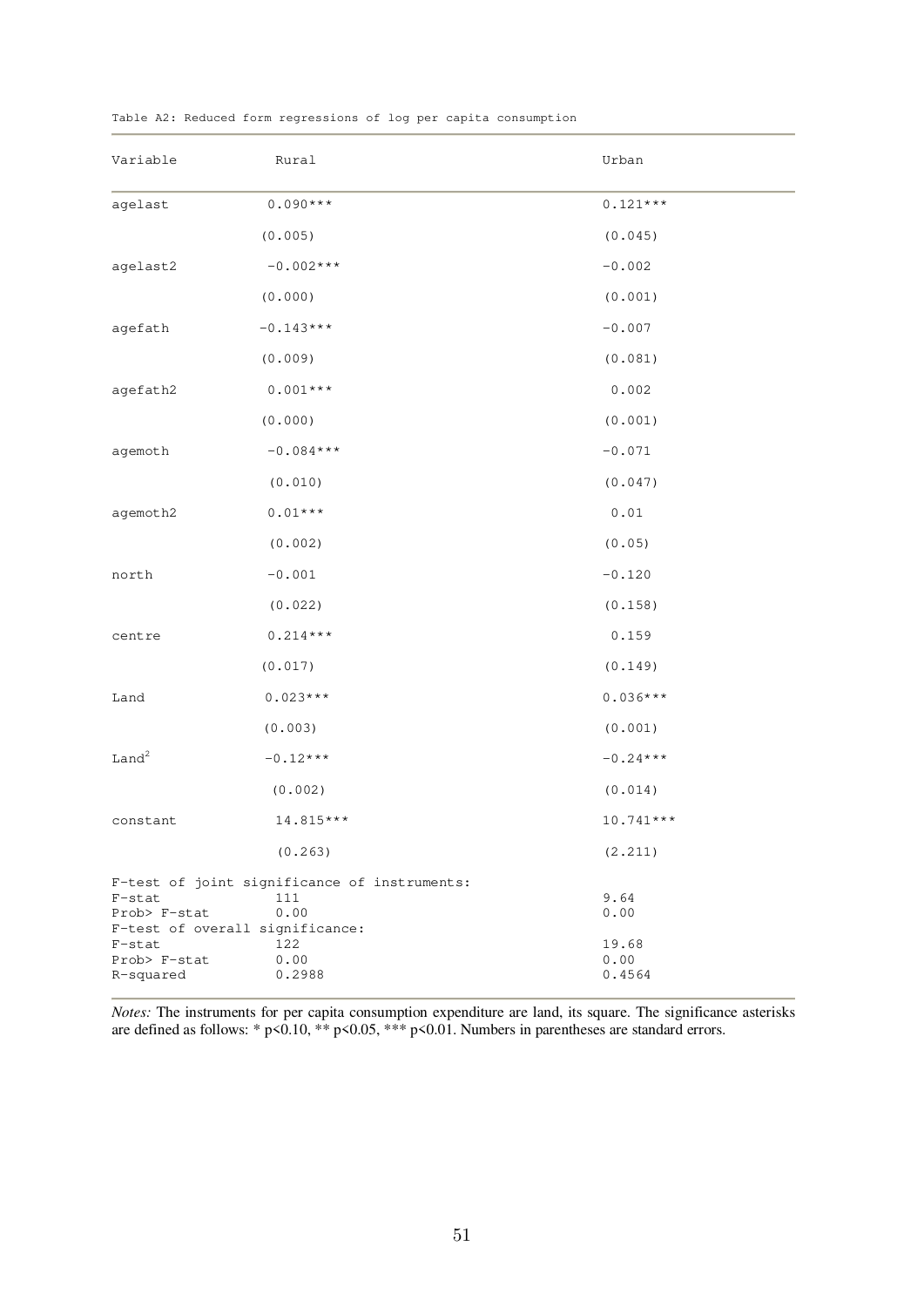### Table A3: Results of the Tobit by area of residence

| Variable                  | Rural         | Urban        |
|---------------------------|---------------|--------------|
| Household characteristics |               |              |
| agelast                   | $-0.00044***$ | 0.00191      |
|                           | (0.00016)     | (0.00176)    |
| agelast2                  | $0.00001**$   | $-0.00008$   |
|                           | (0.00000)     | (0.00005)    |
| lnrexpa                   | $0.00171***$  | $0.01259**$  |
|                           | (0.00018)     | (0.00611)    |
| daysratio                 | $0.00337***$  | 0.01023      |
|                           | (0.00072)     | (0.00670)    |
| children                  | $-0.00009$    | 0.00293      |
|                           | (0.00025)     | (0.00351)    |
| children2                 | $0.00006**$   | 0.00009      |
|                           | (0.00002)     | (0.00040)    |
| Parental characteristics  |               |              |
| fathwage                  | $0.00134***$  | $0.0164***$  |
|                           | (0.00032)     | (0.00368)    |
| mothwage                  | $0.02277**$   | $0.01213***$ |
|                           | (0.00034)     | (0.00129)    |
| edufath                   | $0.00151***$  | $0.01206***$ |
|                           | (0.00004)     | (0.00037)    |
| edumoth                   | $0.00431***$  | $0.01074***$ |
|                           | (0.00007)     | (0.00049)    |
| agefath                   | $0.00059*$    | $-0.00024$   |
|                           | (0.00030)     | (0.00216)    |
| agefath2                  | $-0.00000*$   | 0.00000      |
|                           | (0.00000)     | (0.00002)    |
| agemoth                   | $0.00077***$  | $-0.00259*$  |
|                           | (0.00023)     | (0.00144)    |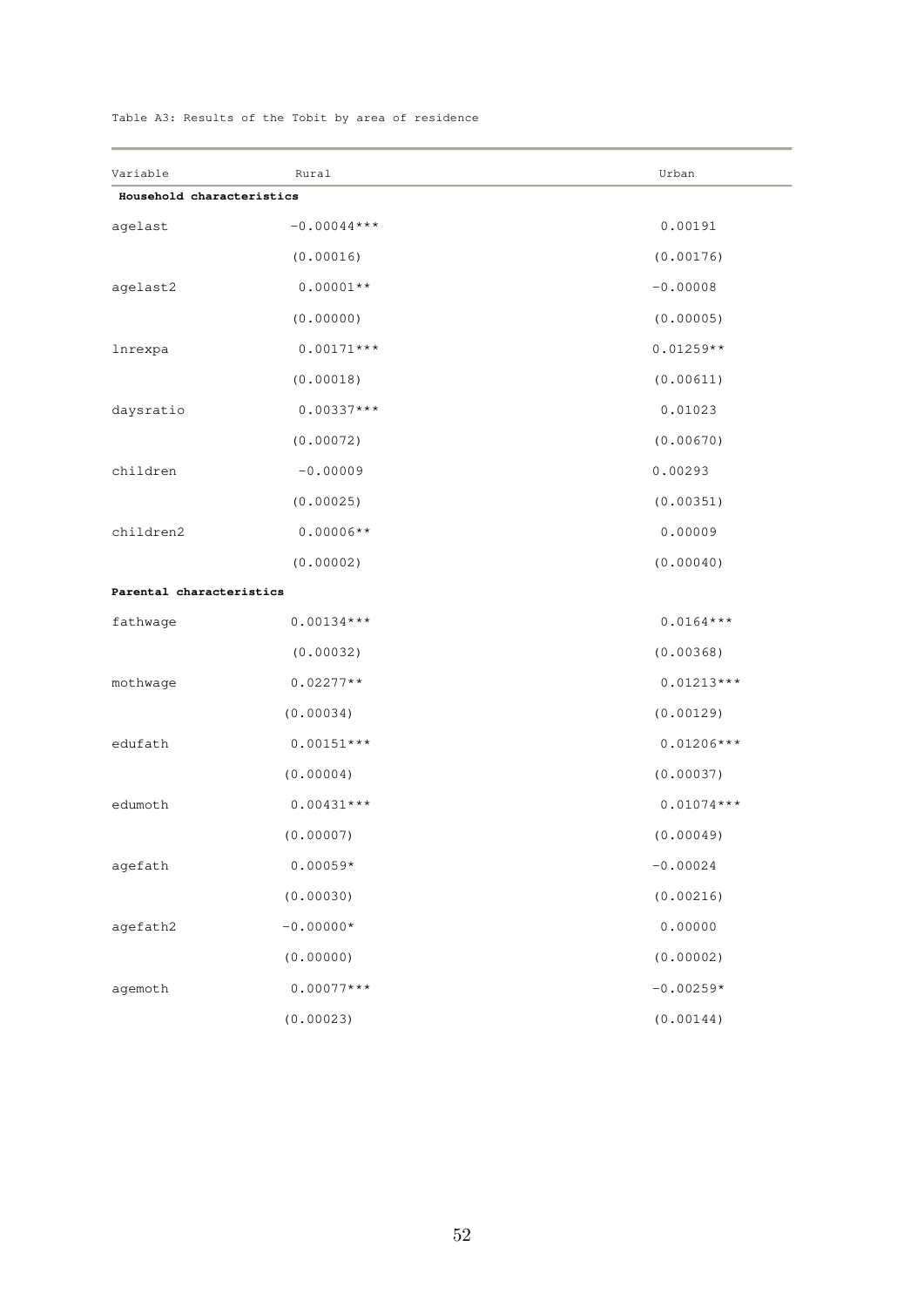#### Table A3: continued

| Variable                            | Rural         | Urban         |
|-------------------------------------|---------------|---------------|
| agemoth2                            | $-0.00001***$ | $0.00002*$    |
|                                     | (0.00000)     | (0.00001)     |
| School characteristics              |               |               |
| distprimary                         | $-0.00042*$   | $-0.01039***$ |
|                                     | (0.00022)     | (0.00295)     |
| Age-gender composition of household |               |               |
| mal6h                               | 0.00150       | $-0.02059$    |
|                                     | (0.00346)     | (0.03275)     |
| mal15h                              | 0.00871       | 0.01916       |
|                                     | (0.337)       | (0.23)        |
| mal19h                              | $0.00763**$   | $-0.02771$    |
|                                     | (0.00361)     | (0.03614)     |
| ma155h                              | 0.00291       | $-0.04197$    |
|                                     | (0.00316)     | (0.02973)     |
| fem6h                               | $-0.00124$    | $-0.00743$    |
|                                     | (0.00345)     | (0.03255)     |
| fem15h                              | 0.00867       | 0.07097       |
|                                     | (0.334)       | (0.977)       |
| fem19h                              | $0.00640*$    | $-0.00056$    |
|                                     | (0.00374)     | (0.02995)     |
| fem55h                              | 0.00419       | $-0.00840$    |
|                                     | (0.00378)     | (0.03112)     |
| femover55h                          | $0.00874*$    | 0.05879       |
|                                     | (0.00448)     | (0.04469)     |
| Region<br>north                     | 0.00097       | 0.01347       |
|                                     | (0.00125)     | (0.01054)     |
| centre                              | $0.00266***$  | $-0.00272$    |
|                                     | (0.00050)     | (0.00388)     |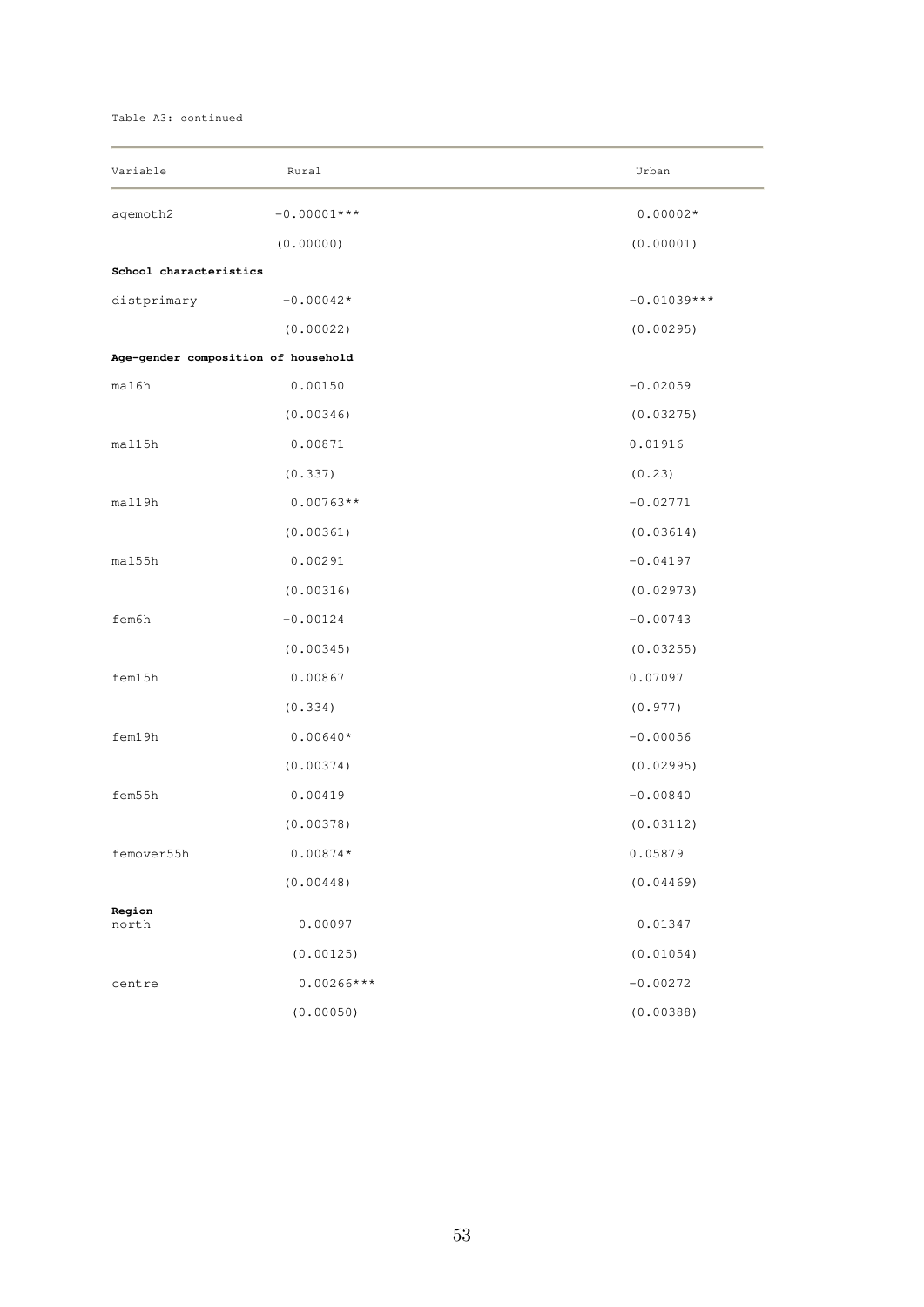#### Table A3: continued

| Variable                                 | Rural                                                      | Urban        |
|------------------------------------------|------------------------------------------------------------|--------------|
| Controls for endogeneity<br>residualcons | $-0.00246*$                                                | $-0.00538$   |
|                                          | (0.00132)                                                  | (0.00683)    |
| constant                                 | $-0.04727**$                                               | $-0.05142$   |
|                                          | (0.02112)                                                  | (0.11718)    |
| sigma                                    | $0.00813***$                                               | $0.01340***$ |
|                                          | (0.00011)                                                  | (0.00102)    |
| Log-likelihood                           | $-6211.47$                                                 | $-2107.53$   |
|                                          | P-values of equality of coefficients of mal15h and fem15h: |              |
|                                          | 0.2315                                                     | 0.5768       |

*Notes:* The significance asterisks are defined as follows: \* p<0.10, \*\* p<0.05, \*\*\* p<0.01. Numbers in parentheses are standard errors. Residualcons is the residual from the reduced form of log per capita consumption expenditure.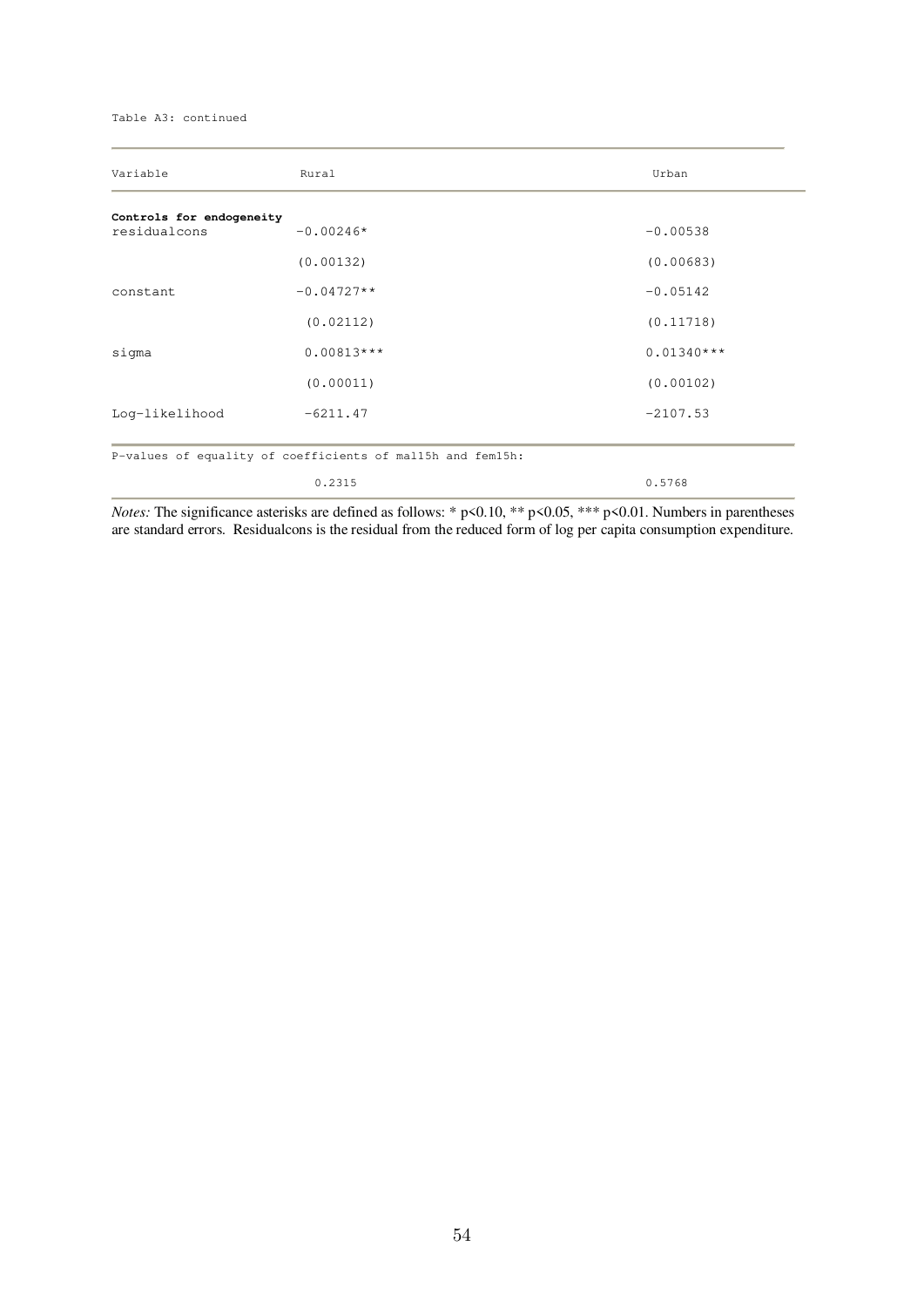|             |            |            | Tobit      |             |            |                      |  |  |
|-------------|------------|------------|------------|-------------|------------|----------------------|--|--|
|             |            | Rural      |            |             | Urban      |                      |  |  |
| Variable    | Prob       | Cond       | Uncond     | Prob        | Cond       | Uncond               |  |  |
| lnrexpa     | $1.524***$ | $1.399***$ | $2.923***$ | $.450***$   | $0.461***$ | $0.911***$           |  |  |
|             | (0.043)    | (0.071)    | (0.114)    | (0.098)     | (0.020)    | (0.120)              |  |  |
| fathwage    | $0.23***$  | $0.17***$  | $0.40***$  | $0.16***$   | $0.12***$  | $0.28***$            |  |  |
|             | (0.007)    | (0.005)    | (0.001)    | (0.015)     | (0.001)    | (0.016)              |  |  |
| mothwage    | $0.713***$ | $0.64***$  | $1.35***$  | $0.449**$   | $0.412**$  | $0.861***$           |  |  |
|             | (0.004)    | (0.003)    | (0.007)    | (0.070)     | (0.051)    | (0.120)              |  |  |
| edufath     | $0.431***$ | $0.532***$ | $0.963***$ | $0.252***$  | $0.407***$ | $0.659***$           |  |  |
|             | (0.046)    | (0.034)    | (0.08)     | (0.033)     | (0.064)    | (0.097)              |  |  |
| edumoth     | $0.869***$ | $0.761***$ | $1.630***$ | $0.785***$  | $0.658***$ | 1.443                |  |  |
|             | (0.068)    | (0.056)    | (0.124)    | (0.025)     | (0.066)    | 0.091)               |  |  |
| distprimary | $-0.089*$  | $-0.068*$  | $-0.157*$  | $-0.988***$ |            | $-0.728***-1.716***$ |  |  |
|             | (0.046)    | (0.035)    | (0.080)    | (0.303)     | (0.211)    | (0.504)              |  |  |
| mal15h      | 0.104      | 0.079      | 0.182      | $-0.116$    | $-0.086$   | $-0.202$             |  |  |
|             | (0.40)     | (0.30)     | (0.71)     | (0.186)     | (0.136)    | (0.322)              |  |  |
| fem15h      | 0.102      | 0.078      | 0.181      | $-0.082$    | $-0.061$   | $-0.143$             |  |  |
|             | (0.040)    | (0.030)    | (0.070)    | (0.223)     |            | $(0.164)$ $(0.388)$  |  |  |

|  | Table A4: Elasticities with respect to selected regressors for the Tobit |  |  |  |  |  |  |  |  |
|--|--------------------------------------------------------------------------|--|--|--|--|--|--|--|--|
|--|--------------------------------------------------------------------------|--|--|--|--|--|--|--|--|

*Notes:* The significance asterisks are defined as follows: \* p<0.10, \*\* p<0.05, \*\*\* p<0.01. Numbers in parentheses are standard errors.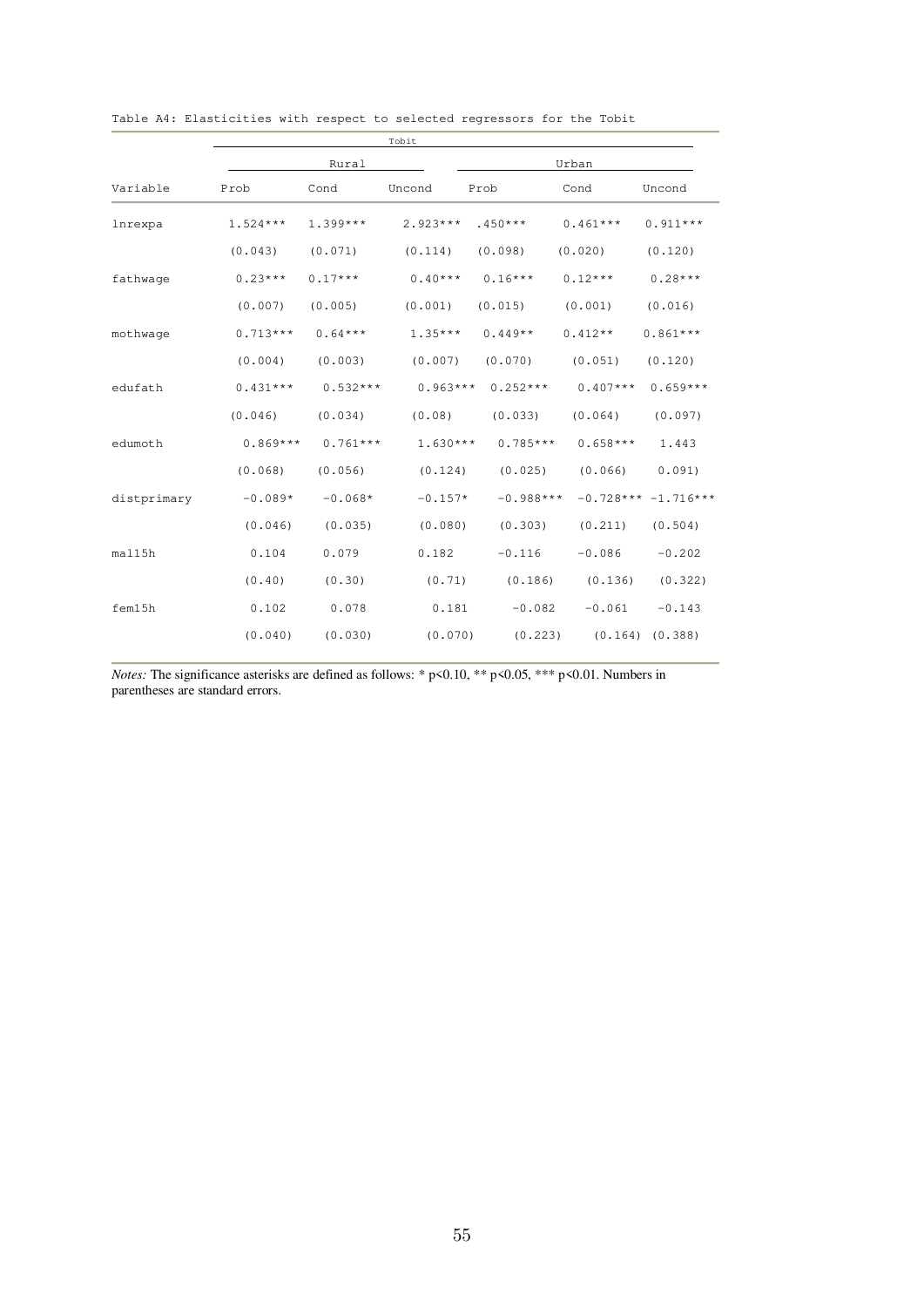Table A5: Blinder-Oaxaca decomposition of the Tobit

|                                         | Using the urban variance |                          |
|-----------------------------------------|--------------------------|--------------------------|
| Actual average expenditure share gap    | 0.01                     | 0.01                     |
| Predicted average expenditure share gap | $0.0059***$<br>(0.001)   | $0.0059***$<br>(0.001)   |
| Characteristic effect                   | $0.0044***$<br>(0.0004)  | $0.0046***$<br>(0.0001)  |
| % of raw gap                            | 74.6%                    | 77.97%                   |
| Coefficient effect                      | $0.0015***$<br>(0.00021) | $0.0013***$<br>(0.00041) |
| % of raw gap                            | 25.4%                    | 22.03%                   |
| Counterfactual coefficients             | urban                    | rural                    |
| Approximation error                     | 0.0041                   | 0.0041                   |

|                                         | Using the rural variance |                          |
|-----------------------------------------|--------------------------|--------------------------|
| Actual average expenditure share gap    | 0.01                     | 0.01                     |
| Predicted average expenditure share gap | $0.0059***$<br>(0.001)   | $0.0059***$<br>(0.001)   |
| Characteristic effect                   | $0.0048***$<br>(0.00021) | $0.0045***$<br>(0.00037) |
| % of raw gap                            | 81.56%                   | 76.27%                   |
| Coefficient effect                      | $0.0011***$<br>(0.00026) | $0.0014***$<br>(0.00022) |
| % of raw gap                            | 18.64%                   | 23.73%                   |
| Counterfactual coefficients             | urban                    | rural                    |
| Approximation error                     | 0.0041                   | 0.0041                   |

*Notes:* The significance asterisks are defined as follows: \*  $p<0.10$ , \*\*  $p<0.05$ , \*\*\*  $p<0.01$ . Numbers in parentheses are bootstrapped (1000 replications) standard errors. The actual expenditure share gap is for the full sample reproduced from Table 1. Approximation error is the difference between the actual expenditure share gap and the predicted expenditure share gap.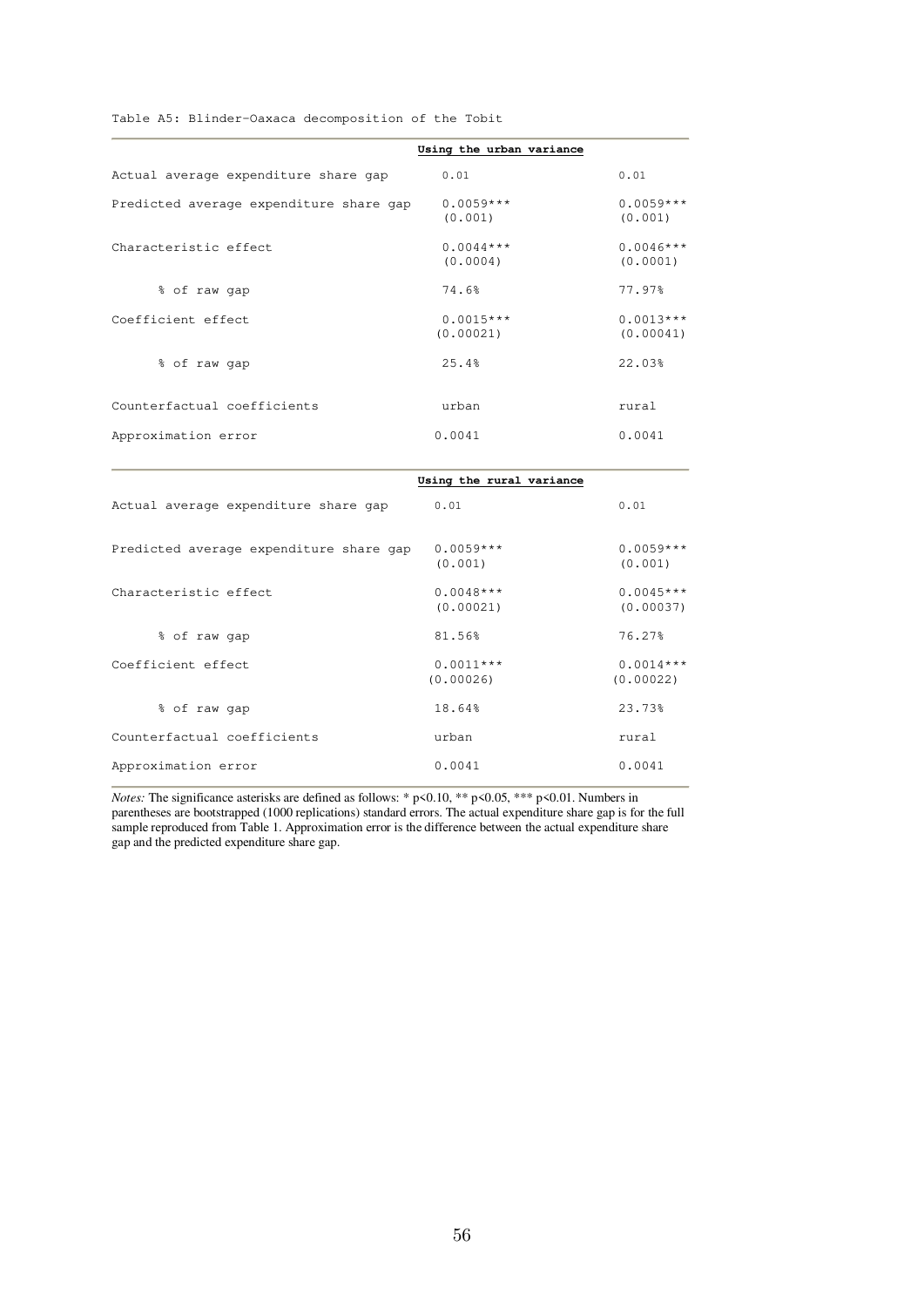|             | Urban coefficients |                       |                         | Rural Coefficients |            |                         |
|-------------|--------------------|-----------------------|-------------------------|--------------------|------------|-------------------------|
| CE          | $0.0044***$        |                       |                         | $0.0046***$        |            |                         |
| Of which:   |                    |                       |                         |                    |            |                         |
| lnrexpa     | $0.0012***$        | (0.0001)              | $[27.27$ <sup>8</sup> ] | $0.0016***$        | (0.00036)  | [34.788]                |
| fathwage    | $0.0002***$        | (0.000031)            | $[4.55$ <sup>8</sup> ]  | $0.0004***$        | (0.00004)  | $[8.70$ <sup>8</sup> ]  |
| mothwage    | $0.00032***$       | (0.00032)             | [7.278]                 | $0.00048$ ***      | (0.000043) | [10.43%]                |
| edufath     | $0.0005***$        | $(0.000052)$ [11.36%] |                         | $0.0002***$        | (0.00004)  | [4.358]                 |
| edumoth     | $0.00082***$       | (0.000047)            | $[18.64$ <sup>8</sup> ] | $0.0004***$        | (0.000013) | $[8.70$ <sup>8</sup> ]  |
| distprimary | $0.0009***$        | (0.000073)            | $[20.45$ <sup>8</sup> ] | $0.0008***$        | (0.00008)  | [17.398]                |
| other vars  | 0.00046            |                       | $[10.45$ <sup>8</sup> ] | 0.00072            |            | $[15.65$ <sup>8</sup> ] |
|             |                    |                       |                         |                    |            |                         |

Table A6: Detailed decomposition of the characteristic effect of the Tobit using the urban variance

*Notes:* The significance asterisks are defined as follows: \* p<0.10, \*\* p<0.05, \*\*\* p<0.01. Numbers in parentheses are bootstrapped (1000 replications) standard errors. In square brackets are percentage contributions of each variable to the characteristic effect (CE). Other vars comprises the remaining variables. We have not computed the standard error for these remaining variables.